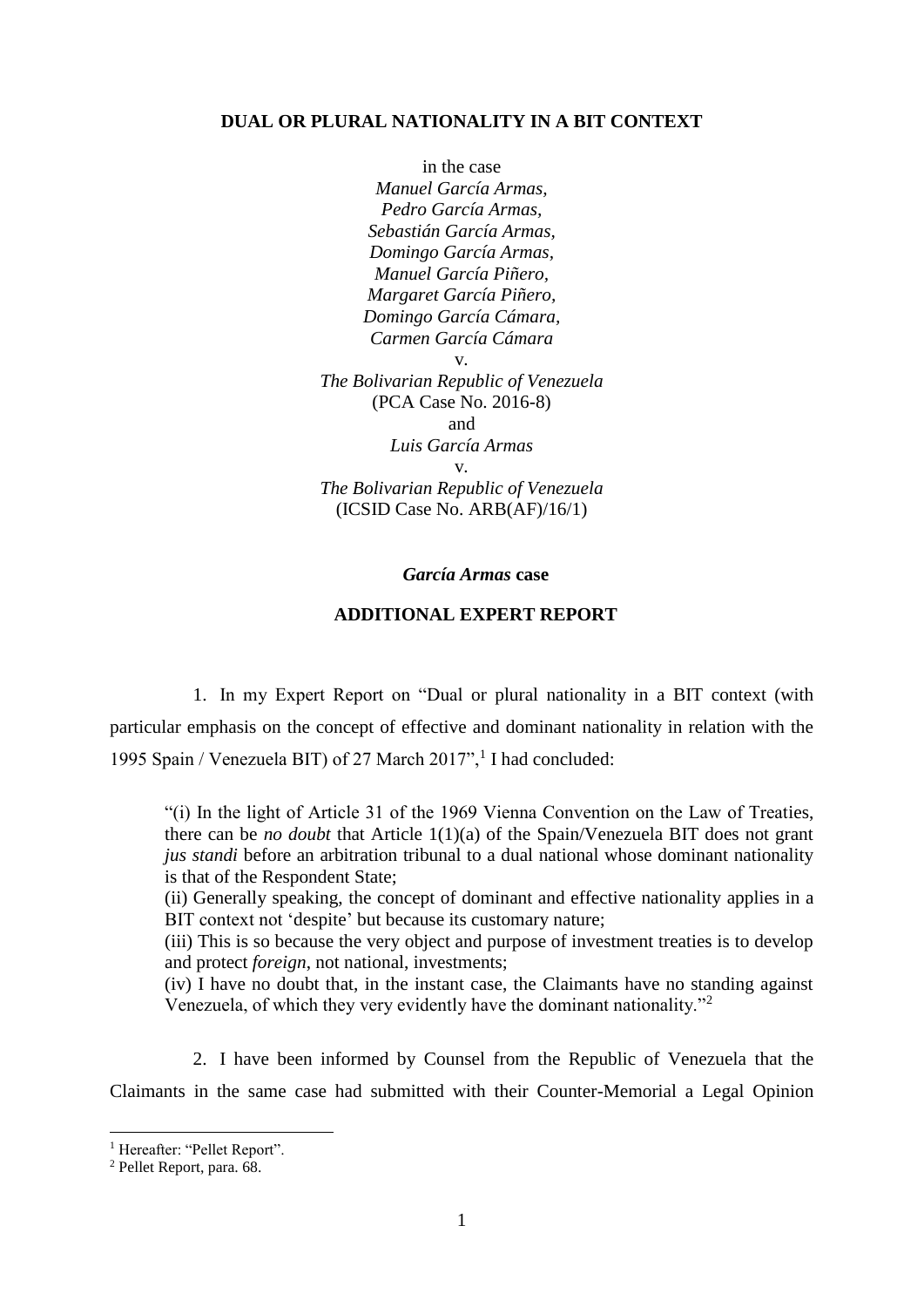prepared by Professor Christoph Schreuer,<sup>3</sup> which, to a large extent, aims at refuting my own Report. Counsel from the Republic of Venezuela also asked me to prepare a brief response report notably including the following issues:

• Application to the case of Art. 32 VCLT, especially regarding the use of the *Travaux* and the (in)applicability in this particular case of the BITs signed by Venezuela with third States;

Interaction between articles 31 and 32 of the VCLT;

• Effects for this case of the requirement of residence contained in the *Travaux*;

Usefulness of the rules of diplomatic protection in interpreting the BIT (reference to  $31(3)(c)$ ); and

Supposed autonomy of law applicable to jurisdiction and nationality requirements under the BIT.

3. The present Report has been prepared in compliance with these requests, being noted that I have had only access to the *travaux préparatoires* of the BIT that were provided to me by Counsel from the Republic of Venezuela. My conclusions in this report are final based on a thorough examination of the facts put to my knowledge and the law. I will focus successively on the interpretation of the 1995 BIT in respect to the definition of a foreign investor in the light of Articles 31 and 32 VCLT (I.), then, more precisely, on the role of the rules of diplomatic protection in interpreting the BIT (II.).

## **I. INTERPRETATION OF THE BIT IN LIGHT OF THE "VIENNA RULES OF INTERPRETATION"**

4. The bilateral investment treaty between Spain and Venezuela (hereinafter the "BIT" or "1995 BIT") was signed on 2 November 1995. It entered into force as between them on 10 September 1997. This instrument is now at the core of a series of disputes between Venezuela and investors that have given rise to at least three arbitration proceedings currently pending in different fora.<sup>4</sup> One of the main issues relates to the interpretation of the BIT with respect to investors formally having the nationalities of both State parties.

<sup>&</sup>lt;sup>3</sup> Christoph Schreuer, "Questions of Jurisdiction relating to Nationality", Legal Opinion, 5 July 2017 (hereafter: "Schreuer Opinion").

<sup>4</sup> UNCITRAL, *Serafín García Armas and Karina García Gruber v. Venezuela*, PCA Case No. 2013-3 (notice of arbitration submitted on 9 October 2012); UNCITRAL, *Manuel García Armas, Pedro García Armas, Sebastián García Armas, Domingo García Armas, Manuel García Piñero, Margaret García Piñero, Domingo García Cámara and Carmen García Cámara v. Venezuela*, PCA Case No. 2016-08 (notice of arbitration submitted on 1 June 2015); ICSID Additional Facility, *Luis García Armas v. Venezuela*, ICSID Case No. ARB(AF)/16/1 (case registered on 5 May 2016).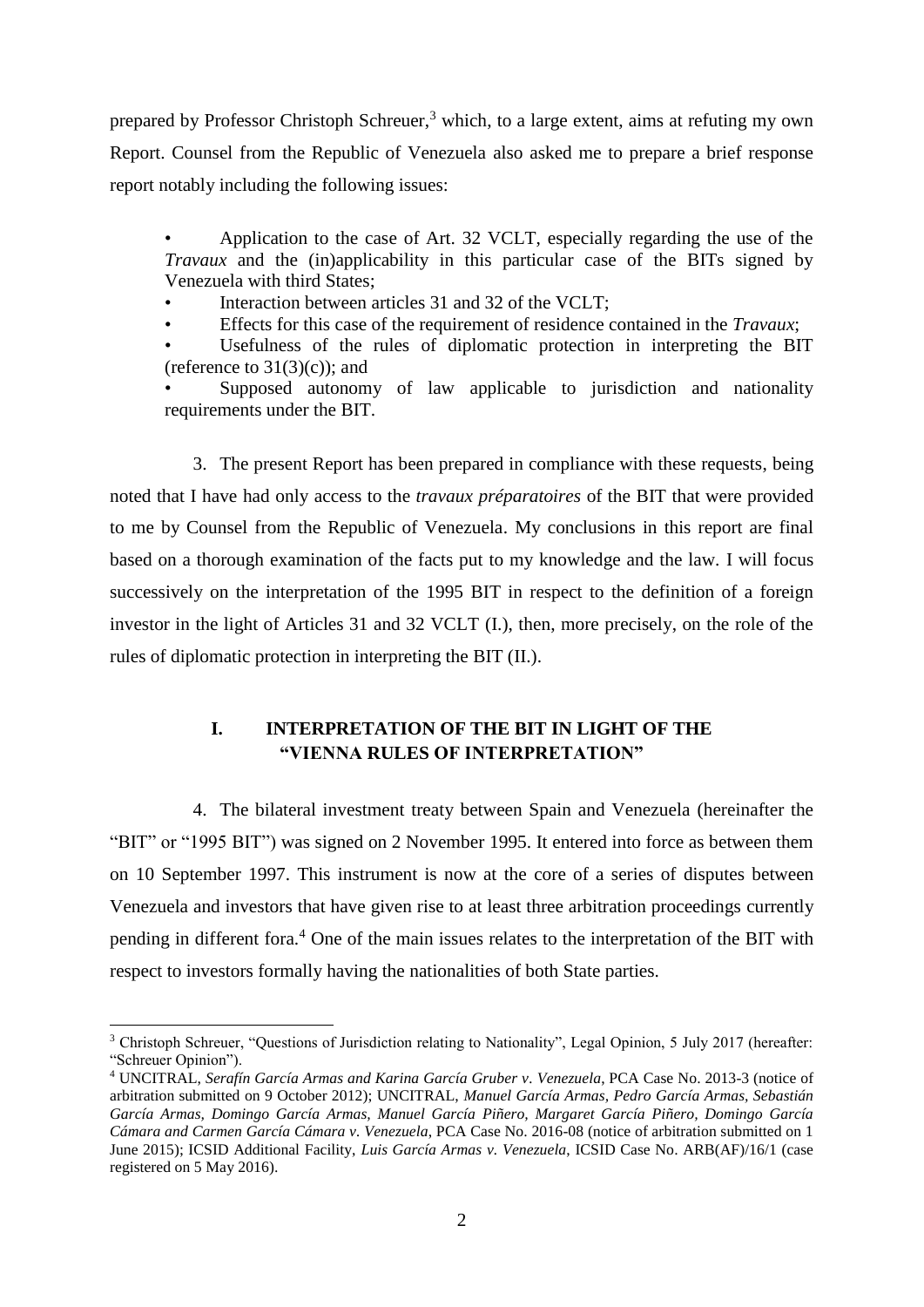<span id="page-2-0"></span>5. In this context, it is necessary to have a close look at the interpretation rules defined in Articles 31 and 32 of the VCLT that are widely accepted as being part of customary international law.<sup>5</sup> As I wrote in my previous expert report, "[the] interpretation [based on the general rule of interpretation contained in Article 31 VCLT] leaving the meaning of the disputed expression neither ambiguous nor obscure and avoiding any manifestly absurd or unreasonable result, there is no need to have recourse to supplementary means of interpretation as envisaged in Article 32" 6 (A.). However, recourse to the supplementary means is nevertheless possible for confirmatory purposes (B.).

## **A. The general rule of treaty interpretation: Article 31 of the VCLT**

6. As a reminder, Article 31 of the VCLT provides as follows:

## "*Article 31*. GENERAL RULE OF INTERPRETATION

**.** 

1. A treaty shall be interpreted in good faith in accordance with the ordinary meaning to be given to the terms of the treaty in their context and in the light of its object and purpose.

<sup>5</sup> ICJ, Judgment, 3 February 1994, *Territorial Dispute (Libyan Arab Jamahiriya/Chad)*, *I.C.J. Reports 1994*, p. 21, para. 41; Preliminary Objection, Judgment, 12 December 1996, *Oil Platforms (Islamic Republic of Iran v. United States of America)*, *I.C.J. Reports 1996*, p. 812, para. 23; Judgment, 13 December 1999, *Kasikili/Sedudu Island (Botswana/Namibia), I.C.J. Reports 1999*, p. 1059, para. 18; Judgment, 27 June 2001, *LaGrand (Germany v. United States of America), I.C.J. Reports 2001*, p. 501, para. 99; Judgment, 17 December 2002, *Sovereignty over Pulau Ligitan and Pulau Sipadan (Indonesia/Malaysia), I.C.J. Reports 2002*, p. 645-646, para. 37; Judgment, 4 June 2008, *Certain Questions of Mutual Assistance in Criminal Matters (Djibouti v. France), I.C.J. Reports 2008*, p. 222, para. 123; WTO, Report of the Appellate Body, 24 July 2001, *United States – Anti-Dumping Measures on Certain Hot-Rolled Steel Products from Japan*, case AB/2001/2, doc. WT/DS184/AB/R, para. 57; WTO, Report of the Appellate Body, 28 November 2002, *United States – Countervailing Duties on Certain Corrosion-resistant Carbon Steel Flat Products from Germany*, case AB-2002-4, doc. WT/DS213/AB/R, para. 61; WTO, Report of the Appellate Body, 7 April 2005, *United States – Measures Affecting the Cross-Border Supply of Gambling and Betting Services*, case AB/2005/1, doc. WT/DS285/AB/R, para. 160; UNCITRAL, Partial Award on Jurisdiction, 8 September 2006, *Mytilineos Holdings SA v. The State Union of Serbia & Montenegro and Republic of Serbia*, p. 24, para. 98; UNCITRAL, Award, 28 January 2008, *The Canadian Cattlemen for Fair Trade v. United States of America*, para. 46; ICSID, Decision on Jurisdiction, 9 November 2004, *Salini Costruttori S.A. and Italstrade S.A. v. Jordan*, ICSID Case No. ARB/02/13, para. 75; ICSID, Jurisdiction and Admissibility, Award, 8 February 2013, *Ambiente Ufficio S.A. and others v. Argentina*, Case No ARB/08/9, para. 600; ICSID, Award, 2 July 2013, *Kiliç Ĭnşaat Ĭthalat Ĭhracat Sanayi Ve Ticaret Anonim Şirketi v. Turkmenistan*, ICSID Case No. ARB/10/1, para. 6.4; ICSID, Award, 11 December 2013, *Ioan Micula, Viorel Micula, S.C. European Food S.A, S.C. Starmill S.R.L. and S.C. Multipack S.R.L. v. Romania*, ICSID Case No. ARB/05/20, para. 503. See also e.g.: G. Guillaume, "The Use of Precedent by International Judges and Arbitrators", *Journal of International Dispute Settlement* (2011/1), p. 21; O. Dörr, K. Schmalenbach (eds.), *Vienna Convention on the Law of Treaties: A Commentary* (Springer, Heidelberg, 2012), p. 524. <sup>6</sup> Pellet Report, para. 36.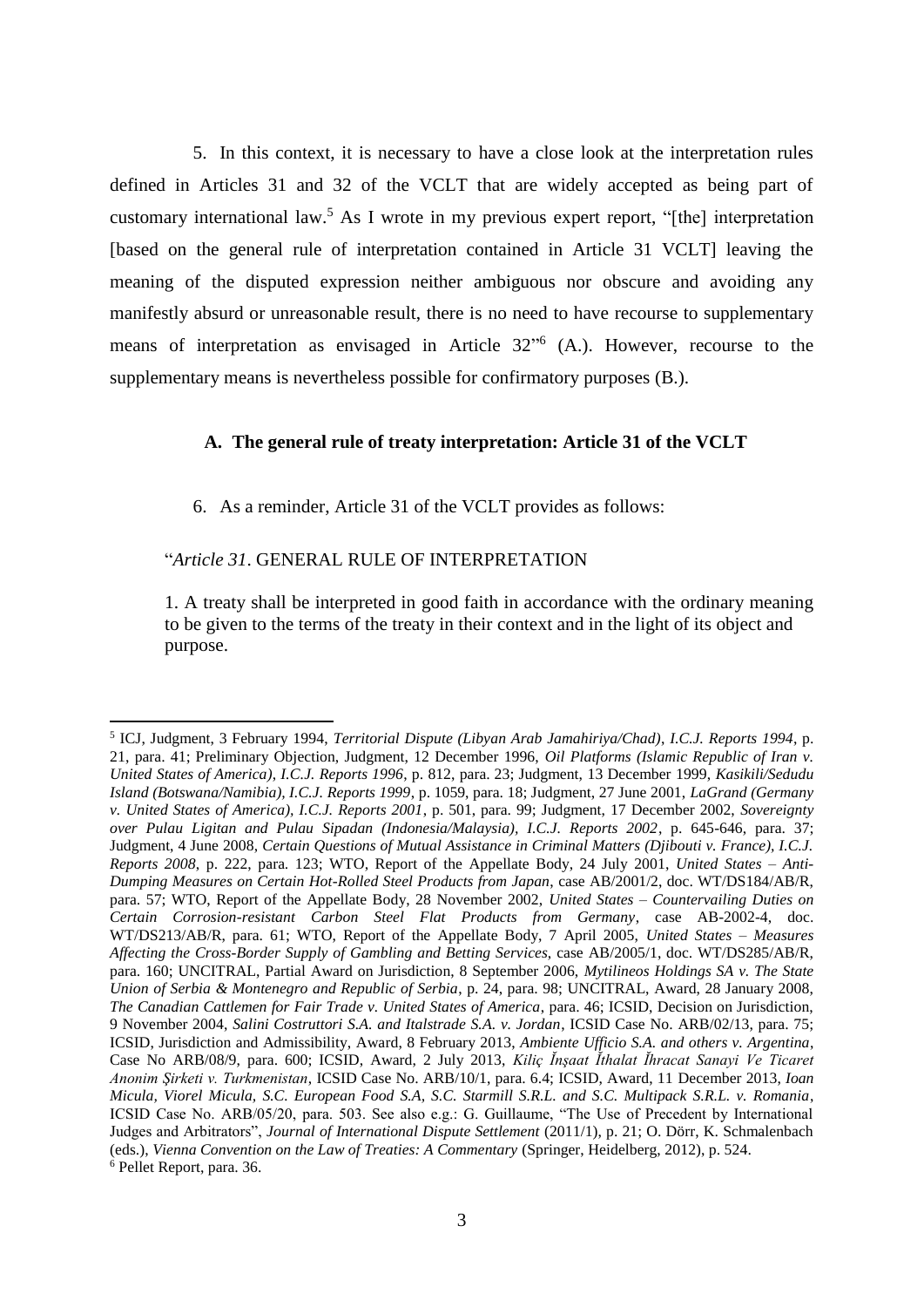2. The context for the purpose of the interpretation of a treaty shall comprise, in addition to the text, including its preamble and annexes:

(a) Any agreement relating to the treaty which was made between all the parties in connexion with the conclusion of the treaty;

(b) Any instrument which was made by one or more parties in connexion with the conclusion of the treaty and accepted by the other parties as an instrument related

to the treaty.

3. There shall be taken into account, together with the context:

(a) Any subsequent agreement between the parties regarding the interpretation of the treaty or the application of its provisions;

(b) Any subsequent practice in the application of the treaty which establishes the agreement of the parties regarding its interpretation;

(c) Any relevant rules of international law applicable in the relations between the parties.

4. A special meaning shall be given to a term if it is established that the parties so intended."

7. According to Professor Schreuer, the BIT does extend protection to investors having the nationality of both contracting States.<sup>7</sup> In his view, the treaty established a *lex specialis* to the rules of general international law and should be interpreted as separated from such general rules. In so doing, Professor Schreuer adopts a textual or literal interpretation that (i) misreads the ordinary meaning of the terms in a way contrary to their natural and clear meaning; and (ii) isolates the ordinary meaning of the terms from other components of the general rule such as the context as well as the object and purpose of the BIT and relevant rules of international law applicable in the relations between the parties. Professor Schreuer's analysis not only overlooks part of the very text of Article  $I(1)(a)$  of the BIT but it also ignores the overall background of international law and any element of interpretation that is beyond the text. All elements from Article 31 VCLT other than the alleged ordinary meaning of the terms are discarded or unduly belittled. The correct application of the various elements of the general rule of interpretation calls for a holistic approach and results in a meaning of the notion of investor within the meaning of the 1995 BIT which is squarely opposite to that advanced by Professor Schreuer.

**<sup>.</sup>** <sup>7</sup> Schreuer Opinion, paras 48-49, 92.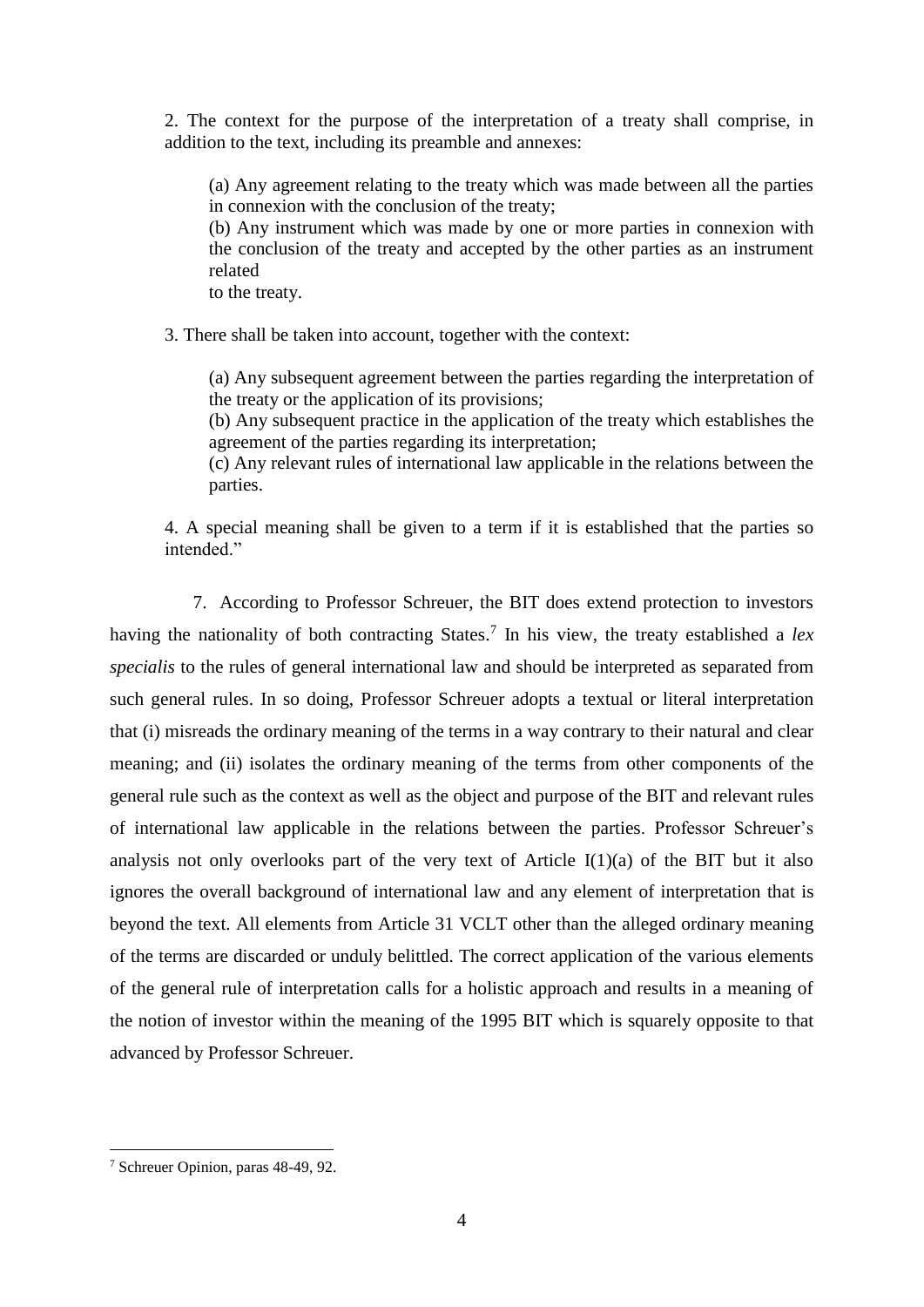#### **1. Ordinary meaning of the terms**

1

8. Article  $I(1)(a)$  of the 1995 BIT defines the term "investor" as "[a]ny physical person who possesses the nationality of one Contracting Party pursuant to its legislation and makes investments in the territory of the other Contracting Party". Assessing the terms of this Article in their ordinary meaning results in a clear, unambiguous and reasonable outcome. Even when Article  $I(1)(a)$  of the 1995 BIT is isolated from its context and without taking the object and purpose of the BIT into consideration, the text of Article I(1)(a) does not lend itself in any way, in my opinion, to an interpretation in the direction foreseen by Professor Schreuer. Indeed, it provides that the investor, if a physical person, "possess[.] the nationality of one Contracting Party" ["*tenga[.] la nacionalidad de una de las Partes Contratantes*"] *but* – and this is an enormous "but", it also demands that this individual make "investments in the territory *of the other* Contracting Party" ["inversiones en el territorio *de la otra* Parte Contratante"] – *not* in the territory of the Contracting Party the nationality of which it enjoys. The ordinary meaning of the expressions "one Contracting Party […/…] the other Contracting Party" implies the mutual exclusion of these two conceptual categories.

9. This interpretation is confirmed when one resorts to the well-known principle *Expressio unius est exclusio alterius*: based on this principle, the interpretation of the terms "Any physical person who possesses the nationality of one Contracting Party pursuant to its legislation and makes investments in the territory of the other Contracting Party" can only be interpreted as excluding dual nationals. The use of this principle has been endorsed by various tribunals.<sup>8</sup> Other decisions declined to apply this principle, but they did so because the result

<sup>8</sup> See e.g.: PCIJ, Advisory Opinion of 15 October 1931, *Railway Traffic between Lithuania and Poland*, Series A/B, No. 42, p. 121; ICJ, Advisory Opinion, 28 May 1948, *Admission of a State to the United Nations (Charter, Art. 4), I.C.J. Reports 1948*, p. 62-63, and dissenting opinion by Judges Basdevant, Winiarski, Sir Arnold McNair and Read, p. 86; ICJ, Advisory Opinion (proceedings), *Legal Consequences for States of the Continued Presence of South Africa in Namibia (South West Africa) notwithstanding Security Council Resolution 276 (1970), I.C.J. Pleadings*, correspondence, vol. II, The Registrar to Professor Reisman, 6 November 1970, p. 638- 639; ICSID, decision on jurisdiction, 29 April 2004, *Tokios Tokelės v. Ukraine*, ICSID Case No. ARB/02/18, para. 30; ICSID, award, 30 April 2004, *Waste Management v. Mexico*, ICSID Case N° ARB(AF)/00/3, para. 85; ICSID, Decision on jurisdiction, 16 May 2006, *Suez, Sociedad General de Aguas de Barcelona S.A., and InterAguas Servicios Integrales del Agua S.A*. *v. Argentina*, ICSID Case No. ARB/03/17, para. 56; UNCITRAL, Decision on jurisdiction, 20 June 2006, *National Grid v. Argentina*, para. 82.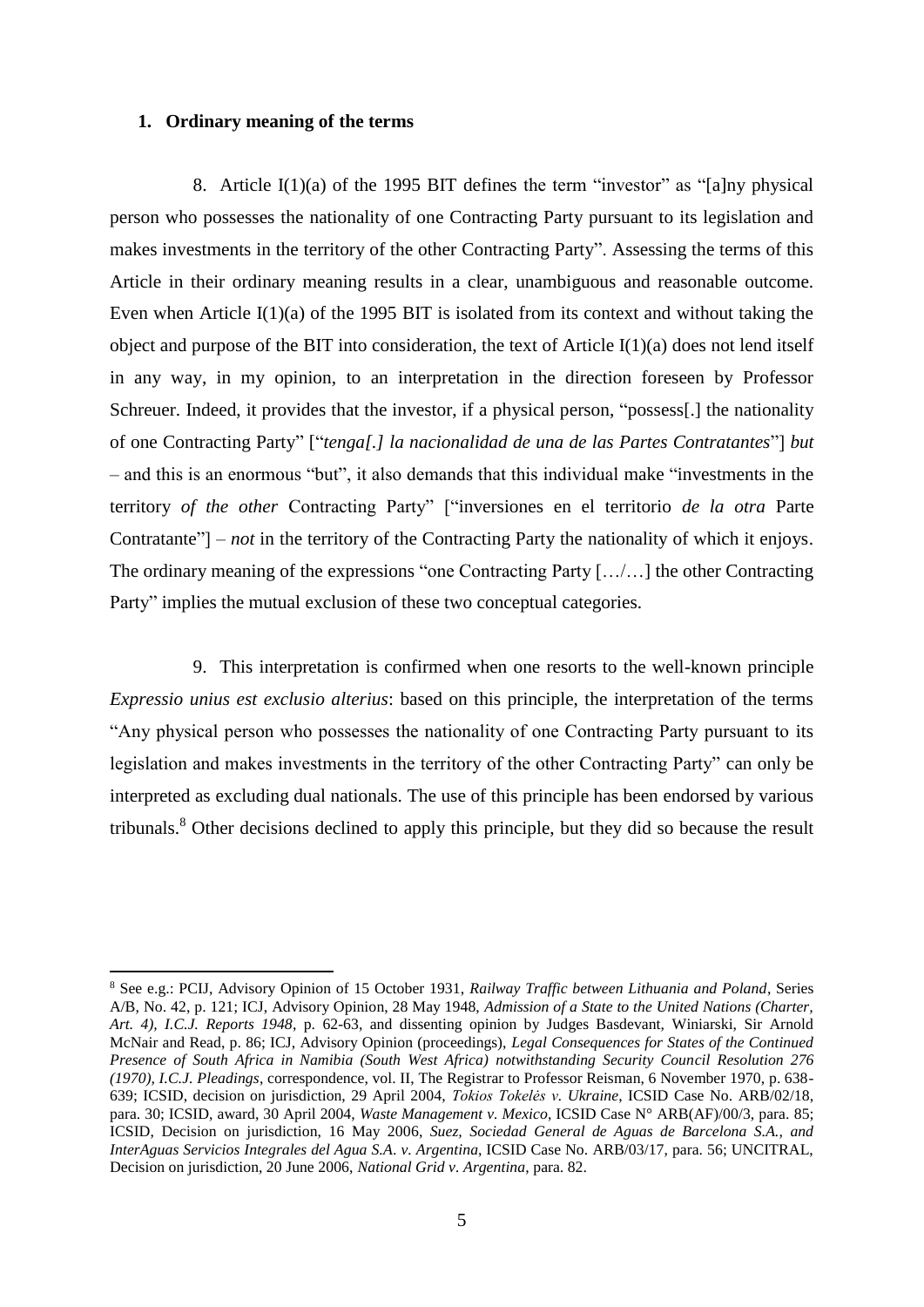the application of the principle called for appeared inconsistent with the context or the parties' likely intentions.<sup>9</sup>

## **2. Relation of the ordinary meaning with the other elements of the general rule**

<span id="page-5-0"></span>10. In addition to suggesting an unnatural interpretation of the ordinary meaning of the terms in Article I(1)(a) Professor Schreuer's Opinion excessively restricts treaty interpretation to a literal or textual interpretation of its provisions without due regard for the other elements provided for by the Vienna rules of treaty interpretation.<sup>10</sup> Not only is the ordinary meaning of the terms clear, but due consideration for the Vienna general rule of interpretation taken as a whole does not leave any ambiguity either. Crucially, an assessment of the ordinary meaning of the terms is not separable from the context and from the object and purpose of the treaty.<sup>11</sup>

<span id="page-5-1"></span>11. Contrary to Professor Schreuer's assertion, ordinary meaning is not "the only requirement"<sup>12</sup> of the "General rule of interpretation" enunciated in Article 31, of which the various elements form an indivisible whole. It is only a first step. As stated by the Arbitral Tribunal in the case concerning *Auditing of accounts between the Netherlands and France*:

<span id="page-5-2"></span>"The Tribunal considers that this rule should be viewed as forming an integral whole, the constituent elements of which cannot be separated. (…) All the elements of the general rule of interpretation provide the basis for establishing the common will and intention of the parties by objective and rational means."<sup>13</sup>

<sup>9</sup> ICSID, Decision on jurisdiction, 14 January 2004, *Enron Corporation and Ponderosa Assets, L.P. v. Argentina*, ICSID Case No. ARB/01/3, para. 46; ICSID, Decision on jurisdiction, 3 August 2004, *Siemens A.G. v. Argentina*, ICSID Case No. ARB/02/8, para. 140.

<sup>&</sup>lt;sup>10</sup> Schreuer Opinion, paras 50-53, 102.

<sup>11</sup> PCIJ, Advisory Opinion of 12 August 1922, *Competence of the ILO in regard to International Regulation of the Conditions of the Labour of Persons Employed in Agriculture*, series B, No 2, p. 22; ICJ, Advisory Opinion, 3 March 1950, *Competence of the General Assembly for the Admission of a State to the United Nations*, *I.C.J. Reports 1950*, p. 8; Preliminary Objections, Judgment, 21 December 1962, *South West Africa, I.C.J. Reports 1962*, p. 336; Judgment, 12 November 1991, *Arbitral Award of 31 July 1989 (Guinea-Bissau v. Senegal)*, *I.C.J. Reports 1991*, p. 69-70, para. 48; Iran-United States Claims Tribunal, Decision, 19 December 2000, *Federal Reserve Bank of New York v. Iran, Bank Markazi Iran*, Case A 28, 36 *Iran-US Claims Tribunal Reports* 5, para. 58; WTO, report of the Appellate Body, 21 December 2009, *China – Measures Affecting Trading Rights and Distribution Services for Certain Publications and Audiovisual Entertainment Products*, case AB-2009-3, doc. WT/DS363/AB/R, para. 399. See also: P. Daillier, M. Forteau, A. Pellet, *Droit international public*, 8th edition (L.G.D.J., Paris, 2009), p. 284, para. 169-1-b.

<sup>&</sup>lt;sup>12</sup> Schreuer Opinion, para. 50 *et seq.* rejecting most elements from articles 31 and 32 as irrelevant in the instant case.

<sup>13</sup> PCA, award, 12 March 2004, *Case concerning the auditing of accounts between the Kingdom of the Netherlands and the French Republic pursuant to the additional Protocol of 25 September 1991 to the Convention on the Protection of the Rhine against pollution by Chlorides of 3 December 1976*, para. 62, English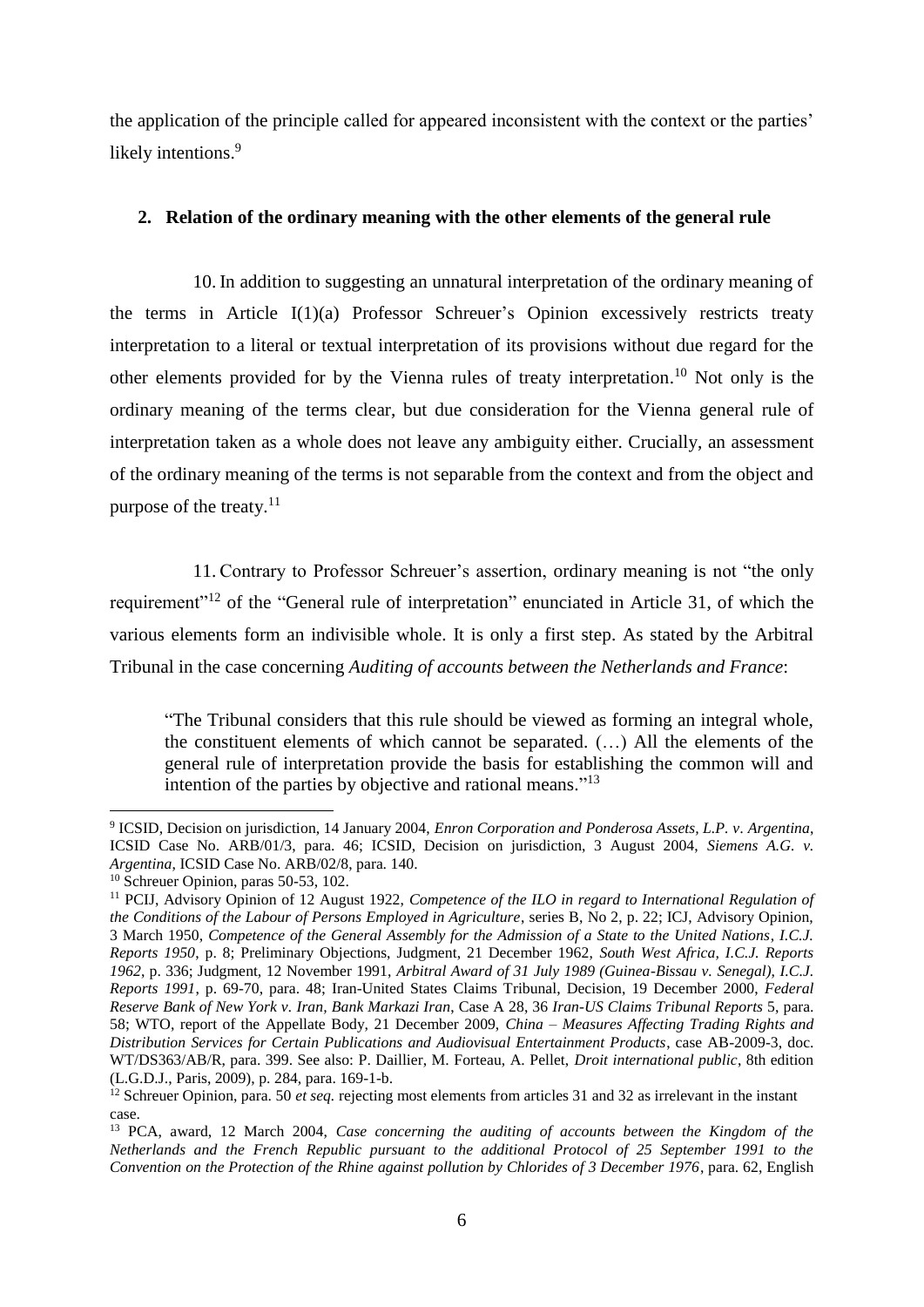<span id="page-6-0"></span>12. This is reflected by the fact that all elements in Article 31, paragraph 1, are mentioned together at the same level in a single sentence. Moreover, in the course of preparing its Draft Articles that would later serve as a basis for negotiating the Vienna Convention, the International Law Commission ("ILC") insisted that the treaty should be read as a whole and that the interpretation of the text should not be reduced to a mere grammatical, syntax-oriented assessment of its terms. $14$  Therefore, the various elements constituting the general rule are to be applied altogether, without exclusion or hierarchy between them. They are not to be sectioned or selected in their application, unless constituting what Professor Gardiner rightly criticizes as an "excessive molecularization" of the Vienna rules.<sup>15</sup>

13. In other words, the context of the terms of Article 1(1)(a) of the Spain/Venezuela BIT and the object and purpose of the Treaty are not elements supplementary to such terms that may only be used in case the ordinary meaning of the terms fails to deliver a clear interpretation.<sup>16</sup> Their role is not limited to clarifying an obscure or absurd meaning of the plain text (which is the role of the supplementary means of Article 32). Rather, the context as well as the object and purpose are to be applied in all cases and together with the ordinary meaning of the terms, regardless of whether the latter is clear or not. As stated previously, this is supported by the case law.<sup>17</sup>

14. The decision on jurisdiction of 15 December 2014 in the *Serafín García Armas* case states:

non-official translation from the PCA, original French: "*Le Tribunal considère que cette règle doit être envisagée comme formant un tout intégré, dont les éléments constitutifs ne peuvent être séparés. (...) Tous les éléments de la règle générale de l'interprétation sont à la base d'une recherche objective et rationnelle qui permet d'établir l'intention et la volonté communes des parties*."

<sup>14</sup> ILC, Third Report on the Law of Treaties, by Sir Humphrey Waldock, Special Rapporteur, *ILC Yearbook, 1964*, vol. II, p. 55–56; observations of Mr. Amado, *ILC Yearbook, 1964*, vol. I, p. 277, para. 28. See also O. Dörr, K. Schmalenbach (eds), *Vienna Convention on the Law of Treaties: A Commentary* (Springer, Berlin/Heidelberg, 2012), p. 543; R.K. Gardiner, *Treaty Interpretation*, 2nd edition (Oxford University Press, 2015), p. 165.

<sup>&</sup>lt;sup>15</sup> R.K. Gardiner, *ibid.*, p. 161-162; see also P. Daillier, M. Forteau, A. Pellet, *Droit international public*, 8<sup>th</sup> edition (L.G.D.J., Paris, 2009), p. 284, para. 169-1: "*les différents moyens d'interprétation sont interdépendants*" ["the various means of interpretation are interdependent"].

<sup>&</sup>lt;sup>16</sup> In this vein, see Paris Court of Appeal, Judgment of 25 April 2017, *Bolivarian Republic of Venezuela v. Serafin García Armas and Karina García Gruber*, Case No. 15/01040, pole 1, chamber 1, p. 6, which surprisingly seems to assimilate the provision of Article 31(3)(c) VCLT to supplementary rules of interpretation to be only resorted to when the meaning of the treaty is obscure or ambiguous. I strongly disagree with such an unusual approach to treaty interpretation.

<sup>17</sup> See paras [10](#page-5-0)[-12](#page-6-0) and footnotes [11](#page-5-1) and [13](#page-5-2) above; see also: ICJ, Judgment, 20 July 1989, *Elettronica Sicula S.p.A. (ELSI) (United States of America v. Italy), I.C.J. Reports 1989*, p. 42, para. 50.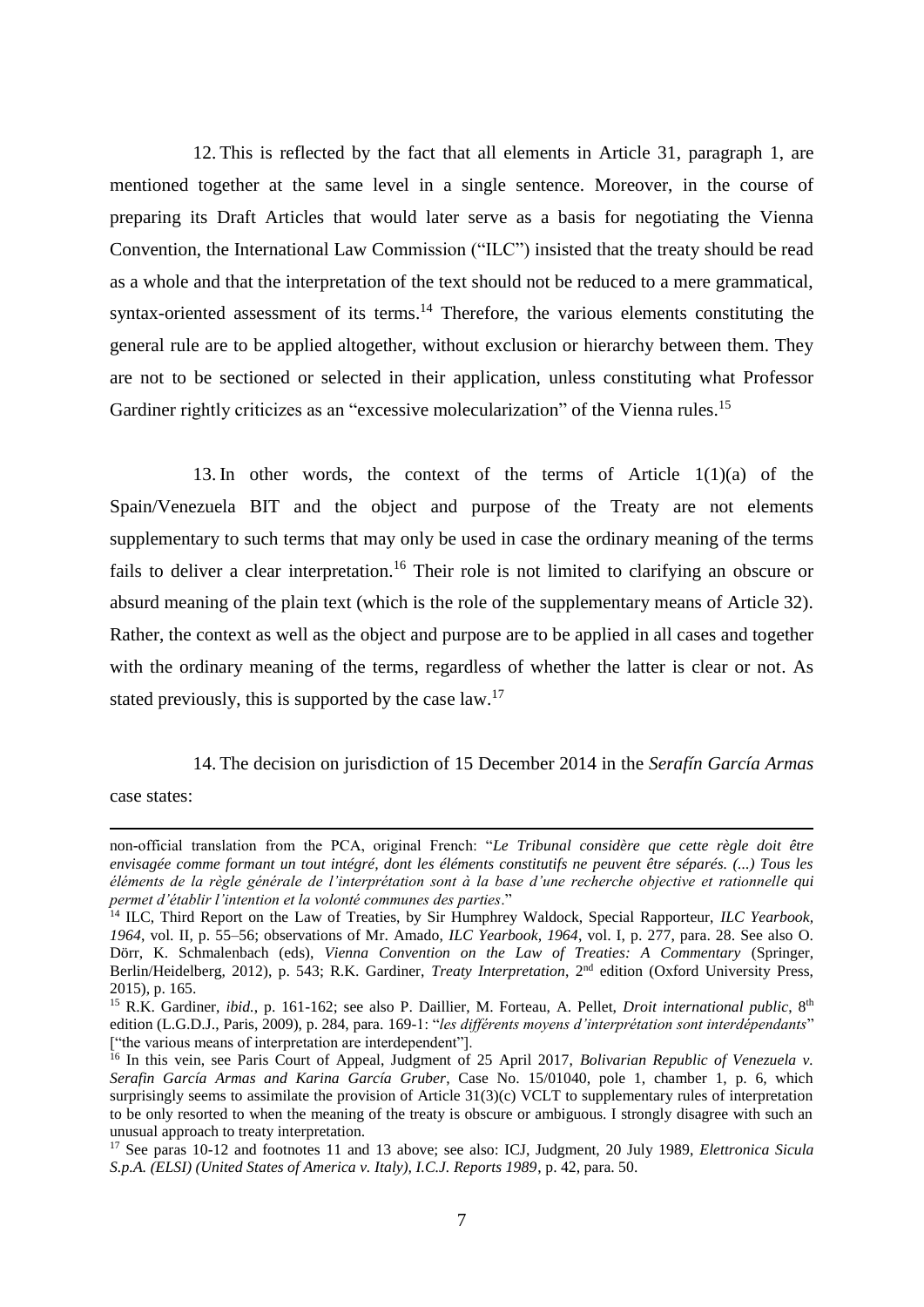"*El breve resumen anterior respecto del origen de los TBIs permite concluir que se trata de un instrumento especial, vigente únicamente entre las partes que lo celebran, que no está sujeto a la aplicación del derecho internacional consuetudinario*" ["The brief summary above with respect to the origin of BITs allows for the conclusion that it is a special instrument, in force only between the parties that have concluded it, that it is not subject to the application of customary international law." $]^{18}$ 

15. In fact, this could (in part) be said of all treaties, not only BITs. However, the fact that a treaty is *lex specialis* does not preclude the application of rules of general international law together with the treaty's application and insofar as they are not inconsistent with the *lex specialis* created by the treaty.<sup>19</sup> The application of the Vienna rule or rules of interpretation to the interpretation of any treaty is mandated by customary international law. Therefore, the application of those rules is not contingent on a textual interpretation allegedly being unclear as this would unduly reduce the Vienna rules to the sole Article 31(1) VCLT. Instead, the application of the whole set of Vienna rules is mandated by international law (Article 31 in its entirety, and Article 32 insofar as the interpretation under Article 31 calls or allows for it).

16. It is unusual to construe the Vienna rules as imported conditions that would "add language to the BIT, thereby changing its meaning".<sup>20</sup> On the contrary, the provisions of a treaty are to be read in light of all the elements of the general rule contained in Article 31 (and, depending on the interpretation obtained, recourse may be had to the supplementary means contained in Article 32 as well). Therefore, a purely textual or grammatical interpretation of a provision isolated from its context and the object and purpose of the treaty and that disregards other elements of the general rule of treaty interpretation is likely to result in a much distorted meaning, and possibly an unauthorised revision of the treaty.

<sup>18</sup> UNCITRAL, Decision on jurisdiction, 15 December 2014, *Serafín García Armas and Karina García Gruber v. Venezuela*, PCA Case No. 2013-3, para. 154 (my translation).

<sup>19</sup> This is true concerning rules of general international law that relate to the *jus dispositivum*. An exception to this are rules of *jus cogens*, which may not be derogated from by way of treaty. See Article 53 VCLT, as well as the ILC's ongoing work on the topic of peremptory norms of general international law (*jus cogens*): Second Report on *jus cogens* by Dire Tladi, Special Rapporteur, 16 March 2017, A/CN.4/706, para. 60, and Interim Report of the Drafting Committee, 26 July 2017, p. 10 (draft conclusion 3). The *jus cogens* exception is not relevant in the present case.

<sup>20</sup> Schreuer Opinion, para. 50.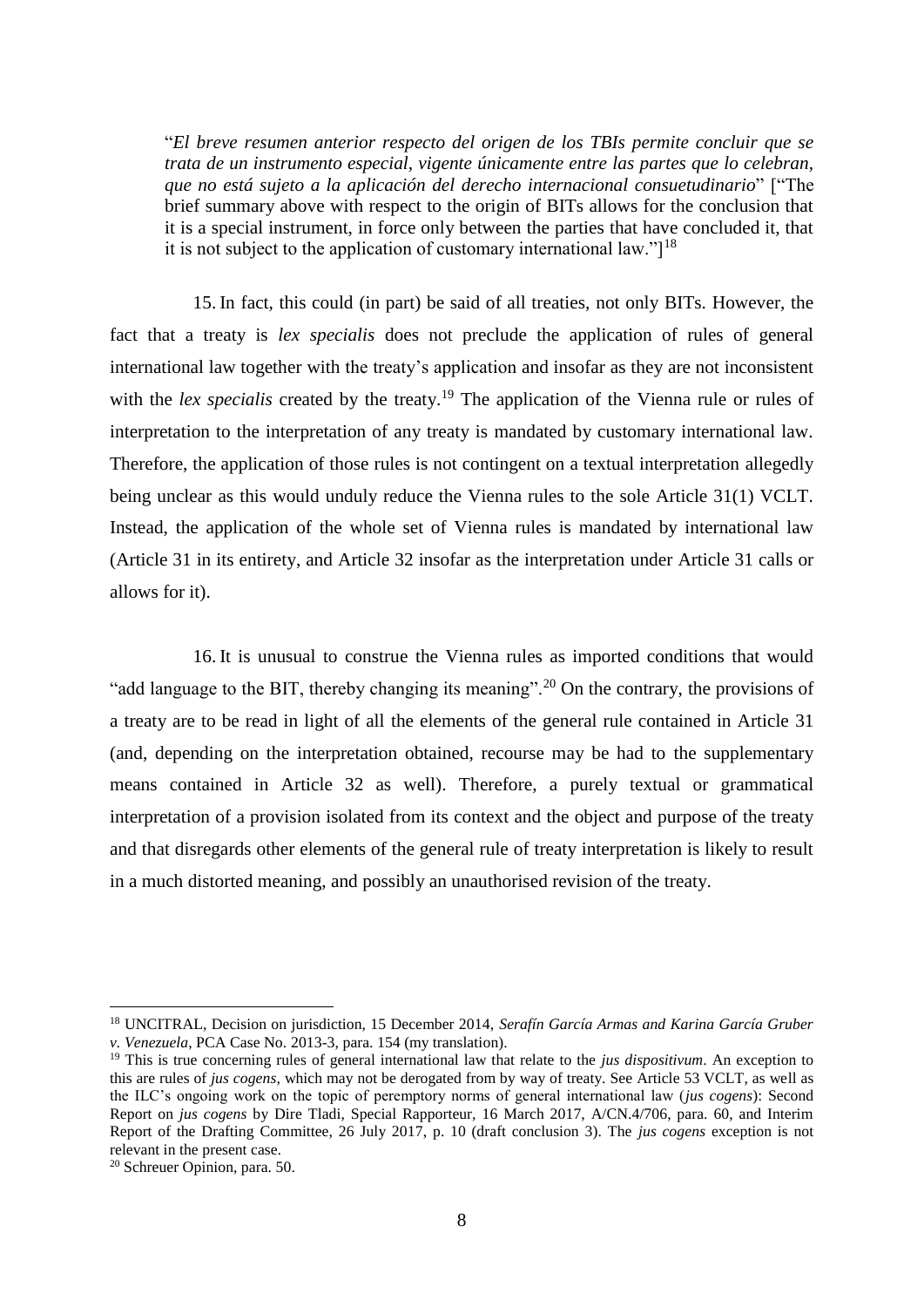## **3. Context**

17. As per Article 31, paragraphs 1 and 2, of the VCLT, the ordinary meaning of the terms is to be assessed in the context of the treaty, not in isolation.

18. The ordinary meaning of a term cannot be considered in the abstract. The ILC Special Rapporteur, Sir Humphrey Waldock, noted: "the natural and ordinary meaning of terms is not to be determined in the abstract but by reference to the context in which they occur"<sup>21</sup>. The meaning of a word is always affected, even if sometimes slightly, by the context of the term, i.e. its position in the sentence, punctuation, grammar, syntax, and similar provisions in other articles.

19. When it comes to a word or expression that may have more than one meaning when assessed literally, an assessment of the immediate context (syntax, grammar) will usually provide a first step to clarifying the relevant meaning. The ICJ proceeded this way in the *Land, Island and Maritime Frontier Dispute (El Salvador/Honduras: Nicaragua intervening)* when it stated:

"No doubt the word 'determine' in English (and, as the Chamber is informed, the verb 'determinar' in Spanish) can be used to convey the idea of setting limits, so that, if applied directly to the 'maritime spaces' its 'ordinary meaning' might be taken to include delimitation of those spaces. But the word must be read in its context; the object of the verb 'determine' is not the maritime spaces themselves but the legal situation of these spaces. No indication of a common intention to obtain a delimitation by the Chamber can therefore be derived from this text as it stands."<sup>22</sup>

20. Similarly, in the case *Canada – Measures affecting the export of civilian aircraft*, the WTO Appellate Body interpreted the term 'benefit' by exploring its logical articulation with the term 'subsidy', and it resorted to logical deduction when faced with the silence of the text regarding the link between the 'cost to government' and the term 'subsidy'.<sup>23</sup>

<sup>21</sup> *ILC Yearbook, 1964*, vol. II, p. 56.

<sup>&</sup>lt;sup>22</sup> ICJ, Judgment, 11 September 1992, *Land, Island and Maritime Frontier Dispute (El Salvador/Honduras: Nicaragua intervening)*, *I.C.J. Reports 1992*, p. 583, para. 373. The Court extended this reasoning to the wider context including other agreements between the parties (p. 583, para. 374). See also R.K. Gardiner, *Treaty Interpretation*,  $2^{nd}$  edition (Oxford University Press, 2015), p. 199.

<sup>23</sup> WTO, report of the Appellate body, 2 August 1999, *Canada – Measures affecting the export of civilian aircraft*, case AB-1999-2, doc. WT/DS70/AB/R, paras 155-156. See also ICJ, Preliminary Objections, Judgment,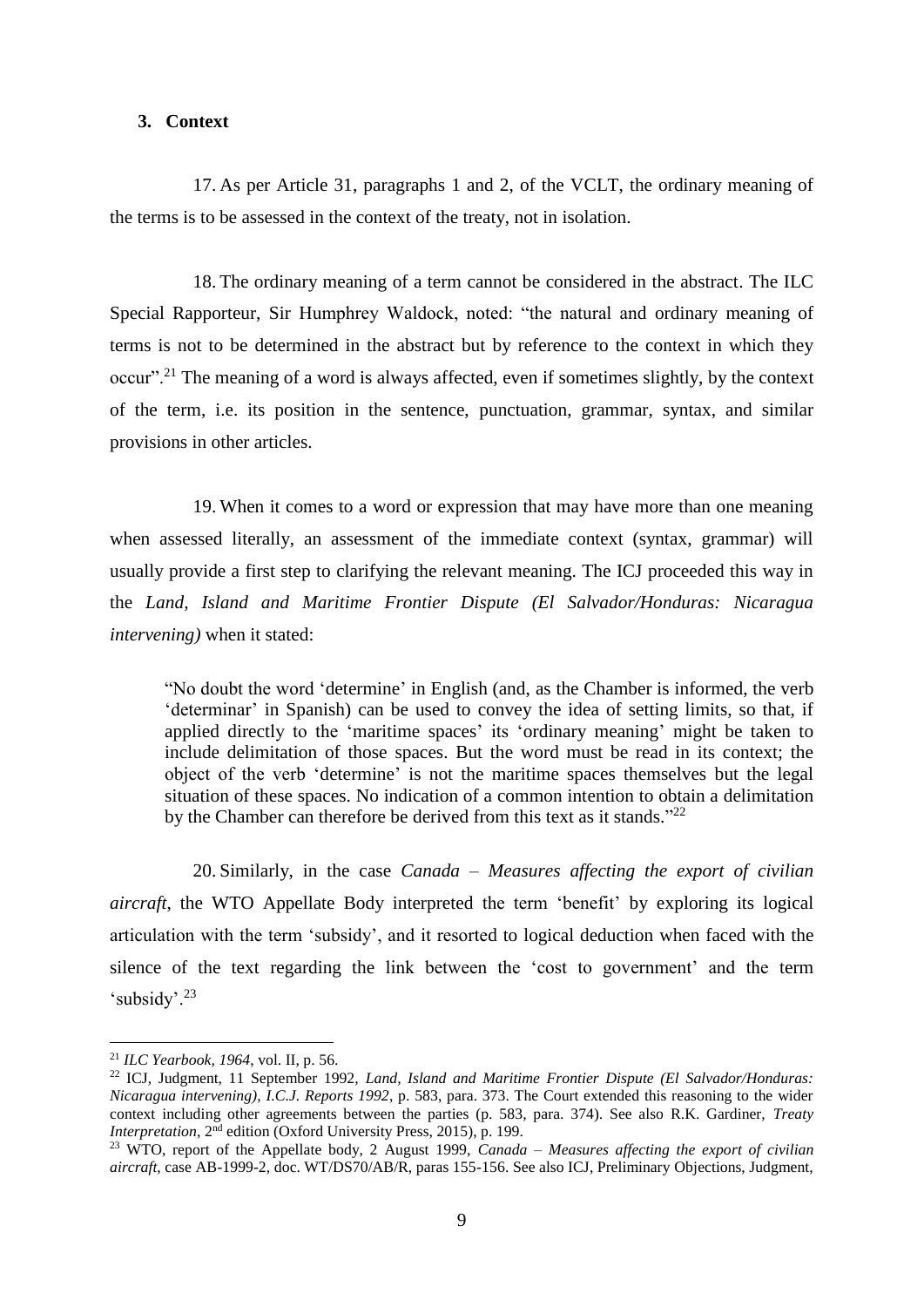21. Taking the context into consideration, "the meaning of a sentence may be more than that of the separate words, as a melody is more than the notes, and no degree of particularity can ever obviate recourse to the setting in which all appear, and which all collectively create".<sup>24</sup> True, it is not acceptable to put forward an interpretation that does not come from the text or that is tantamount to modifying the text. Nor is it acceptable to rely on general custom, usage or accepted rules of general international law to put forward an interpretation *contra textum*. However, in order to interpret the treaty (as going beyond the text of the treaty) the meaning of a sentence may be enlightened or supported by other parts of the text, *i.e.* by the context. As recalled by the Arbitral Tribunal in the *Abyei* case,  $2^5$ interpreting a treaty provision cannot be made in isolation from the rest of the treaty which must be approached as whole.

<span id="page-9-0"></span>22. This consideration is enlightening when applied to Article  $I(1)(a)$  of the BIT. The main rationale for the provision lies in the distinction between an investor *from one Contracting Party* and an investment made *in the other Contracting Party*. This dynamic relation implies a distinction in terms of categories: investor / investment, one Contracting Party / the other Contracting Party. In fact, the provision can only be effective if those four legal categories remain conceptually distinct. Any overlap between them would render the rationale of other provisions meaningless and would unduly restrict the *effet utile* of the provision, or even prevent it from producing any *effet utile*.

<sup>22</sup> July 1952, *Anglo-Iranian Oil Co. Case (United Kingdom v. Iran)*, *I.C.J. Reports 1952*, p. 104; ICJ, Preliminary Objection, Judgment, 12 December 1996, *Oil Platforms (Islamic Republic of Iran v. United States of America)*, *I.C.J. Reports 1996*, p. 815, para. 31; ICSID, Award, 22 June 2017, *Capital Financial Holding Luxembourg SA v. Cameroon*, ICSID Case No. ARB/15/18, para. 190.

<sup>&</sup>lt;sup>24</sup> R.K. Gardiner, *Treaty Interpretation*, 2<sup>nd</sup> edition (Oxford University Press, 2015), p. 164.

<sup>25</sup> PCA, Final Award, 22 July 2009, *Arbitration regarding the delimitation of the Abyei Area between the Government of Sudan and the Sudan People's Liberation Movement/Army*, PCA Case No. 2008-07, paras 415, 495, 496 (at the level of treaty article). See also ICJ, Advisory Opinion, 3 March 1950, *Competence of the General Assembly for the Admission of a State to the United Nations*, *I.C.J. Reports 1950*, p. 8 (on the importance of the context); American–Mexican Claims Commission, *Rogerio v. Bolivia*, reported in J.H. Ralston, *The Law and Procedure of International Tribunals*, 1926, No. 88, 69: "it is not proper to divide the unity of a juridical act, sustaining the efficacy of some of its clauses and the inefficacy of others"; WTO, Report of the Panel, 20 December 2007, *United States – Final Anti-Dumping Measures on Stainless Steel from Mexico*, WT/DS344/R, para. 6.16 (concluding that the object and purpose referred to in Article 31(1) VCLT related to that of the treaty as a whole); WTO, Report of the Appellate Body, 4 February 2009, *United States – Continued Existence and Application of Zeroing Methodology*, case AB-2008-11, doc. WT/DS350/AB/R, para. 268. See also *ILC Yearbook, 1968*, vol. II, p. 55, para. 12 (principle of integration as one of the principles of treaty interpretation articulated by Sir Gerald Fitzmaurice based on the jurisprudence of the World Court).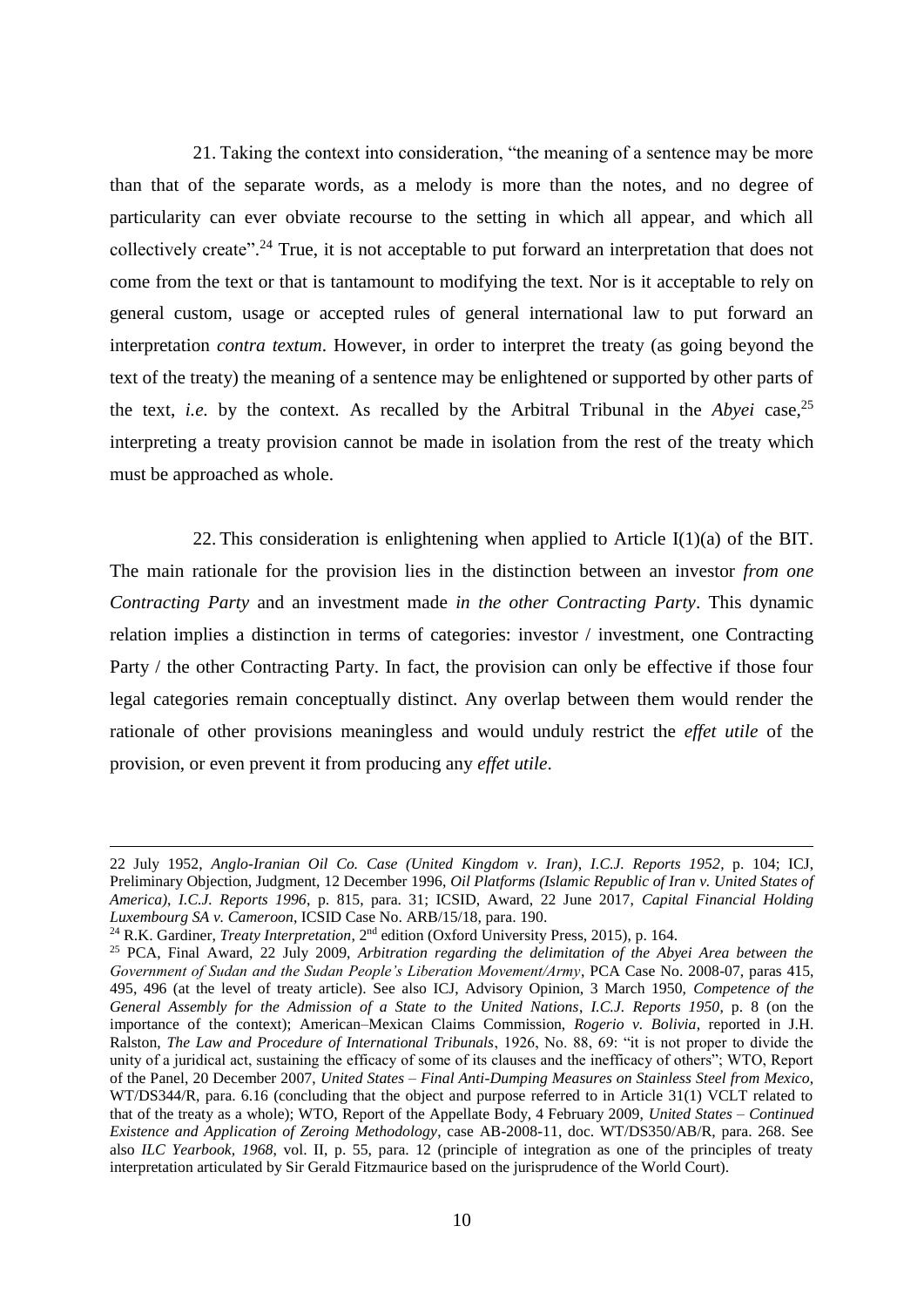23. In particular, the *quid pro quo* materialized by the foreign investment (contributing to the flow of capital into the economy of the host State in exchange for a right to bring a claim against such State before an international forum and benefit from investment treaty protection) highlights the critical relationship between the terms "investment" and "investor". Article  $I(1)(2)$  of the BIT defines the term "investments" as "any kind of assets invested by investors of one Contracting Party in the territory of the other Contracting Party [...]". Thus an investment is not merely an asset or interest owned by the investor of one contracting party on the territory of the host State. Rather, as the Court of Appeals of Paris highlighted in its 2017 Judgment in the *Serafin García Armas* case, an investment is *"un actif 'investi' par un investisseur de l'autre Partie contractante – ce qui renvoie nécessairement à une condition de nationalité de l'investisseur à la date de l'investissement"* ["an asset 'invested' by an investor of the other contracting Party – which necessarily refers to a condition of nationality of the investor at the date of the investment" $l^{26}$ .

24. In the present case, the context also dictates that the phrases "any physical person who possesses the nationality of one Contracting Party" and "makes investments in the territory of the other Contracting Party" in Article I(1)(a) cannot be read in isolation not only from each other but also from the other provisions of the BIT so as to give each member of the sentence the maximum possible scope in accordance with the context. A purely textual interpretation of each member of the sentence individually would place these two members in direct conflict and would defeat the object and purpose of the BIT.

<span id="page-10-0"></span>25. Several elements of the context of Article I(1)(a) in the BIT indicate that including dual nationals having the nationality of the State of investment in the ambit of the protection offered by the treaty would be unreasonable or inconsistent with other provisions:

• For example, the definition of an investor as a legal person (Article 1(b)) and the definition of investments (Article 2) logically exclude that the defined term be linked to both State parties. These contextual elements would suggest that the same should follow for the definition of investor as a physical person (Article  $I(1)(a)$ ) for reasons of

<sup>26</sup> Paris Court of Appeal, Judgment of 25 April 2017, *Bolivarian Republic of Venezuela v. Serafin García Armas and Karina García Gruber*, Case No. 15/01040, pole 1, chamber 1, p. 8. I however disagree with the Court's general approach to treaty interpretation in this judgment, which tends to share the Claimants' and Professor Schreuer's litteral interpretation without due regard for the relevant Vienna rules.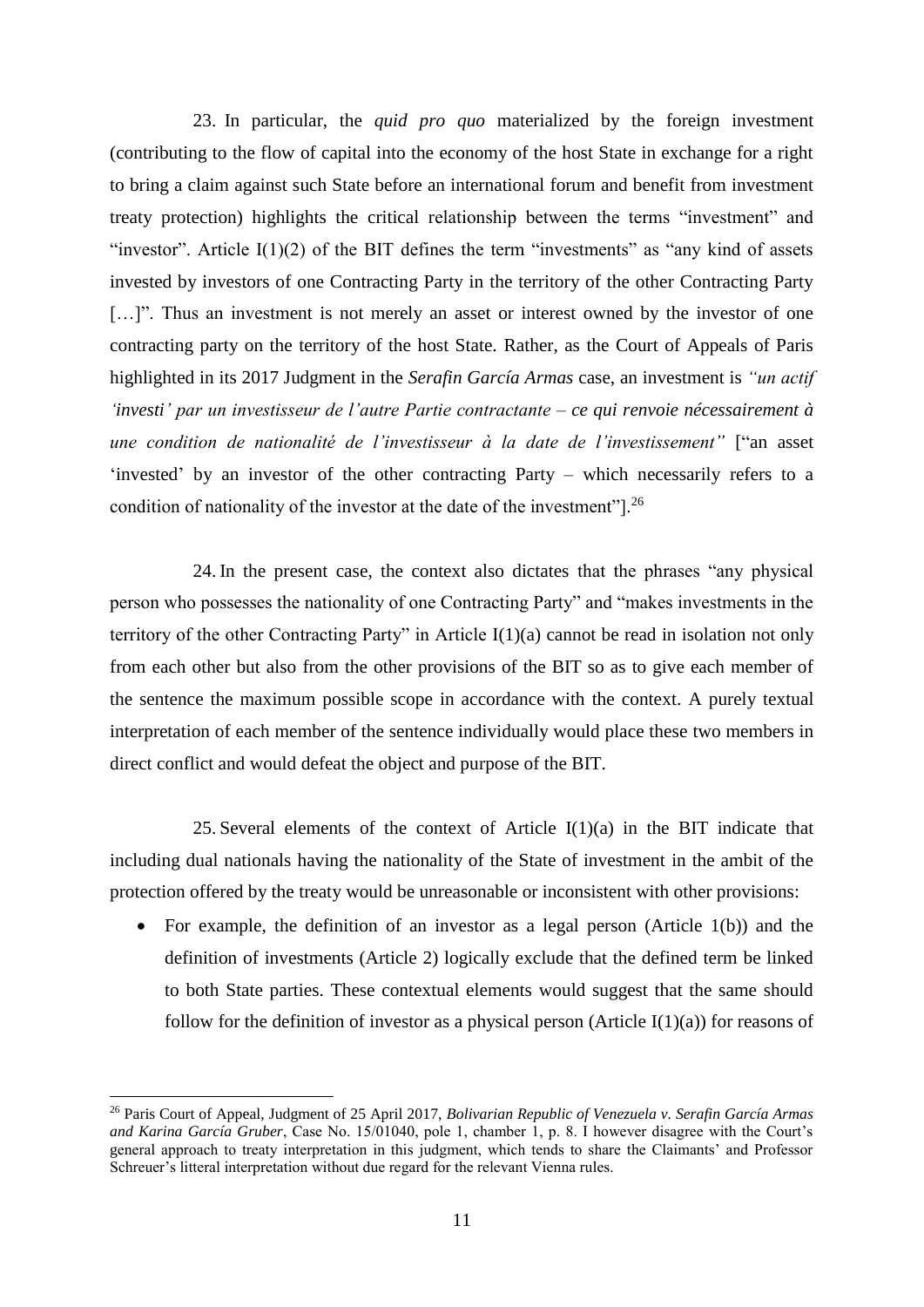coherence since both categories of investor (physical persons and legal persons) are subject to common legal provisions under the BIT.

- As another example, Article II(3) provides that "[t] his Agreement shall also apply to investments made before its entry into force by investors of one Contracting Party in accordance with the legislation of the other Contracting Party in the territory of the latter Party. It shall not apply to disputes in connection with events occurring before its entry into force." It is difficult to grasp why the parties would include such a provision (and which effect this provision would have) if it is assumed that the BIT applies to dual nationals as well, because it is tautological to assert that the legislation of a State applies to nationals of that State.
- Similarly, Article III(1) provides that "[e]ach Contracting Party shall provide full protection and security in accordance with International law to investments made in its territory by investors of the other Contracting Party". Again, it is difficult to understand why international law (as opposed to domestic law) should provide the basis for the protection by a State of the investments made by a national of that State within that State. The same goes for Article IV $(1)$ .
- Further, the rationale for including Article III(3) in the BIT ("Each Contracting Party" shall also endeavour, whenever necessary, to grant the requisite permits in connection with the activities of consultants or experts engaged by investors of the other Contracting Party") is difficult to grasp in case the investor is a national of the State of investment. Other such examples include:
- Article IV(2) (on treatment of investment) : is tautological when applied to nationals of the State of investment.
- Article VI (compensation for losses): is tautological when applied to nationals of the State of investment.
- Article VII(1)(a): if applied to nationals of the State of investment, this provision could potentially amount to authorizing tax evasion (unless specific conventional regimes are in place, but then one would expect that such exceptional situation be at least mentioned, which is not the case).
- Article VII(5), *Idem*. In general, authorizing transfers of investment income out of the State of investment seems difficult to envisage when the investor is a national of the State of investment (at least without additional, specific protective clauses).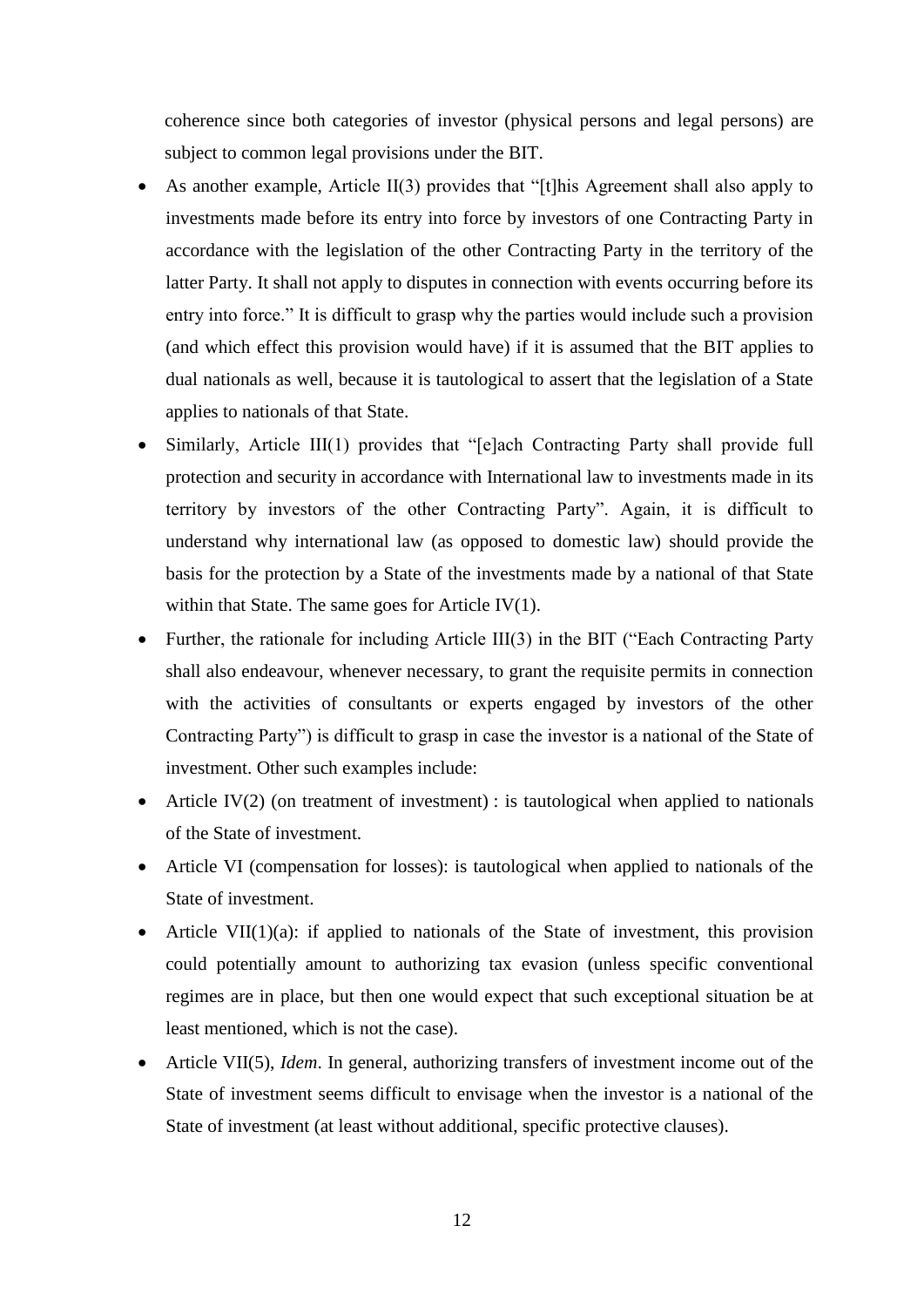- Article VIII (on more favourable terms): the rationale for such clause would seem unclear when it comes to individuals having the nationality of the State of investment because these individuals are precisely subject to the domestic law of the State of investment.
- Article XI (Disputes between a Contracting Party and investors of the other Contracting Party): does not provide for the exhaustion of domestic judicial remedies, which allows the investor to go for arbitration without any procedural prerequisite other than provided for in the BIT. Here the recourse to domestic jurisdictions follows negotiation and is only one possibility that is alternative to international arbitration. By contrast, nationals of a State are under an obligation to exhaust domestic judicial remedies and do not have standing to sue their own State before an international judicial body.

26. Expanding on one of these elements, and despite Professor Schreuer's criticism relating to Article IV of the 1995 BIT on national treatment,<sup>27</sup> the reasons why such provision could not possibly apply to investors having the nationality of the State of investment together with another nationality is that they already benefit from national treatment as per the laws of the State. Therefore, such clause would be useless or tautological when the investor has the nationality of the State of investment. A clause should not be construed as to render its meaning redundant or useless.<sup>28</sup> Contrary to what Professor Schreuer assumes, the discrimination in terms of legal remedies is not "premised on the assumption that normally foreign investors do not have access to domestic Remedies".<sup>29</sup> Instead, the reason is that "both domestic and international fora would be open to [some nationals of a State of investment], when [other nationals of that State] could only have recourse to domestic fora when it comes to investment dispute settlement".<sup>30</sup>

27. Risks of inconsistency between words or provisions within the treaty might provide useful tools of interpretation as part of the context. In the *Land, Island and Maritime Frontier Dispute (El Salvador/Honduras: Nicaragua intervening)* the ICJ resorted to the contrast between the terms "delimit" and "determine" in the treaty at stake as well as in a

<sup>27</sup> Schreuer Opinion, paras 74-75.

<sup>&</sup>lt;sup>28</sup> Pellet Report, paras 26-28; see also paras [22](#page-9-0) and [25](#page-10-0) above, and [43](#page-18-0) t[o 46](#page-20-0) below.

<sup>29</sup> Schreuer Opinion, para. 77.

<sup>30</sup> Pellet Report, para. 29.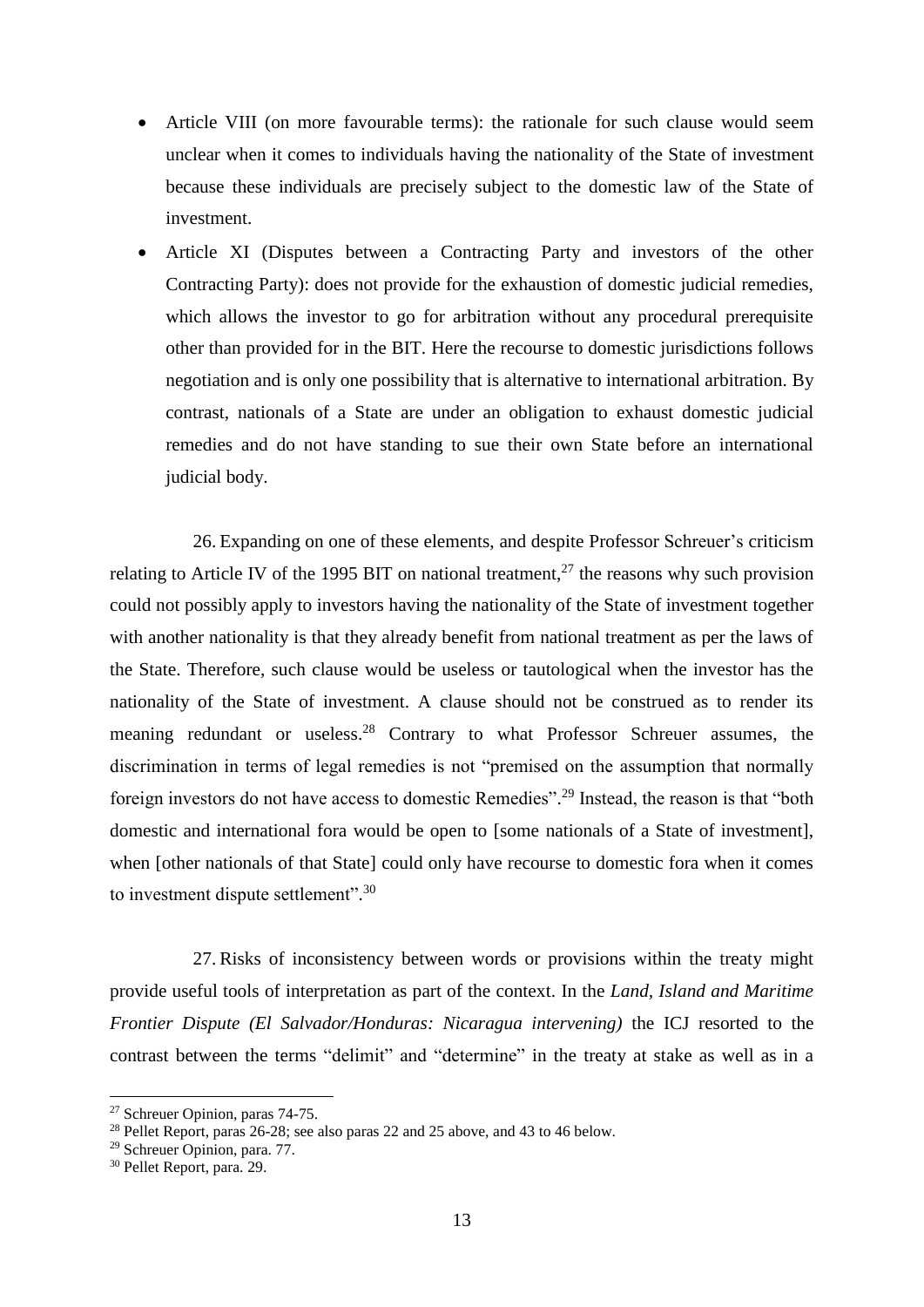related agreement in order to clarify meaning.<sup>31</sup> This approach is helpful in the present case to clarify the relation between the group of words "[a]ny physical person who possesses the nationality of one Contracting Party" and "makes investments in the territory of the other Contracting Party" (Article I(1)(a) of the BIT). Textual logic here is important as a way to give a coherent meaning to the sentence as a whole.<sup>32</sup>

28. As an additional element of the context the very title of the BIT emphasizes the object and purpose of the treaty which is about the "*reciprocal* promotion and protection of investments" between the two State parties. In the *Oil Platforms* case, the ICJ relied on the title of the 1955 Treaty in order to help to clarify the scope of the Treaty and of some of its provisions.<sup>33</sup> Similarly, in the present case, the term "reciprocal" indicates a symmetrical and mutual exchange of similar actions. Such emphasis on mutual benefit is also apparent in the Treaty of Amity concluded in 1990 between the Parties (Articles 3(d), 7(a), 8, etc.), which also recalls the "legal equality of States" in its preamble.<sup>34</sup> This excludes investments made in a Contracting Party by a national of such Contracting Party.

29. It goes without saying that the above considerations are all the more compelling when the dominant nationality of the investor is that of the host State.<sup>35</sup> In such a case, indeed, such physical person is, for all purposes and before anything else, a citizen of the host State.

## **4. Object and purpose of the Treaty**

30. As I recalled in my previous report, "the very object and purpose of investment treaties is to develop and protect foreign, not national, investments".<sup>36</sup> Professor Schreuer does not seem to disagree with this,  $37$  which is confirmed by various sources.

<sup>31</sup> ICJ, Judgment, 11 September 1992, *Land, Island and Maritime Frontier Dispute (El Salvador/Honduras: Nicaragua intervening)*, *I.C.J. Reports 1992*, p. 583, para. 374.

<sup>32</sup> ICJ, Judgment, 13 July 2009, *Dispute regarding Navigational and Related Rights (Costa Rica v. Nicaragua), I.C.J. Reports 2009*, p. 238, para. 52, also cited in O. Dörr, K. Schmalenbach (eds), *Vienna Convention on the Law of Treaties: A Commentary* (Springer, Berlin/Heidelberg, 2012), p. 544-545.

<sup>33</sup> ICJ, Preliminary Objection, Judgment, 12 December 1996, *Oil Platforms (Islamic Republic of Iran v. United States of America)*, *I.C.J. Reports 1996*, p. 819, para. 47.

<sup>&</sup>lt;sup>34</sup> General Treaty on Cooperation and Friendship between the Kingdom of Spain and the Republic of Venezuela of 7 June 1990, preamble, *U.N.T.S*., vol. 1686 (1992), p. 126.

<sup>35</sup> On the matter of dominant nationality see, para. [70](#page-32-0) *et seq*. below.

<sup>36</sup> Pellet Report, para. 68.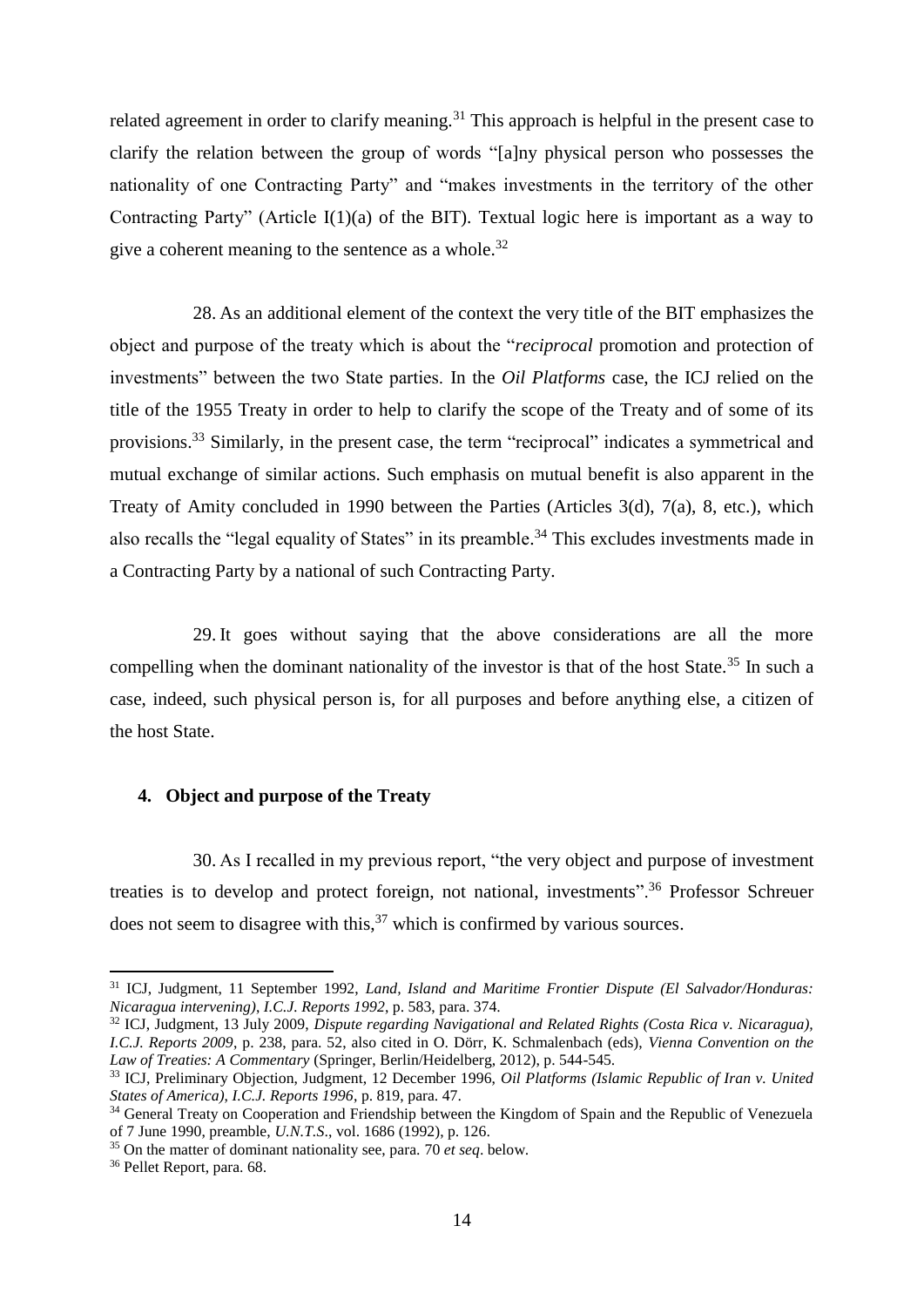31. As Mr Karl Sauvant stated in his expert report of 27 March 2017 submitted in this case:

"From the perspective of host States, therefore (in this particular instance, Venezuela), the single most important reason for protecting incoming investment through the conclusion of BITs was and is to attract such investment from abroad into their economies, to help them advance their economic growth and development. In doing so, BITs complement the national efforts of States (especially through their IPAs [investment promotion agencies]) to attract investment, as well as the efforts of international organization that assist national institutions in this regard – they are an additional tool to encourage the cross-border flow of resources into host economies."<sup>38</sup>

32. Similarly, in *Capital Financial Holding Luxembourg SA v. Cameroon*, the arbitral Tribunal held:

"*[l]e but du traité comme celui de la Convention CIRDI et, plus largement, du droit international de l'investissement est en effet d'assurer la promotion et la protection des investissements* étrangers" ["[t]he purpose of the treaty as well as that of the ICSID Convention and, more generally, of international investment law is indeed to ensure the promotion and protection of *foreign* investments."]<sup>39</sup>

33. And indeed, the protection of *foreign* investments *is* the object and purpose of the 1995 BIT. I agree with Professor Schreuer that the preamble of the BIT may provide useful indications on the object and purpose of the treaty. However, it is not the only nor the "prime source" to be taken into account.<sup>40</sup> Anyway, in the instant case, the preamble of the BIT provides in its second paragraph: "[d]esiring to intensify their economic cooperation for the mutual benefit of both countries". The emphasis is placed on the *mutual* benefit of the Parties. Such mutual benefit would be meaningless in case the investments in a country by the nationals of that country were to be taken into account. Mutual benefit is only possible subject to a relation with an external element between a State and the investors investing in it. Such international element would be nullified should the investor have the nationality of the host State. Therefore, the protection of foreign investors and investments clearly appears as being

<sup>37</sup> Schreuer Opinion, para. 57.

<sup>&</sup>lt;sup>38</sup> Expert Report of Karl P. Sauvant, 27 March 2017, para. 15.

<sup>39</sup> ICSID, Award, 22 June 2017, *Capital Financial Holding Luxembourg SA v. Cameroon*, ICSID Case No. ARB/15/18, para. 195 (my translation – emphasis in the original text).

<sup>&</sup>lt;sup>40</sup> Schreuer Opinion, para. 52, relying on arbitral decisions that do not support this claim.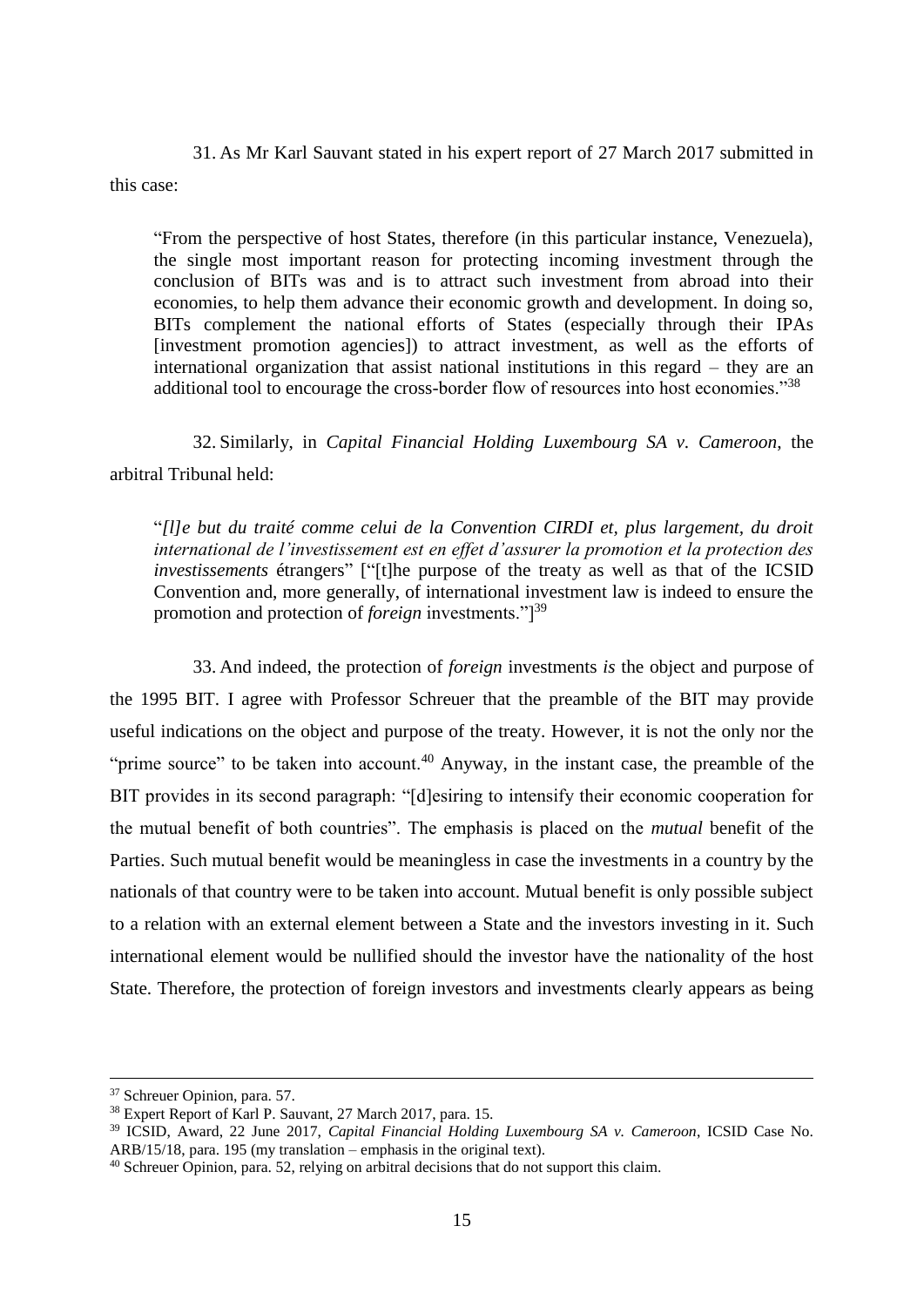incompatible with the extension of BIT protection to dual nationals having the nationality of the host State (and certainly so when such nationality is dominant). $41$ 

34. Applying the BIT to domestic investments would affect the very object of any BIT and of international investment law generally. It would put the host state at a comparative disadvantage and would also create a form of discrimination against domestic, non-dual national investors. The aim of protecting foreign investment, through a BIT for example, is to compensate for the comparative disadvantage of foreigners as to the legal protection and judicial remedies they would enjoy without the existence of the BIT in comparison with nationals of the host State. This will be particularly the case when national laws and regulations set restrictive conditions for foreigners as is quite common, even on the part of liberal Governments. In such cases, the promotion and creation of favourable conditions for, foreign investment means alleviating such possible obstacles that do not exist for nationals of the host State.

35. The BIT also protects the ability of foreign investors to export the profits and proceeds of their investment that might otherwise be arbitrarily impeded by the host State (this forms part of the principles of investment protection alongside others such as just and equitable treatment principle).<sup>42</sup> Therefore the protection offered by the BIT becomes pointless if applied to investors who have the nationality (and even more clearly the dominant nationality) of the host State.

36. The *raison d'être* of any BIT (to protect *foreign* investments) as well as the wording of Articles I(1)(a) and I(2) and other articles detailed above<sup>43</sup> suggest that the silence of the BIT on the treatment of dual nationals does not amount to an assumption of their protection by the BIT – clearly the opposite. $^{44}$ 

<sup>&</sup>lt;sup>41</sup> Professor Schreuer disagrees with this approach: see Schreuer Opinion, paras 55-58.

<sup>&</sup>lt;sup>42</sup> P. Daillier, M. Forteau, A. Pellet, *Droit international public*, 8<sup>th</sup> edition (L.G.D.J., Paris, 2009), p. 1216, para. 643.

<sup>43</sup> See para. [25](#page-10-0) above.

<sup>44</sup> See Pellet Report, Part I, para. 4 *et seq*.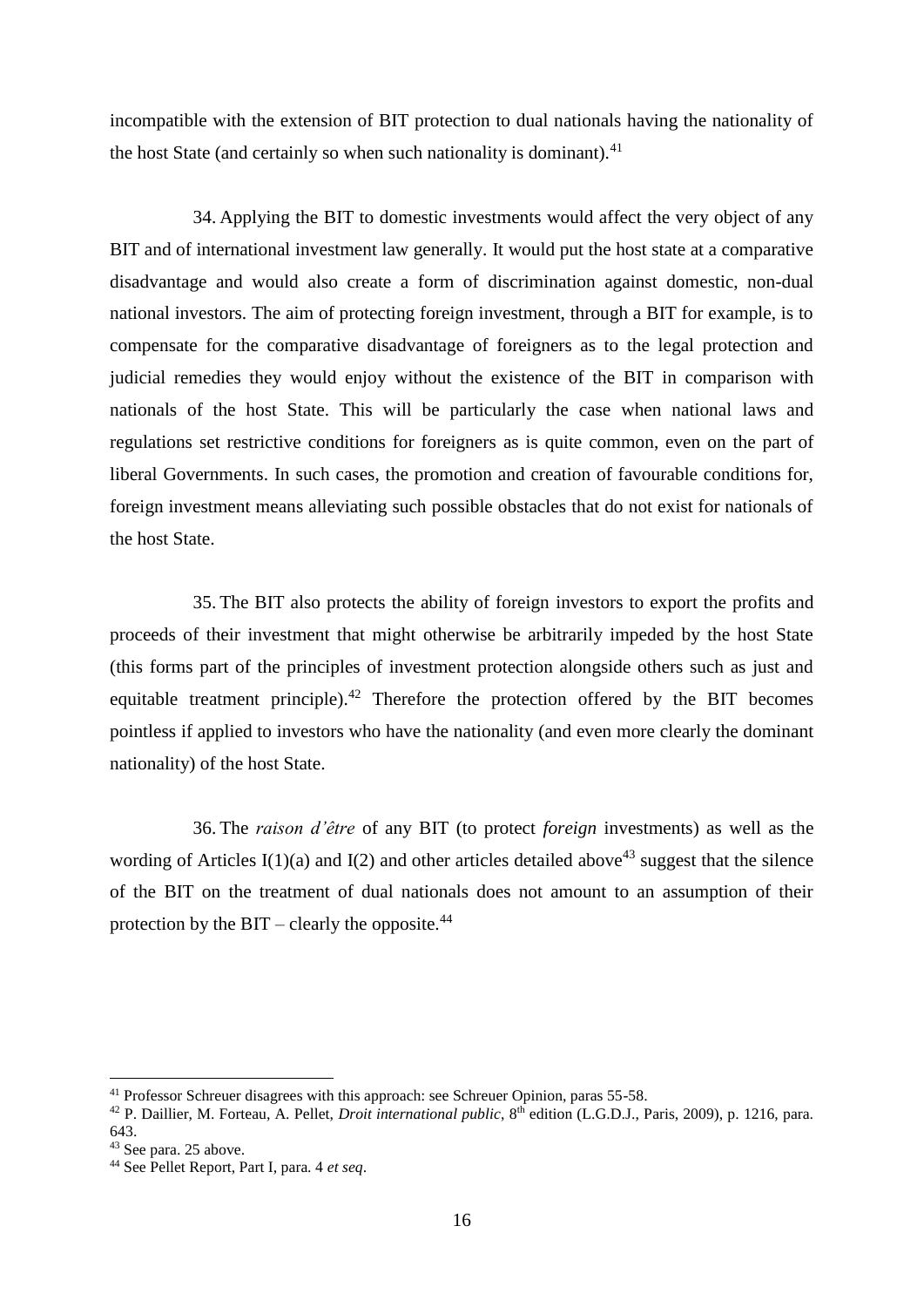37. As suggested by the case law<sup>45</sup> and as I show further below,<sup>46</sup> a possible exception to the non-protection of dual nationals under BITs from the perspective of the treaty's object and purpose could be where the investor as a dual national has the nationality of the State of investment but that nationality is not dominant. As Professor Douglas rightly points:

"A great deal of investment in the emerging economies of developing countries is made by individuals who are immigrants from those countries and have acquired their wealth elsewhere. Such individuals often retain the nationality of their country of birth in addition to the nationality of their adopted country. So long as the nationality of the adopted country is the dominant of the two in the sense that the individual maintains stronger personal links to that country rather than to the country of birth, then there is no overriding consideration of principle that should prevent such an individual from investing in the country of birth with reliance upon a relevant investment treaty."<sup>47</sup>

38. In the present case however, according at least Venezuela's Written Statement, $48$  this is obviously not the case. $49$  The investors' dominant nationality, that of Venezuela, is the nationality of the State of investment. Therefore, one can say with the greatest certainty that they cannot benefit from BIT protection. Concluding otherwise would be inconsistent with the object and purpose of BITs in general, and of the 1995 BIT in particular.

39. To sum up, in light of the object and purpose of the 1995 BIT, the only reasonable conclusion is that the provision in Article  $I(1)(a)$  should be interpreted, in the absence of explicit language to that effect, as excluding dual nationals and, at least, in case of dual nationals, physical persons having the dominant nationality of the State of investment.

<sup>1</sup> <sup>45</sup> Italian-United States Conciliation Commission, *Florence Strusky-Mergé* case – Decision No. 55, 10 June 1955 (United States v. Italy), *R.I.A.A*., vol. XIV, p. 236; Iran-United States Claims Tribunal, Decision, 29 March 1983, *Nasser Esphahanian v. Bank Tejarat,* case No. 31-157-2, 2 *Iran-U.S. C.T.R.* 157, p. 166; Decision, 29 March 1983, *Ataollah Golpira v. Iran*, case No. 32-211-2, 2 *Iran-U.S. C.T.R.* 171; Decision, 29 March 1983, *Paridokht Kohan Haroonian v. Iran*, case No. 33-418-2, 2 *Iran-U.S. C.T.R.* 226; Decision, 6 April 1984, Case No. *A/18* (Iran v. United States), 5 *Iran-U.S. C.T.R.* 251; interlocutory award No. ITL 68-193-3, 23 June 1988, *Reza Said Malek v. Iran*, Case No. 193, 19 *Iran-U.S. C.T.R*. 48; Award No. 474-268-1, 14 March 1990, *Schott v. Iran*, 24 *Iran-U.S. C.T.R*. 203, p. 218.

<sup>46</sup> See paras [70](#page-32-0)[-73](#page-33-0) below.

<sup>47</sup> Z. Douglas, *The International Law of Investment Claims* (Cambridge University Press, 2009), p. 321-322 (commentary to Rule 37).

<sup>48</sup> See e.g. Written Statement of Venezuela, 30 May 2016, para. 74.

<sup>&</sup>lt;sup>49</sup> My understanding is however that Luis García Armas, the only claimant in the ICSID Additional Facility case, has never been a national of Venezuela. The argument on jurisdiction *ratione personae* in the *Luis García Armas* case is not based on dual nationality but on estoppel since Luis García Armas was registered (upon his request) as a Venezuelan national investor in the SIEX files, which is the agency that regulates and control foreign investment.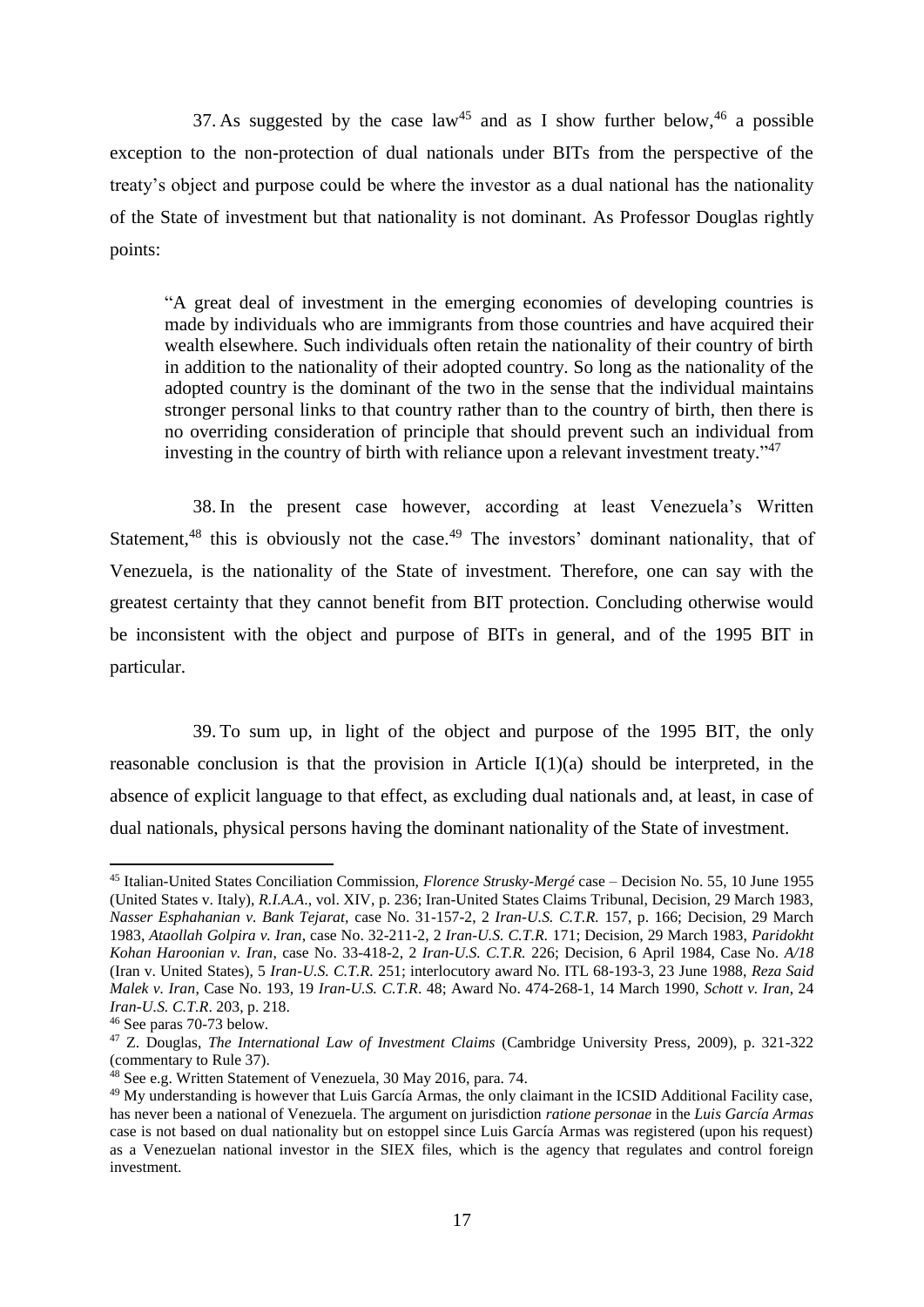#### **5. Article 31(3)(c)**

40. Besides the context, Article 31(3) VCLT provides for further elements to be taken into account when applying the general rule of interpretation. In particular, Article 31(3)(c) provides for "any relevant rules of international law applicable in the relations between the parties". As Professor Sands observed, this provision "appears to be the only tool available under international law to construct a general international law by reconciling norms arising in treaty and custom across different subject matter areas". <sup>50</sup> This provision was invoked by the Respondent in the *Serafín García Armas* case<sup>51</sup> but it was not accepted as relevant by the Arbitral Tribunal which did not substantially examine the relevance of Article 31(3)(c) and dismissed the argument by holding summarily that:

"*si bien el APPRI dispone en su artículo XI(4) que deberán aplicarse al procedimiento: '*b) Las reglas y principios de Derecho Internacional*', sus términos son específicos y se convierten en la fuente primaria de su interpretación. Es necesario recurrir al derecho internacional únicamente cuando la letra del Tratado no es suficientemente clara para su interpretación*" ["Although the BIT provided in its Article XI(4) that: 'b) The rules and principles of international law' should be applied to the [interpretation] process, its terms are specific and provide the primary source of its interpretation. It is necessary to resort to international law only when the wording of the Treaty is not sufficiently clear for its interpretation." $]^{52}$ 

41. Nevertheless, despite the fact that it is rarely invoked, this means of interpretation forms a full part of the general rule and may prove as a useful tool in resolving interpretation issues such as the one arising in this case. From my point of view, Professor Schreuer's Opinion suggests a misunderstanding of this provision.<sup>53</sup> The effect of this provision is not to alter the text of the treaty but to reconcile its meaning with principles of general international law. To that end, a treaty provision shall not be interpreted in isolation from other rules of general international law.<sup>54</sup> This rule of interpretation shall be disregarded only if the treaty provision cannot be reconciled with the rule of general international law. In

<sup>50</sup> P. Sands, 'Treaty, Custom and the Cross-fertilization of International Law', 1(1) *Yale Human Rights and Development Journal* (1998), p. 87.

<sup>51</sup> UNCITRAL, Decision on jurisdiction, 15 December 2014, *Serafín García Armas and Karina García Gruber v. Venezuela*, PCA Case No. 2013-3, para. 107.

<sup>52</sup> *Ibid*., para. 157.

<sup>53</sup> Schreuer Opinion, para. 50.

<sup>54</sup> ICJ, judgment, 6 November 2003, *Oil Platforms (Islamic Republic of Iran v. United States of America)*, *I.C.J. Reports 2003*, p. 181-183, paras 39-42.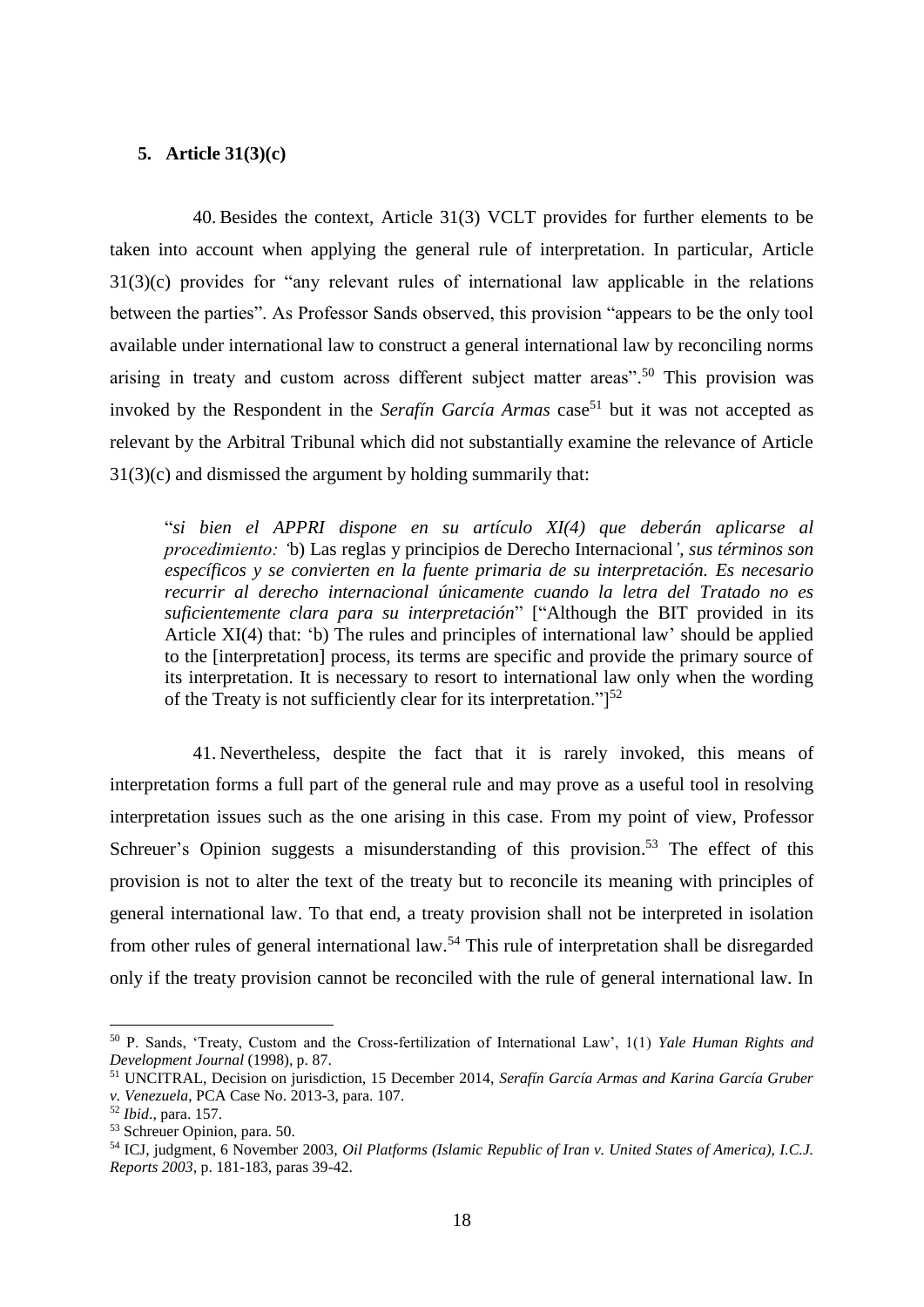this context, it is difficult to assert, as Professor Schreuer does,<sup>55</sup> that resorting to customary international law in interpreting incomplete provisions or silences in a treaty amounts to unauthorized modification of such treaty.

42. According to R. Dolzer and M. Stevens, in the absence of treaty regulation, general principles and rules of international law would apply, according to which the "effective" nationality of the individual would govern.<sup>56</sup> In this context, general principles and rules of international law must be taken into consideration for interpreting imprecise provisions, as demanded by Article 31(3)(c) of the VCLT. However, in the *Waste Management* case the arbitral Tribunal held that restrictions spelled out in the text "with precision and in details" may not be overridden by importing rules of international law external to the treaty.<sup>57</sup> But this is not so in the present case, where Article  $1(1)(a)$  of the BIT is general in nature and does not envisage the situation of dual nationals. In such a case, one must turn to international law which confirms the most natural reading of the terms employed in the provision.<sup>58</sup>

#### **6. Principle of effectiveness ("***effet utile***")**

<span id="page-18-0"></span>43. The general rule of interpretation of Article 31 VCLT does not exclude resorting to various maxims of interpretation, among which the Latin maxim *ut res magis valeat quam pereat* (or principle of effective interpretation) plays a predominant role and is accepted as one of the core principles of treaty interpretation.<sup>59</sup> According to this principle,

<sup>55</sup> Schreuer Opinion, para. 71.

<sup>56</sup> R. Dolzer and M. Stevens, *Bilateral Investment Treaties* (Martinus Nijhoff Publishers, The Hague, 1995), at 34 (cited in *International Investment Law: Understanding Concepts and Tracking Innovations*, OECD, 2008, p. 14).

<sup>57</sup> ICSID, award, 30 April 2004, *Waste Management v. Mexico*, ICSID Case No. ARB(AF)/00/3, para. 85. <sup>58</sup> See Part II, para. [67](#page-30-0) *et seq*. below.

<sup>59</sup> PCIJ, Order of 19 August 1929, *Free Zones of Upper Savoy and the District of Gex*, Series A, No. 22, p. 13; ICJ, Merits, Judgment, 9 April 1949, *Corfu Channel (United Kingdom v. Albania), I.C.J. Reports 1949*, p. 24; Advisory Opinion, 18 July 1950, *Interpretation of Peace Treaties (second phase)*, *I.C.J. Reports 1950*, p. 229; Judgment, 3 February 1994, *Territorial Dispute (Libyan Arab Jamahiriya/Chad), I.C.J. Reports 1994*, p. 25, para. 51. See also PCIJ, Judgment, 30 August 1924, *Mavrommatis Palestine Concessions*, Series A, No. 2, p. 34; ICJ, Preliminary Objections, Judgment, 22 July 1952, *Anglo-Iranian Oil Co. Case (United Kingdom v. Iran)*, *I.C.J. Reports 1952*, p. 105; Advisory Opinion, 8 June 1960, *Constitution of the Maritime Safety Committee of the Inter-Governmental Maritime Consultative Organization, I.C.J. Reports 1960*, p. 160; Merits, Judgment, 3 February 1994, *Territorial Dispute (Libyan Arab Jamahiriya/Chad), I.C.J. Reports 1994*, p. 23, para. 47; Jurisdiction of the Court, Judgment, 4 December 1998, *Fisheries Jurisdiction (Spain v. Canada), I.C.J. Reports 1998*, p. 455, para. 52; Preliminary Objections, Judgment, 1 April 2011, *Application of the International Convention on the Elimination of All Forms of Racial Discrimination (Georgia v. Russian Federation), I.C.J.*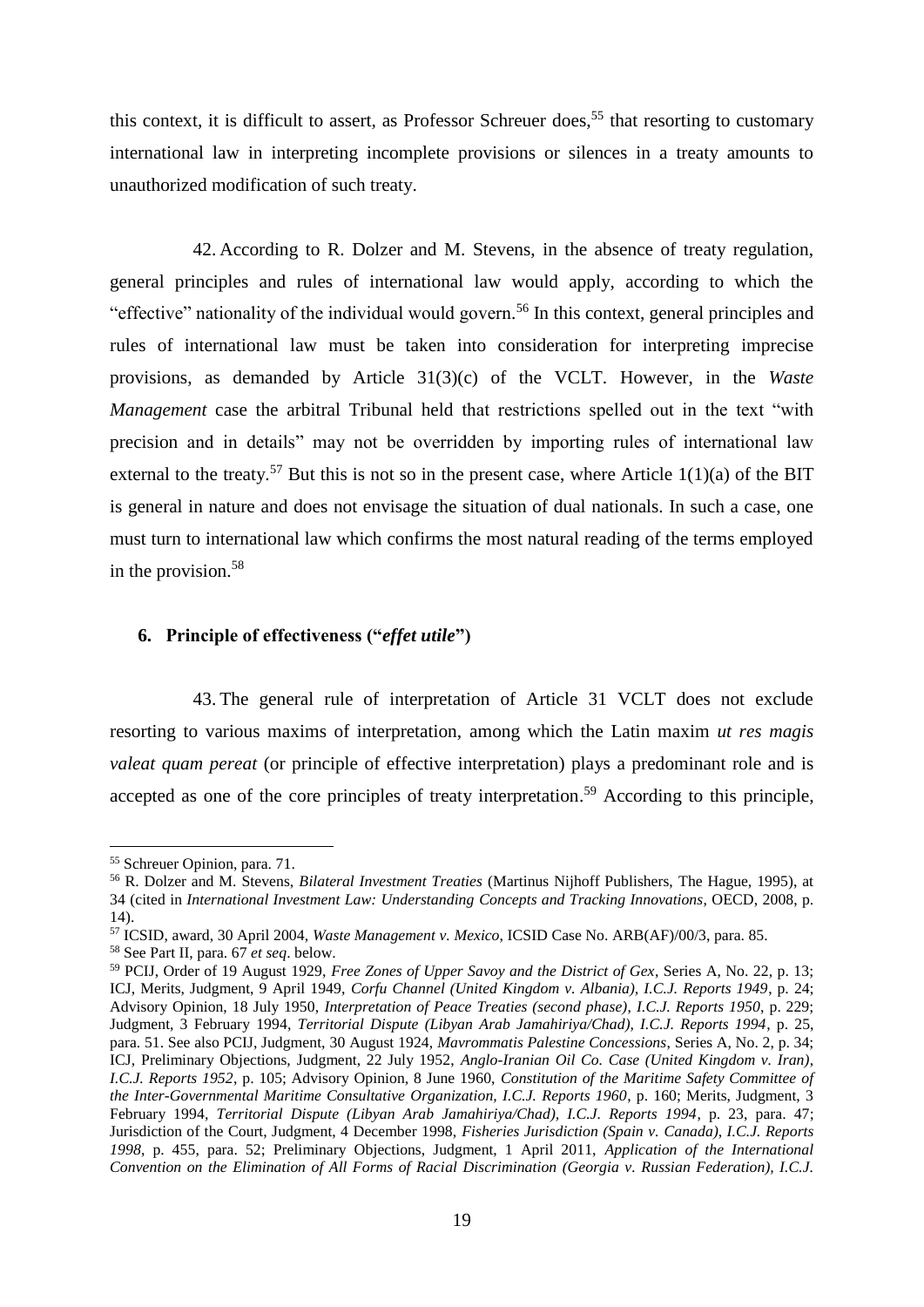preference must be given to "an interpretation which gives a term some meaning rather than none".<sup>60</sup> This principle was understood by the ILC as being implicit in the good faith interpretation principle, hence its absence from the final text of the VCLT.<sup>61</sup>

44. The aim of the principle of effectiveness is to ensure the realization of the object and the purpose of the treaty.<sup>62</sup> As enlighteningly put by the ICJ in the case of the *Application of the International Convention on the Elimination of All Forms of Racial Discrimination (Georgia v. Russian Federation)*,

"it stands to reason that if, as a matter of fact, a dispute had been settled, it is no longer a dispute. Therefore, if the phrase 'which is not settled' is to be interpreted as requiring only that the dispute referred to the Court must in fact exist, that phrase would have no usefulness. Similarly, the express choice of two modes of dispute settlement, namely, negotiations or resort to the special procedures under CERD, suggests an affirmative duty to resort to them prior to the seisin of the Court. Their introduction into the text of Article 22 would otherwise be meaningless and no legal consequences would be drawn from them contrary to the principle that words should be given appropriate effect whenever possible."<sup>63</sup>

45. In the case of *United States – Standards for Reformulated and Conventional* 

*Gasoline*, the Appellate Body of the World Trade Organization held: "[a]n interpreter is not

*Reports 2011*, p. 125-126, paras 133-134; WTO, Report of the Appellate Body, 4 October 1996, *Japan – Taxes on Alcoholic Beverages*, case AB-1996–2, doc. WT/DS8, 10 &11/AB/R, p. 12; WTO, Report of the Appellate Body, 14 December 1999, *Korea – Definitive Safeguard Measure on Imports of Certain Dairy Products*, case AB-1999–8, doc. WT/DS98/AB/R, p 24, paras 80-81 ; WTO, Report of the Appellate Body, 14 December 1999, *Argentina – Safeguard Measures on Imports of Footwear*, case AB-1999–7, doc. WT/DS121/AB/R, p. 27, para. 88; Award, 17 July 1986, *Filleting within the Gulf of St. Lawrence between Canada and France, R.I.A.A*., vol. XIX, p. 243, para. 30; Decision, 21 October 1994, *Case Concerning a Boundary Dispute between Argentina and Chile concerning the frontier line between boundary post 62 and Mount Fitzroy, R.I.A.A*., vol. XXII, p. 25, para. 72; ICSID, Final Award, 27 June 1990, *Asian Agricultural Products LTD. (AAPL) v. Republic of Sri Lanka*, ICSID Case No. ARB/87/3, para. 40 (Rule E). See also *ILC Yearbook, 1966*, vol. II, p. 218-219.

<sup>60</sup> R.K. Gardiner, *Treaty Interpretation*, 2nd edition (Oxford University Press, 2015), p. 179.

<sup>61</sup> ILC, Third Report on the Law of Treaties, by Sir Humphrey Waldock, Special Rapporteur, *ILC Yearbook, 1964*, vol. II, p. 60, para. 27, and p. 61, para. 29, where the Special Rapporteur advances reasons for hesitating to include the principle of "effective" interpretation among the general rules; debate on the Commission on the issue: *ILC Yearbook, 1964*, vol. I, p. 290, para. 106; *ILC Yearbook, 1966*, vol. II, p. 219. See also : R.K. Gardiner, *Treaty Interpretation*, 2<sup>nd</sup> edition (Oxford University Press, 2015), p. 168-172 and 179.

<sup>62</sup> See e.g. ICJ, Merits, Judgment, 9 April 1949, *Corfu Channel Case (United Kingdom v. Albania)*, *I.C.J. Reports 1949*, p. 24; WTO, report of the Appellate Body, 13 October 1999, *Canada - Measures Affecting the Importation of Milk and the Exportation of Dairy Products*, WT/DS103-DS/113/AB/R, para. 133; ICSID, award, 27 June 1990, *Asian Agricultural Products Ltd v. Sri Lanka*, ARB/87/3, para. 40 (rule E); ICSID, award, 12 October 2005, *Noble Ventures, Inc. v. Romania*, ARB/01/11, para. 50. See Also: R.K. Gardiner, *Treaty Interpretation*,  $2<sup>nd</sup>$  edition (Oxford University Press, 2015), p. 221.

<sup>63</sup> ICJ, Preliminary Objections, Judgment, 1 April 2011, *Application of the International Convention on the Elimination of All Forms of Racial Discrimination (Georgia v. Russian Federation), I.C.J. Reports 2011*, p. 126, para. 134.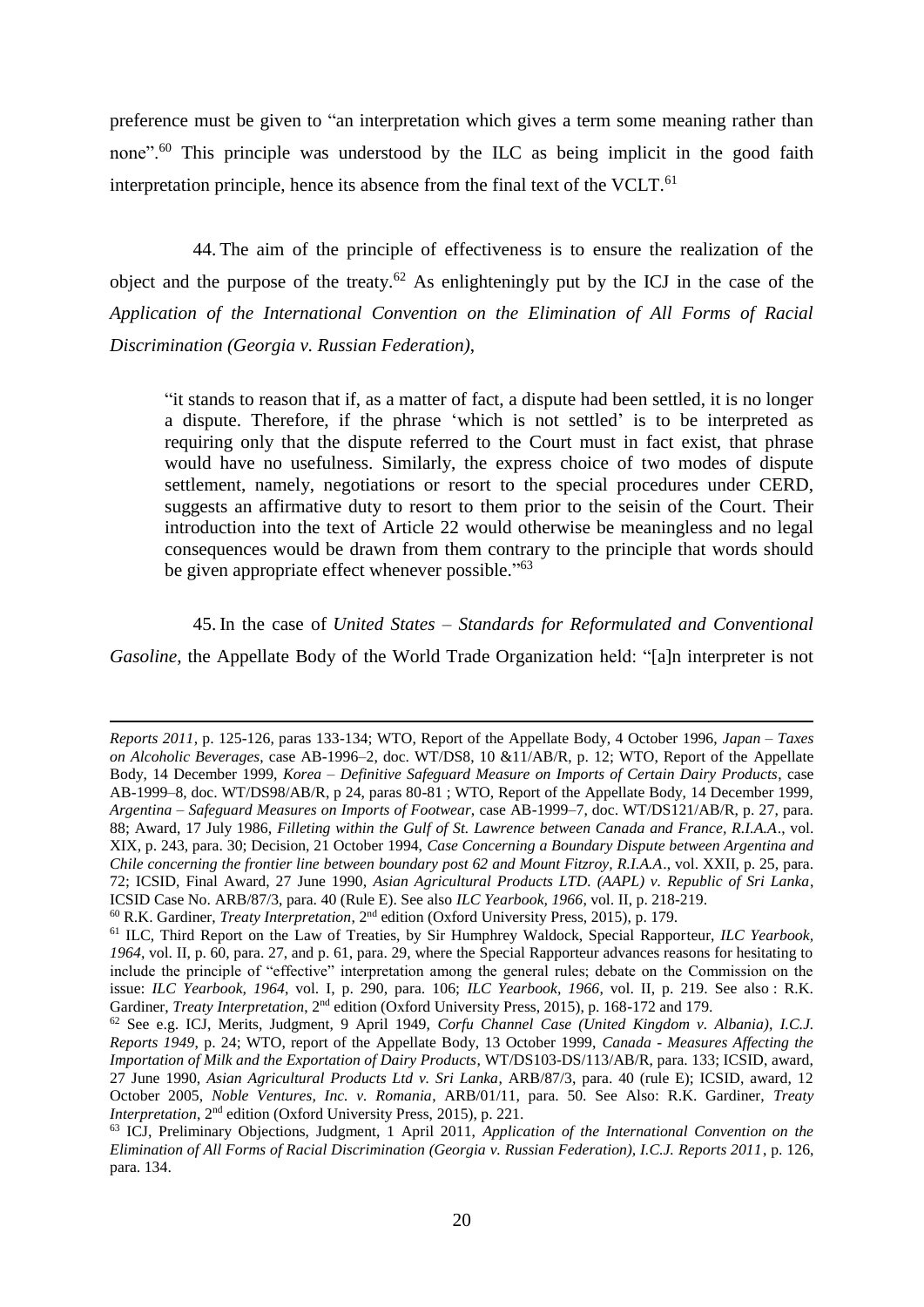free to adopt a reading that would result in reducing whole clauses or paragraphs of a treaty to redundancy or inutility".<sup>64</sup>

<span id="page-20-0"></span>46. In the present case, Article I(1)(a) of the 1995 BIT would not be effective if it were construed as including dual nationals from both Contracting States. In particular, to use the terms in Article I(1)(a), a dual national could not "make[.] investments in the territory *of the other* Contracting Party" because the investor would in fact be making investment *in his own* State. Moreover, as observed elsewhere in this report,<sup>65</sup> interpreting Article I(1)(a) as including dual nationals with the dominant nationality of the State of investment would also deprive other BIT provisions from effect, in adamant contradiction with the principle of effectiveness.

## **B. Supplementary means of interpretation (Article 32 VCLT)**

47. As I recalled above, <sup>66</sup> the conclusion in my previous Expert Report was that the interpretation of the 1995 BIT regarding the dual nationality issue under the general rule of treaty interpretation embodied in Article 31 VCLT provided for a clear and unambiguous meaning, and that resorting to the supplementary means under Article 32 VCLT was not necessary. However, in such circumstances, Article 32 may still be resorted to as a means to confirm the meaning obtained using the general rule.<sup>67</sup>

#### 48. Article 32 of the VCLT provides:

#### "*Article 32*. SUPPLEMENTARY MEANS OF INTERPRETATION

Recourse may be had to supplementary means of interpretation, including the preparatory work of the treaty and the circumstances of its conclusion, in order to confirm the meaning resulting from the application of article 31, or to determine the meaning when the interpretation according to article 31 :

(a) Leaves the meaning ambiguous or obscure; or

<sup>64</sup> WTO, report of the Appellate Body, 29 April 1996, *United States – Standards for Reformulated and Conventional Gasoline*, case AB-1996-1, doc. WT/DS2/AB/R, p. 23. See also report of the Panel, 3 May 2002, *Chile – Price Band System and Safeguard Measures Relating to Certain Agricultural Products*, WT/DS207/R, para. 7.71.

 $65$  See para. [25](#page-10-0) above.

<sup>&</sup>lt;sup>66</sup> See para. [5](#page-2-0) above.

<sup>67</sup> See also ICJ, judgment, 3 February 1994, *Territorial Dispute (Libyan Arab Jamahiriya/Chad)*, *I.C.J. Reports 1994*, p. 27-28, para. 55.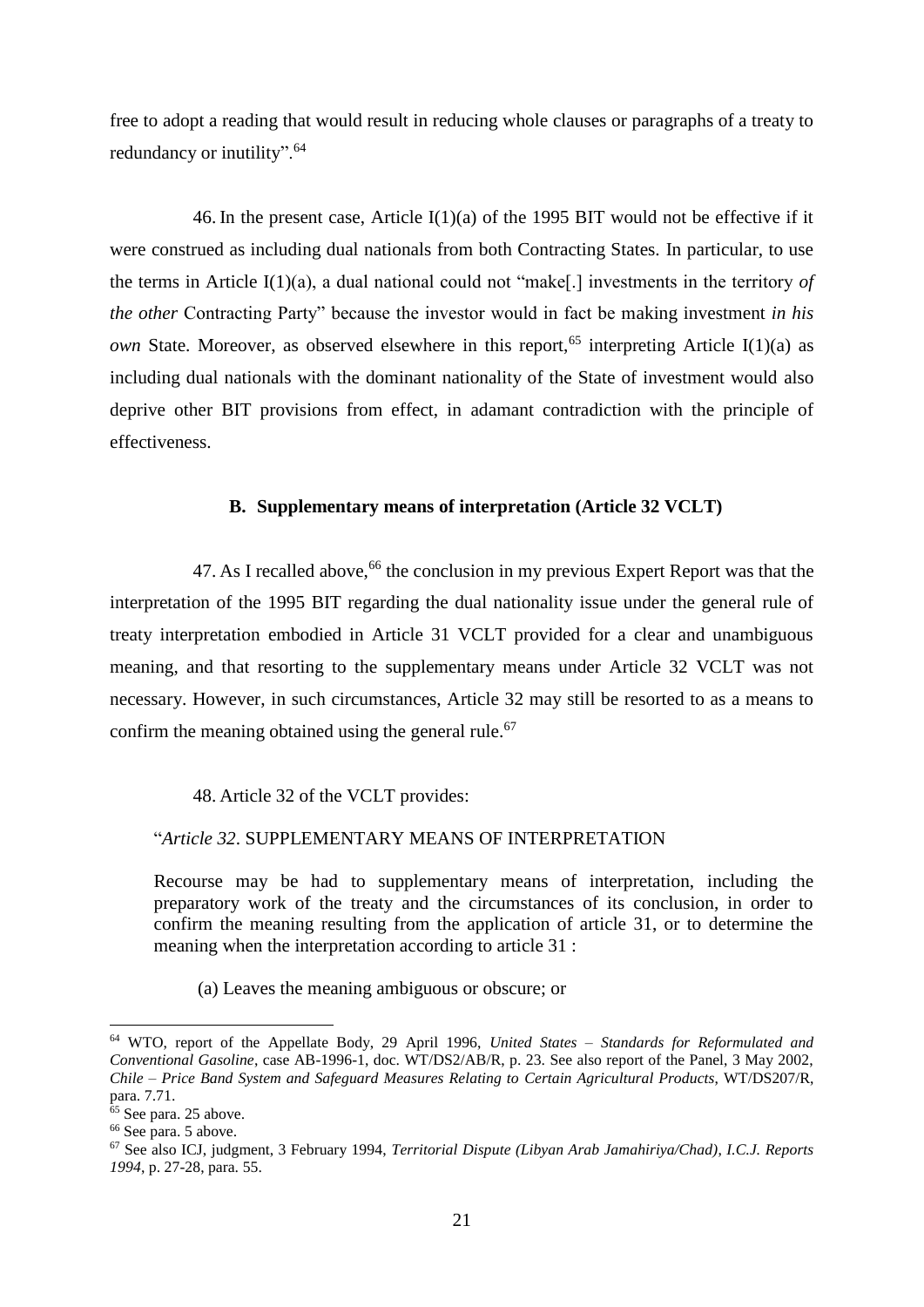(b) Leads to a result which is manifestly absurd or unreasonable."

49. Supplementary means mentioned in this provision reflect the necessary link between the treaty (as an expression of the will of the parties) and the circumstances of its conclusion (the fact that a treaty develops in a social environment). <sup>68</sup> Supplementary means of interpretation include the *travaux préparatoires* as well as, more widely, the circumstances of conclusion.<sup>69</sup> Their use is only open to the interpreter (i) in order to confirm the interpretation obtained by applying the general rule; or (ii) when the application of the general rule leads to an ambiguous or manifestly absurd or unreasonable outcome.

50. Professor Schreuer attempts to minimize the relevance of the parties' intention by classifying this element as part of a "subjective approach" that would be opposed to an "objective approach".<sup>70</sup> This way of presenting things masks the real role of intention in treaty interpretation. Assessing the parties' intention is not an imported method or an "independent element<sup>"71</sup> completely disconnected from the text of the treaty. On the contrary, assessing the parties' intention, including by using the *travaux préparatoires*, is at the core of Article 32 VCLT and supplements the general rule contained in Article 31. In other words, both provisions go hand in hand.

51. Although Professor Schreuer states that "reference to the purported intention of the parties to the BIT, derived from sources extraneous to the Treaty's text, is not in line with the accepted canons of treaty interpretation",<sup>72</sup> he must admit that looking at the ordinary meaning of the terms is only the first step of the interpretation process.<sup>73</sup> Intention must indeed be addressed in light of Article 31 (terms, object and purpose of the treaty). It may also be confirmed or clarified in light of Article 32 (*travaux préparatoires*).

<sup>68</sup> P. Daillier, M. Forteau, A. Pellet, *Droit international public*, 8th edition (L.G.D.J., Paris, 2009), p. 286, para. 169-1-c.

<sup>69</sup> Article 32 VCLT; ICJ, judgment, 3 February 1994, *Territorial Dispute (Libyan Arab Jamahiriya/Chad)*, *I.C.J. Reports 1994*, p. 22, para. 41; R.K. Gardiner, *Treaty Interpretation*, 2nd edition (Oxford University Press, 2015), p. 347 *et seq*.

<sup>70</sup> Schreuer Opinion, para. 60.

<sup>71</sup> *Ibid.*, para. 62.

<sup>72</sup> *Ibid.*, para. 67.

<sup>73</sup> *Ibid.*, para. 64.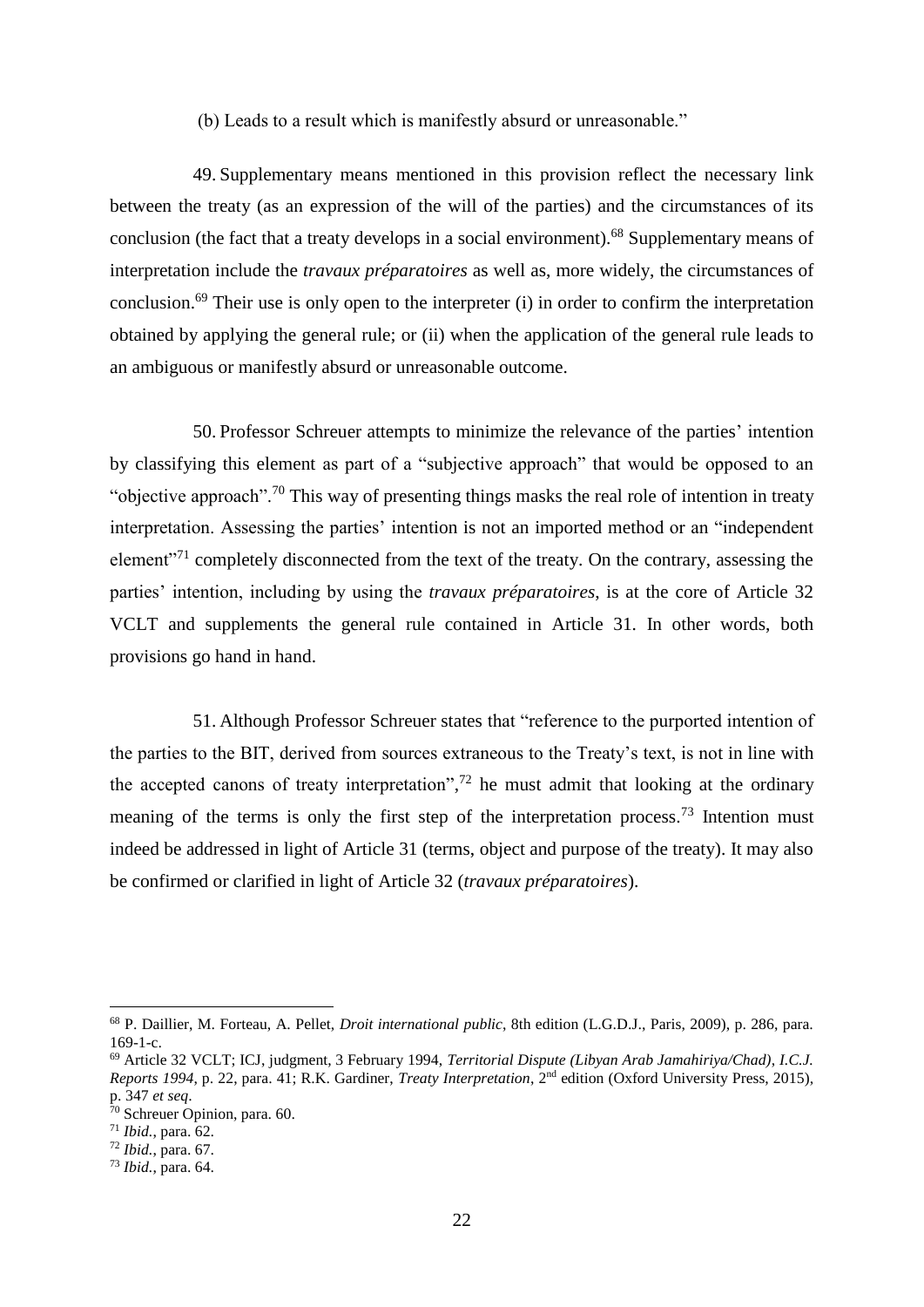52. The ILC statement and the case law advanced by Professor Schreuer in order to dismiss the relevance to the intention of the parties<sup>74</sup> do not support his position since they are wrongly presented as excluding any consideration of the parties' intention, whereas what they only say is that intention should not serve as an excuse to override or disregard the text of a treaty, which is quite different. It is sufficient to quote the ILC statement on the role of the parties' intention that is relied on by Professor Schreuer itself to understand that the Commission was in no way opposed to taking into account the intention of the parties, which was even the primary objective of any interpretation:

"the Commission's approach to treaty interpretation was on the basis that the text of the treaty must be presumed to be the authentic expression *of the intentions of the parties*, and that the elucidation of the meaning of the text rather than an investigation *ab initio* of the supposed intentions of the parties constitutes the object of interpretation."<sup>75</sup>

53. The ILC was only warning against a hazardous exploration of the parties' intention as a substitute for the text as the basis (i.e. starting point) of interpretation. Indeed, it further stated:

"Nevertheless, it felt that it would be unrealistic and inappropriate to lay down in the draft articles that no recourse whatever may be had to extrinsic means of interpretation, such as *travaux préparatoires*, until after the application of the rules contained in article 27 [31 in the text of the Convention] has disclosed no clear or reasonable meaning."<sup>76</sup>

54. Despite the physical separation of Articles 31 and 32, the ILC Special Rapporteur on the Law of Treaties, Sir Humphrey Waldock, considered it quite normal to have recourse to the supplementary means of interpretation. As noted in his Third Report on the topic:

"There is, however, a difference between examining and basing a finding upon *travaux préparatoires*, and the Court itself has more than once referred to them as confirming an interpretation otherwise arrived at from a study of the text. Moreover, it is the constant practice of States and tribunals to examine any relevant *travaux préparatoires* for such

<sup>74</sup> *Ibid.*, paras 61-66.

<sup>75</sup> *ILC Yearbook, 1966*, vol. II, p. 223 – italics added.

<sup>76</sup> *Ibid.*, adding that "international tribunals, as well as States and international organizations, have recourse to subsidiary means of interpretation, more especially *travaux préparatoires*". The Commission also stated in the same vein: "the provisions of article [32 in the Convention] by no means have the effect of drawing a rigid line between the 'supplementary' means of interpretation and the means included in article [31]. The fact that article [32] admits recourse to the supplementary means for the purpose of 'confirming' the meaning resulting from the application of article [31] establishes a general link between the two articles and maintains the unity of the process of interpretation.", *ibid.*, p. 220, para. 10.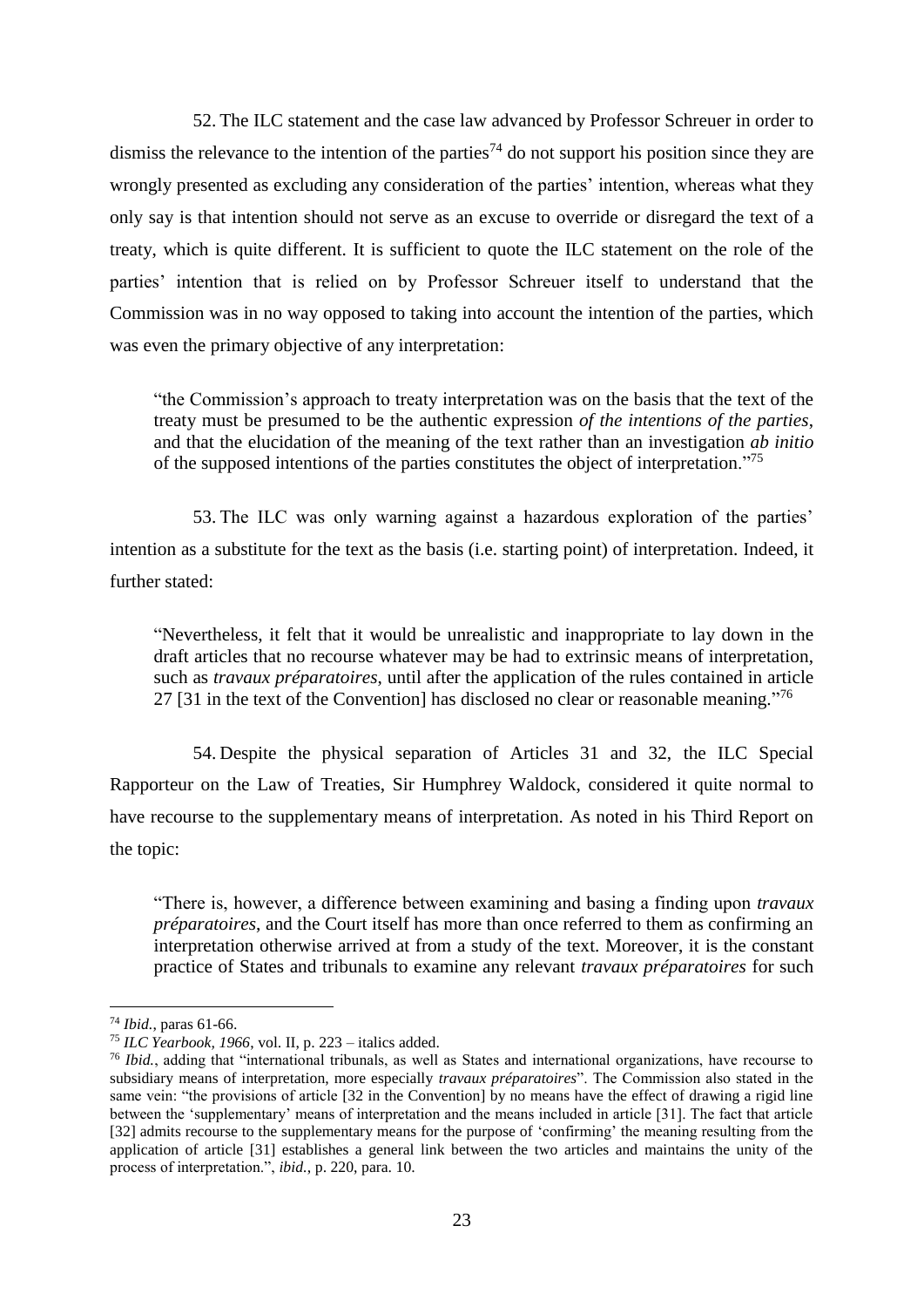light as they may throw upon the treaty. It would therefore be unrealistic to suggest, even by implication, that there is any actual bar upon mere reference to *travaux préparatoires* whenever the meaning of the terms is clear".<sup>77</sup>

In the ICJ practice, complete exclusion of the *travaux préparatoires* when the text of the treaty is clear receded over time. <sup>78</sup> Thus, for example, in its Advisory Opinion on the *Legal Consequences of the Construction of a Wall in the Occupied Palestinian Territory* the ICJ interpreted provisions of the Fourth Geneva Convention, in particular its Article 2, in light of its object and the parties' intention, which resulted in a clear meaning. Despite this result, the Court then held that "[t]hat interpretation is confirmed by the Convention's *travaux préparatoires*."<sup>79</sup>

55. In the present case, the *travaux préparatoires* reveal that Spain did communicate to Venezuela its view on the role of residence, and that such view could therefore not be ignored by Venezuela as the negotiations went forward and the BIT was eventually signed.

56. Spain expressed its view on the importance of residence as an eligibility criterion for investors to BIT protection as early as a meeting held in Madrid on 30 and 31 January 1991. On this occasion, the two delegations discussed a draft put forward by Spain which insisted on the importance of residence. The summary of the discussed points indicated in respect to Article 1(1): "*Aclarar el concepto de residente y sus implicaciones para Españ*a" ["Clarify the concept of resident and its implications for Spain"].<sup>80</sup> The negotiation records

<sup>77</sup> *ILC Yearbook, 1964*, vol. II, p. 58, para. 20 (footnotes omitted).

<sup>78</sup> Statement of Shabtai Rosenne, *ILC Yearbook, 1964*, vol. I, p. 283, para. 17 (also quoted in R.K. Gardiner, *Treaty Interpretation*, 2nd edition (Oxford University Press, 2015), p. 392). See also in this sense P. Daillier, M. Forteau, A. Pellet, *Droit international public*, 8th edition (L.G.D.J., Paris, 2009), p. 286, para. 169-1-d; Arbitral award, 17 July 1986 on *Filleting within the Gulf of St. Lawrence between Canada and France*, *R.I.A.A*., vol. XIX, p. 260-261, para. 57-58; CIJ, Judgment, 20 December 1988, *Border and Transborder Armed Actions (Nicaragua v. Honduras)*, *I.C.J. Reports 1988*, p. 85, para. 37 and p. 89, para. 46; Preliminary Objections, Judgment, 26 June 1992, *Certain Phosphate Lands in Nauru (Nauru v. Australia)*, *I.C.J. reports 1992*, p. 247 *et seq*., para. 15 *et seq*.; Judgment, 13 December 1999, *Kasikili/Sedudu Island (Botswana/Namibia)*, *I.C.J. Reports 1999*, p. 1074-1075, para. 46.

<sup>79</sup> ICJ, Advisory Opinion, 9 July 2004, *Legal Consequences of the Construction of a Wall in the Occupied Palestinian Territory, I.C.J. Reports 2004*, p. 175, para. 95. See also UNCITRAL, Partial Award, 23 May 2011, *HICEE v. Slovak Republic,* PCA Case No. 2009-11, para. 138. Admittedly, in the latter case the Explanatory Notes were not part of the *travaux préparatoires*. Nevertheless they helped cast a light on the positions expressed by the parties during the *travaux préparatoires*.

<sup>&</sup>lt;sup>80</sup> Negociacion del Acuerdo para la promocion y proteccion de las inversiones extranejas entre Venezuela y el Reino de España (basado en la propuesta de España), resumen de los puntos discutidos, 6 February 1991 (summary of the points discussed at the Madrid meeting held on 30 and 31 January 1991).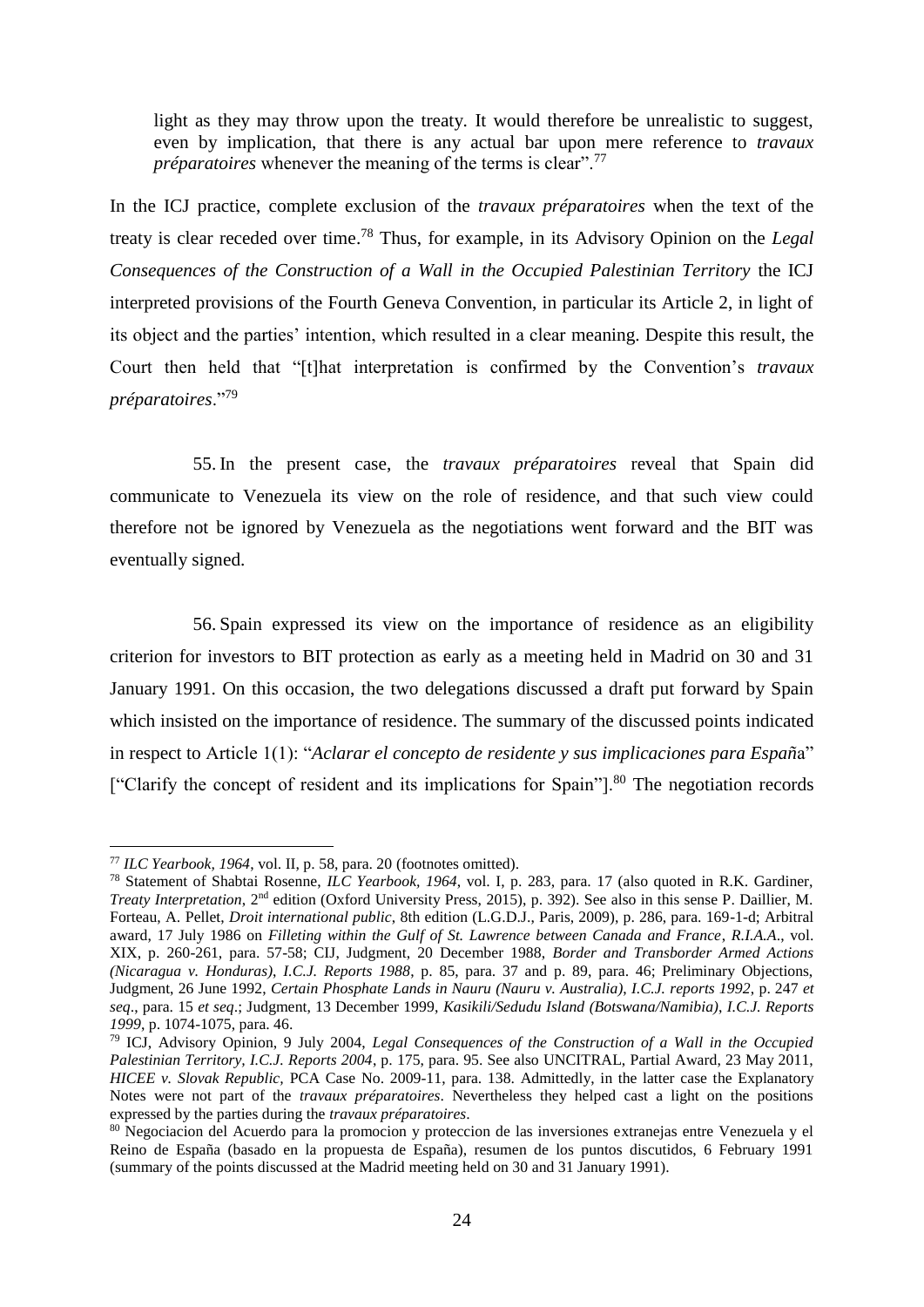detail the discussion of this item between the delegations.<sup>81</sup> The discussion shows that Spain's conception of foreign investment was being linked to residence more than to nationality, thus showing that, in Spain's view, although nationality has its importance in assessing the definition of investor and investment, the key element is in fact residence. It is then apparent that Spain's insistence on residence is tantamount to endorsing the effective and dominant nationality principle because precisely residence is generally accepted as one of the main criteria that make a nationality effective or dominant.<sup>82</sup> Based on the exchange on this point between Spain and Venezuela as part of the *travaux préparatoires*, when it comes to natural persons it appears that Spain was minded to limit BIT protection to those persons who reside in one Contracting Party, of which they are nationals, and make an investment on the territory of the other Contracting Party. In case of dual nationals, this position in fact equates to applying the principle of effective and dominant nationality.

57. I have not been provided with more detailed records of the *travaux préparatoires*, nor have I any access to them by any other means, which makes it impossible to ascertain whether a more detailed discussion took place on the issue. In my opinion what is essential however is that the negotiations went forward successfully and that the BIT was in fact concluded with Venezuela being well aware of Spain's position regarding the weight of the criterion of residence. This suggests that the intention of the Parties was to deny the extension of the BIT protection to dual nationals whose dominant nationality is that of the

<sup>81</sup> Notas de la negociacion realizada con el Reino de España (Madrid, 30 and 31 January 1991). The importance of the residence issue for Spain is confirmed in the text of several BITs Spain concluded with other States: see e.g. Agreement on the Reciprocal Promotion and Protection of Investments between the Kingdom of Spain and the Tunisian Republic (28 May 1991), Article 1(a); Agreement between the Argentine Republic and the Kingdom of Spain on the Reciprocal Promotion and Protection of Investments (3 October 1991), Article I(1)(a); Agreement on the Reciprocal Promotion and Protection of Investments between the Kingdom of Spain and the Arab Republic of Egypt (3 November 1992), Article I(1)(a); Agreement on the Reciprocal Promotion and Protection of Investments between the Kingdom of Spain and the Republic of Paraguay (11 October 1993), Article I(1)(a); Agreement on the Reciprocal Promotion and Protection of Investments between the Kingdom of Spain and the Republic of the Philippines (19 October 1993), Article 1(3)(a); Agreement on the Reciprocal Protection and Promotion of Investments between Spain and the Dominican Republic (16 March 1995), Article I(1)(a); Agreement on the Promotion and Reciprocal Protection of Investments between the Kingdom of Spain and the Republic of South Africa (30 September 1998), Protocol.

<sup>82</sup> Mixed Claims Commission Great Britain-Venezuela, *Mathison* case (on the merits), 1903, *R.I.A.A*., vol. IX, p. 485; ICJ, Judgment, 6 April 1955, *Nottebohm (Liechtenstein v. Guatemala), I.C.J. Reports 1955*, p. 22; Italian-United States Conciliation Commission, *Florence Strusky-Mergé* case – Decision No. 55, 10 June 1955 (United States v. Italy), *R.I.A.A*., vol. XIV, p. 244 (citing the *Nottebohm dictum*) and p. 247, paras 6 and 7; *Spaulding* case – Decision No 148, 21 December 1956 (United States v. Italy), *R.I.A.A*., vol. XIV, p. 293; Iran-United States Claims Tribunal, Decision, 6 April 1984, Case No. *A/18* (Iran v. United States), 5 *Iran-U.S. C.T.R.,* p. 263 (citing the *Nottebohm dictum*), p. 265; Iran-United States Claims Tribunal, Interlocutory Award, 1 December 1989, *Katrin Zohrabegian Abrahamian v. Iran*, Case No. 77, 23 *Iran-U.S. C.T.R*. p. 285; United States Court Of Appeals, Seventh Circuit, 19 February 1980, *Al Sadat v. Mertes et alii*, 615 F.2d 1176, 54 A.L.R. Fed. 401, 1980 U.S. App. Decision, F.2d 1187.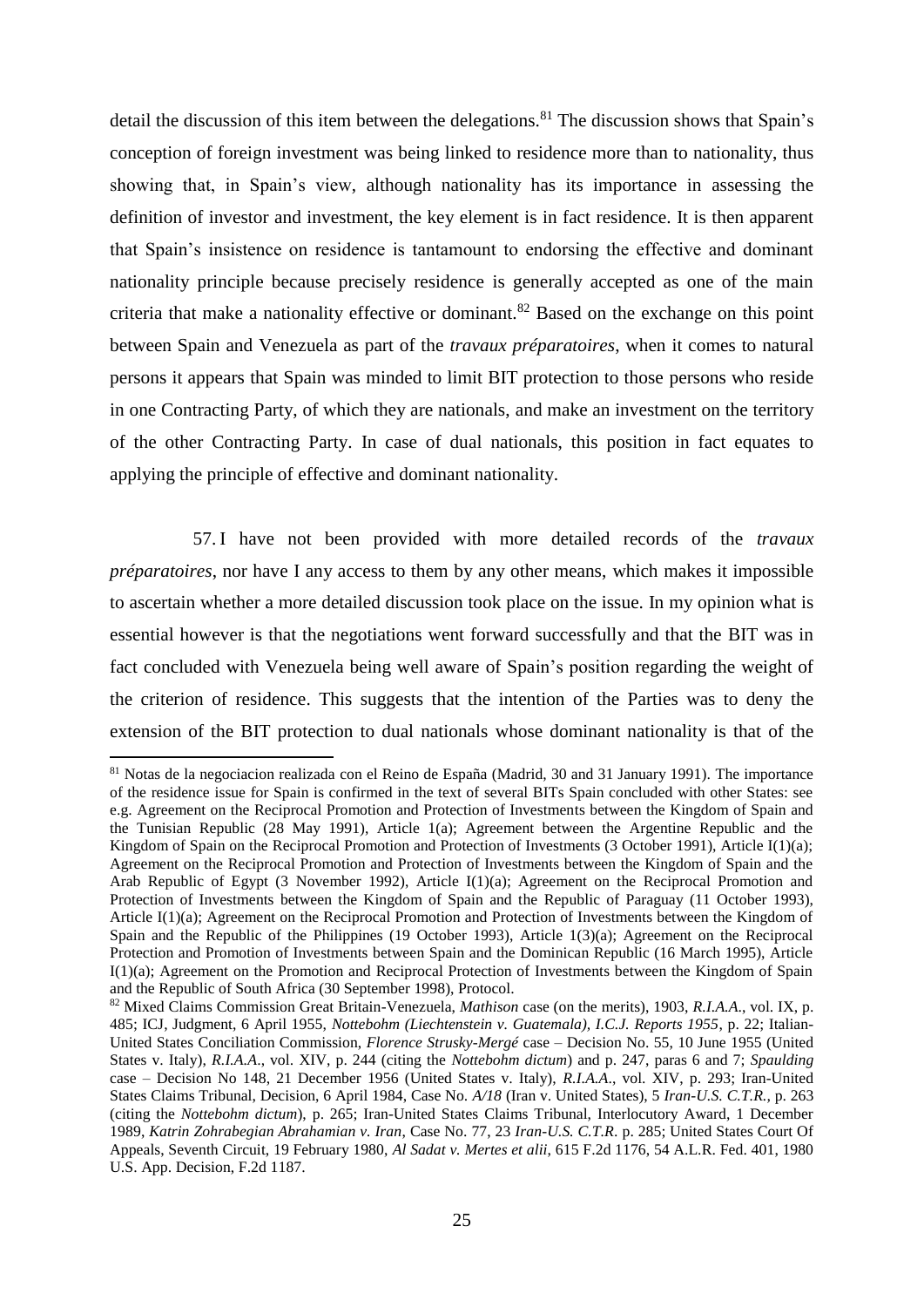State of investment, in which they do reside, which seems clearly to be the case in the present case since all investors lived in Venezuela at the relevant times.

#### **C. The law governing jurisdiction and nationality requirements under the BIT**

<span id="page-25-0"></span>58. The ultimate basis for arbitration's legitimacy and for the adjudicating body's jurisdiction is the consent of State parties to the BIT. Such consent, and the extent thereof, is to be found within the instrument containing it.<sup>83</sup> This will typically be the BIT, as well as the ICSID Convention or UNCITRAL rules where relevant.<sup>84</sup> Although the treaty establishes a *lex specialis* regime, the rules and principles of international law are still relevant in a complementary way: it is a generally accepted principle that no treaty is concluded and applied in a legal vacuum or in clinical isolation.<sup>85</sup> Moreover, were there still be any doubts as to the applicability of rules and principles of international law, the 1995 BIT expressly incorporates them (as well as other elements) by reference as part of the agreed applicable law in Article XI(4).

<span id="page-25-1"></span>59. Professor Schreuer objects that Article XI(4) provides for the law applicable to the merits only,<sup>86</sup> and implies therefore that the rules and principles of international law and other treaties between the parties are not relevant when it comes to jurisdictional matters. I am sorry to say that I deem this *petitio principii* plainly wrong.

60. When determining the law applicable to the disputes between a Contracting Party and investors of the other Contracting Party, Article XI(4) of the 1995 BIT makes no

<sup>83</sup> Z. Douglas, *The International Law of Investment Claims* (Cambridge University Press, 2009), p. 75, para. 126. <sup>84</sup> ICSID, Decision on Jurisdiction (unpublished), 12 May 1974, *Holiday Inns S.A. and others v. Morocco*, ICSID Case No ARB/72/1; ICSID, Award, 4 October 2006, *World Duty Free Company v. Kenya*, ICSID Case No. ARB/00/7; ICSID, Decision on Jurisdiction, 8 March 2010, *Inmaris Perestroika v. Ukraine*, ICSID Case No. ARB/08/8, para. 54; ICSID, Award, 22 August 2012, *Daimler Financial Services v. Argentina*, ICSID Case No. ARB/05/1, para. 50. See also M. Waibel, 'Investment Arbitration: Jurisdiction and Admissibility', Legal Studies Research Paper Series, paper No 9/2014, Cambridge University Press, p. 2.

<sup>85</sup> WTO, Report of the Appellate Body, 29 April 1996, *United States - Standards for Reformulated and Conventional Gasoline,* case AB-1996-1, WT/DS2/AB/R, p. 17. See also ICJ, Judgment, 20 July 1989, *Elettronica Sicula Spa – ELSI (United States v. Italy)*, *I.C.J. Reports 1989*, p. 42, para. 50; Judgment, 6 November 2003, *Oil Platforms (Islamic Republic of Iran v. United States of America), I.C.J. Reports 2003*, p. 181-183, para. 39-42; ICSID, Decision on Jurisdiction and Admissibility, 8 February 2013, *Ambiente Ufficio S.A. and others v. Argentine Republic*, ICSID Case No. ARB/08/9, paras 599-600; see also article 31(3)(c) of VCLT accepted as customary international law.

<sup>86</sup> Schreuer Opinion, paras 88, 94, 100.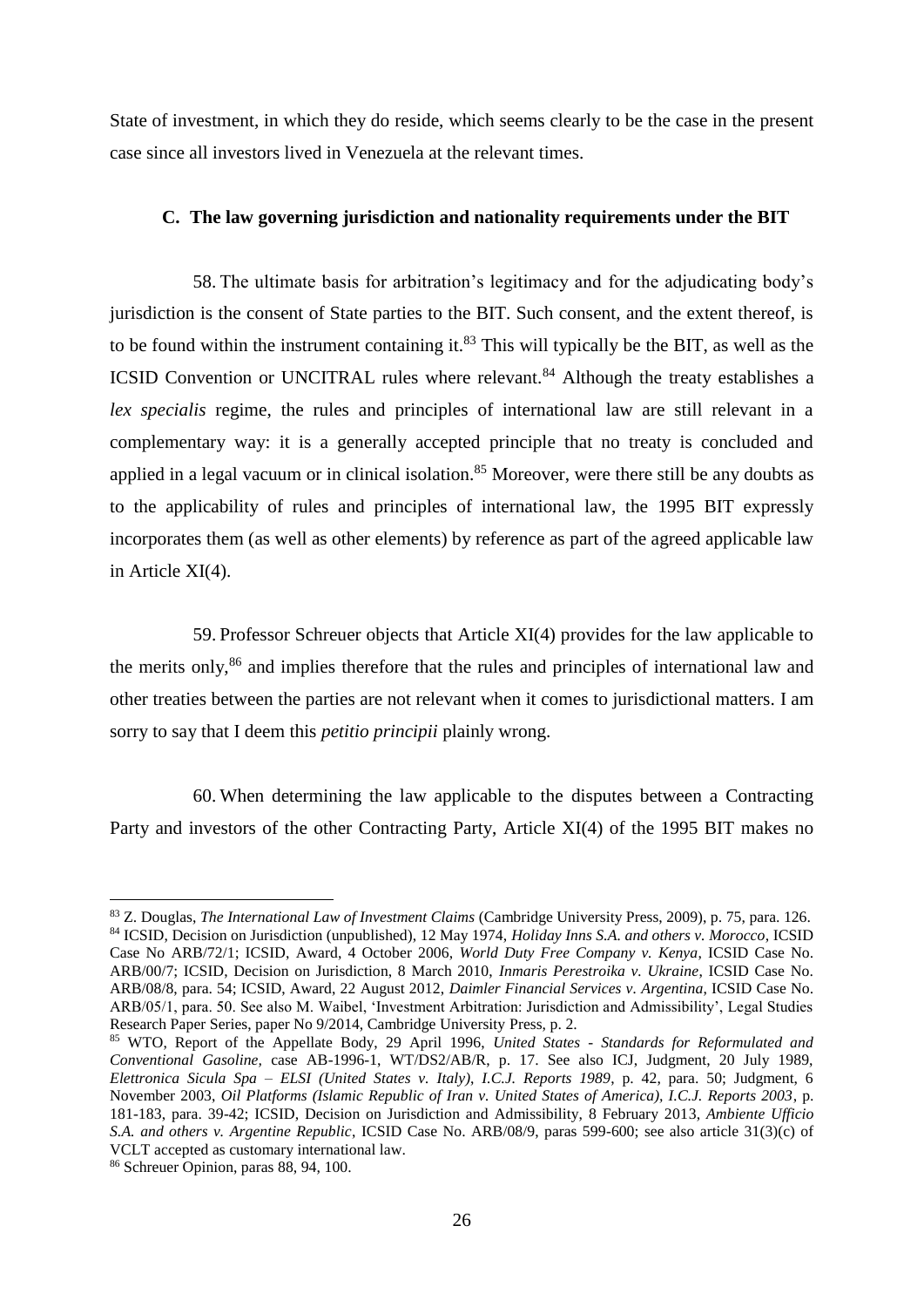difference between the jurisdictional (or procedural) matters on the one hand and substantial issues on the other hand:

"4. The arbitration shall be based on:

[…]

(b) The rules and principles of international law;…"

61. Professor Schreuer refers to one of his own articles on the matter ("Jurisdiction and Applicable Law in Investment Treaty Arbitration").<sup>87</sup> However, the article concerned seems more nuanced: it acknowledges that the rules relevant to jurisdiction are not necessarily confined to the provisions of the instrument containing consent but may also extend, at least, to the domestic law of the host State and applicable rules of international law.<sup>88</sup>

62. It can also be noted that Article  $XI(4)(c)$  on relevant domestic law necessary applies to jurisdiction matters, for instance when assessing issues of nationality and legality of the investment.<sup>89</sup> Referring to domestic law, Professor Schreuer himself admits that incorporation by reference is a valid way of fixing applicable law to jurisdiction in the instrument containing consent.<sup>90</sup> I do not see any justification why sub-paragraph (b) and (c) of Article XI(4) should be differently interpreted and it would be highly unusual to conclude that the rules referred to in Article XI(4) of the BIT only apply to adjudication on the merits.<sup>91</sup>

63. Most of the case law referred to by Professor Schreuer in support of his view is ICSID case law or based on BITs which do not always detail the applicable law, by contrast to the 1995 BIT. Other decisions deal with issues that are not of concern here, for example determining the relevance of domestic law in assessing the validity of consent of the respondent State to investment. The present case is different: it is an UNCITRAL case and an ICSID Additional Facility case, and the relevant BIT contains a detailed clause on applicable

<sup>87</sup> 1(1) *McGill journal of Dispute Resolution* (2014), p. 1-25.

<sup>88</sup> *Ibid.*, p. 5-6, 17 (regarding domestic law) and p. 16-17 (regarding applicable rules of international law), concluding in particular at p. 24: "Questions of jurisdiction are not governed by the law applicable to the merits of a case but must be determined by reference to the legal instruments establishing jurisdiction *and by general international law*." (emphasis added).

<sup>89</sup> This is acknowledged *ibid*., p. 2.

<sup>90</sup> *Ibid*., p. 4.

<sup>91</sup> *Contra*: ICSID, Award, 6 November 2008, *Jan de Nul NV and Dredging International NV v. Arab Republic of Egypt*, ICSID Case No. ARB/04/13, para. 135; UNCITRAL, First Partial Award, 10 December 2008, *Nordzucker AG v. Poland*, at paras 107, 108, 110 and 118. But the issue at stake in these cases was to establish the consent of the Respondent to arbitration under the relevant BIT, not to make an exhaustive assessment of the law applicable to jurisdiction.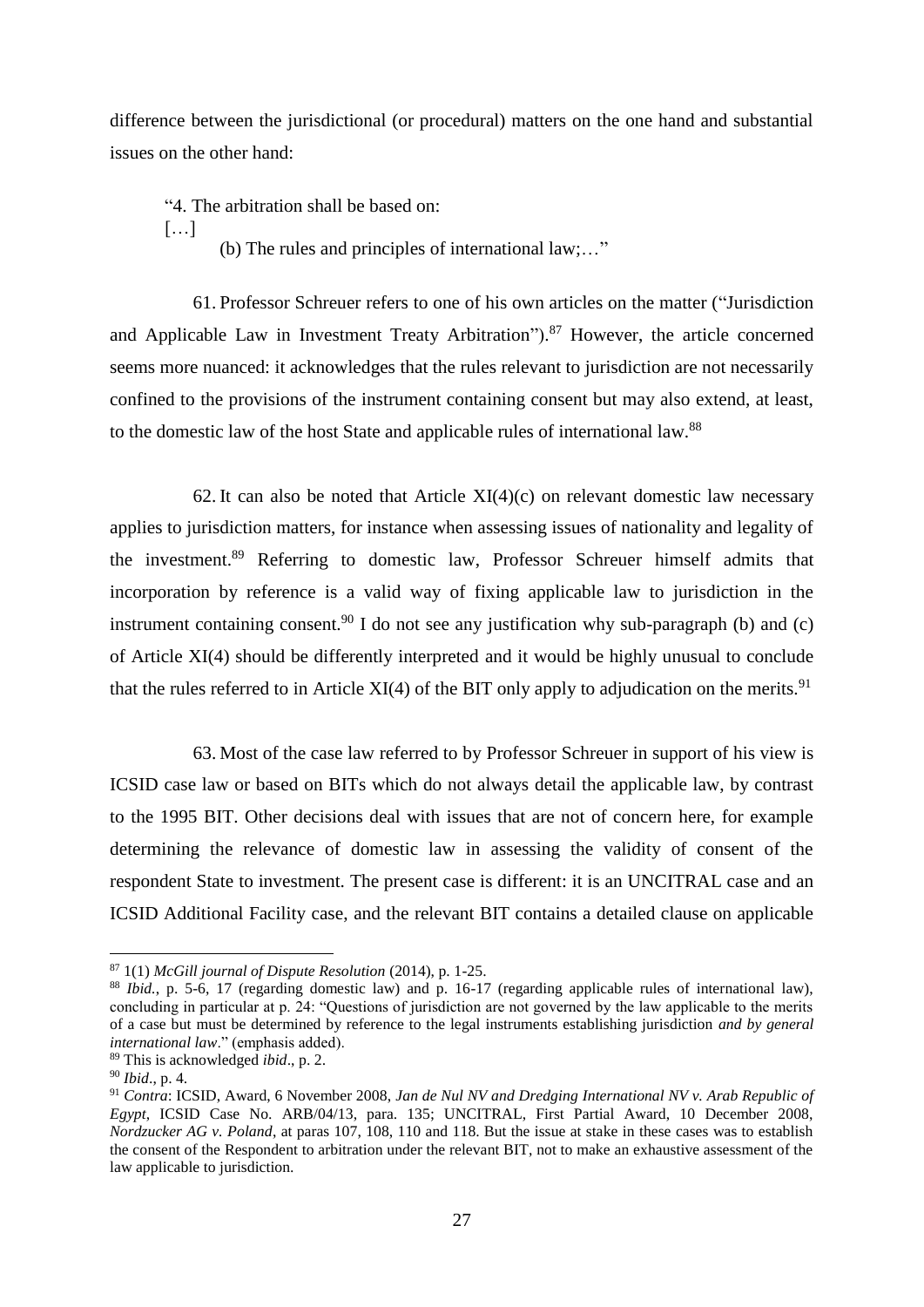law. In any event, the case law invoked refers to treaties containing consent but does not deny the applicability of rules of general international law at the jurisdictional stage, in particular when interpreting such conventional instruments. Below are several representative examples of the non-relevance of several cases relied on by Professor Schreuer:

- *ICSID*, Decision on Jurisdiction, 24 May 1999, *Ceskoslovenska Obchodni Banka AS v. Slovakia*, ICSID Case No. ARB/97/4, para. 35: "The question of whether the parties have effectively expressed their consent to ICSID jurisdiction is not to be answered by reference to national law. It is governed by international law as set out in Article 25(1) of the ICSID Convention": this decision is not relevant because it only refers to consent, not to other issues of jurisdiction.
- *ICSID*, Decision on Jurisdiction, 17 July 2003, *CMS Gas Transmission Company v. Argentina*, ICSID Case No. ARB/01/8, para. 42 and in particular para. 88: "Article 42 [of the ICSID Convention] is mainly designed for the resolution of disputes on the merits and, as such, it is in principle independent from the decisions on jurisdiction, governed solely by Article 25 of the Convention and those other provisions of the consent instrument which might be applicable": not relevant in this case because issues of jurisdiction and merits are addressed separately in Articles 41 and 42 of the ICSID Convention, respectively, which is not the case in the 1995 BIT. The same goes for *Noble Energy Inc v. Ecuador*, *ICSID*, Decision on Jurisdiction, 5 March 2008, ICSID Case No. ARB/05/12, paras 56-57. It should be observed that Article 25 is not the only provision of the Convention dealing with issues related to jurisdiction. Whereas Article 25 deals with the jurisdiction of the Centre, Article 41 addresses the related issue of competence of the Tribunal. It is interesting that Article 41 on competence and Article 42 on the applicable law on the merits are regrouped under the same section 3 entitled "Powers and Functions of the Tribunal". Moreover, Article 41(2) specifies that in certain cases the Tribunal may decide to join issues on jurisdiction and/or competence to the phase on the merits. This shows the interrelation that may exist between these issues in some cases. Therefore, a strict separation between the law applicable to jurisdiction and the law applicable to the merits is not warranted.
- *ICSID*, Award, 22 August 2012, *Daimler Financial Services v. Argentina*, ICSID Case No. ARB/05/1, para. 50: "For purposes of the Tribunal's jurisdiction […] the proper law to be applied is the German-Argentine BIT itself, in concert with the ICSID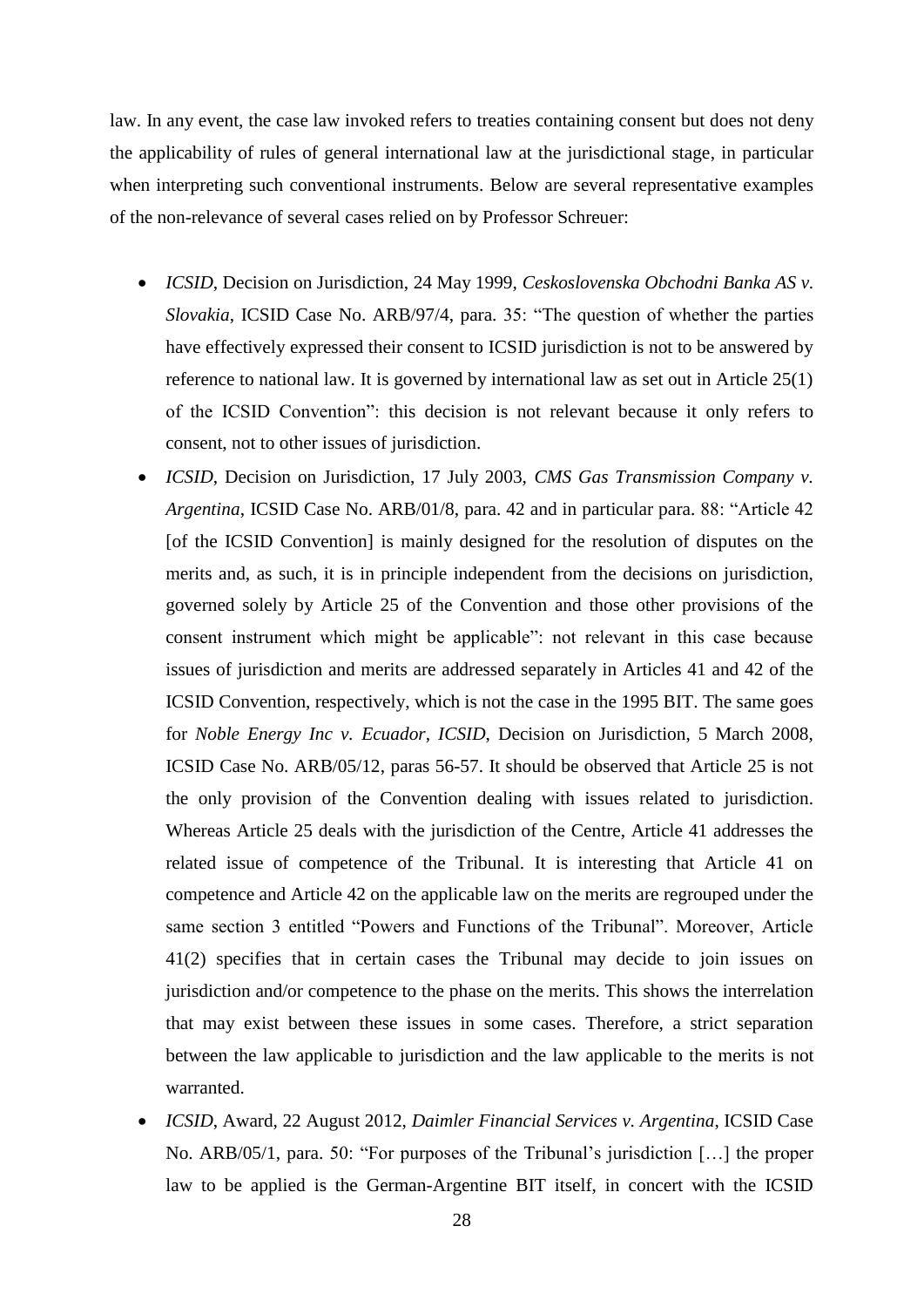Convention, as interpreted in the light of general principles of international law". The same goes for example for another case invoked by Professor Schreuer: *ICSID*, Decision on Jurisdiction, 8 March 2010, *Inmaris Perestroika v. Ukraine*, ICSID Case No. ARB/08/8, para. 54. Professor Schreuer himself admits that "jurisdictional issues, including the existence of an investment, the presence of an eligible investor and the parties' consent to arbitration, must be determined by reference to the legal instruments establishing jurisdiction *and by general international law*." 92

- Award, 21 April 2006, *Berschader v. Russian Federation*, SCC Case No. 080/2004, para. 95, Arbitration Institute of the Stockholm Chamber of Commerce, ORIL IIC 314: the tribunal accepts the applicability of the relevant rules of international law applicable in relations between the parties in addition to treaty provisions as part of the relevant law on jurisdiction, and "insofar as the terms of the Treaty are unclear or require interpretation or supplementation".
- *ICSID*, Award, 12 May 2011, *Meerapfel v. Central African Republic*, ICSID Case No. ARB/07/10, paras 139-147: this award is not relevant because the Tribunal addressed an objection by the State relating to the validity of its consent to arbitration based on an alleged violation of domestic law by a provision of the treaty containing consent.
- *ICSID*, Decision on jurisdiction, 3 August 2004, *Siemens A.G. v. Argentina*, ICSID Case No. ARB/02/8, paras 29-31: the parties agreed on the applicability of general rules and principles of international law at the jurisdictional phase. As expected, the Tribunal relied on Article 25 of the ICSID Convention and the relevant article of the BIT containing consent.
- *ICSID*, Decision on Jurisdiction, 8 December 2003, *Azurix v. Argentina*, ICSID Case No. ARB/01/12, paras 48-50: the discussion by the Tribunal concerned the distinction between the law applicable to jurisdiction and the law applicable to the merits under the ICSID Convention, such distinction being embodied in two separate articles (Articles 41 and 42). In the present case, the ICSID Convention is not applicable and the 1995 BIT does not make such a distinction.
- *ICSID*, Decision on Jurisdiction, 21 March 2007, *Saipem v. Bangladesh*, ICSID Case No. ARB/05/07, paras 68-70 and 78-82: discussing issues of jurisdiction within the

<sup>92</sup> C. Schreuer, 'Jurisdiction and Applicable Law in Investment Treaty Arbitration', 1(1) *McGill journal of Dispute Resolution* (2014), p. 4 – emphasis added.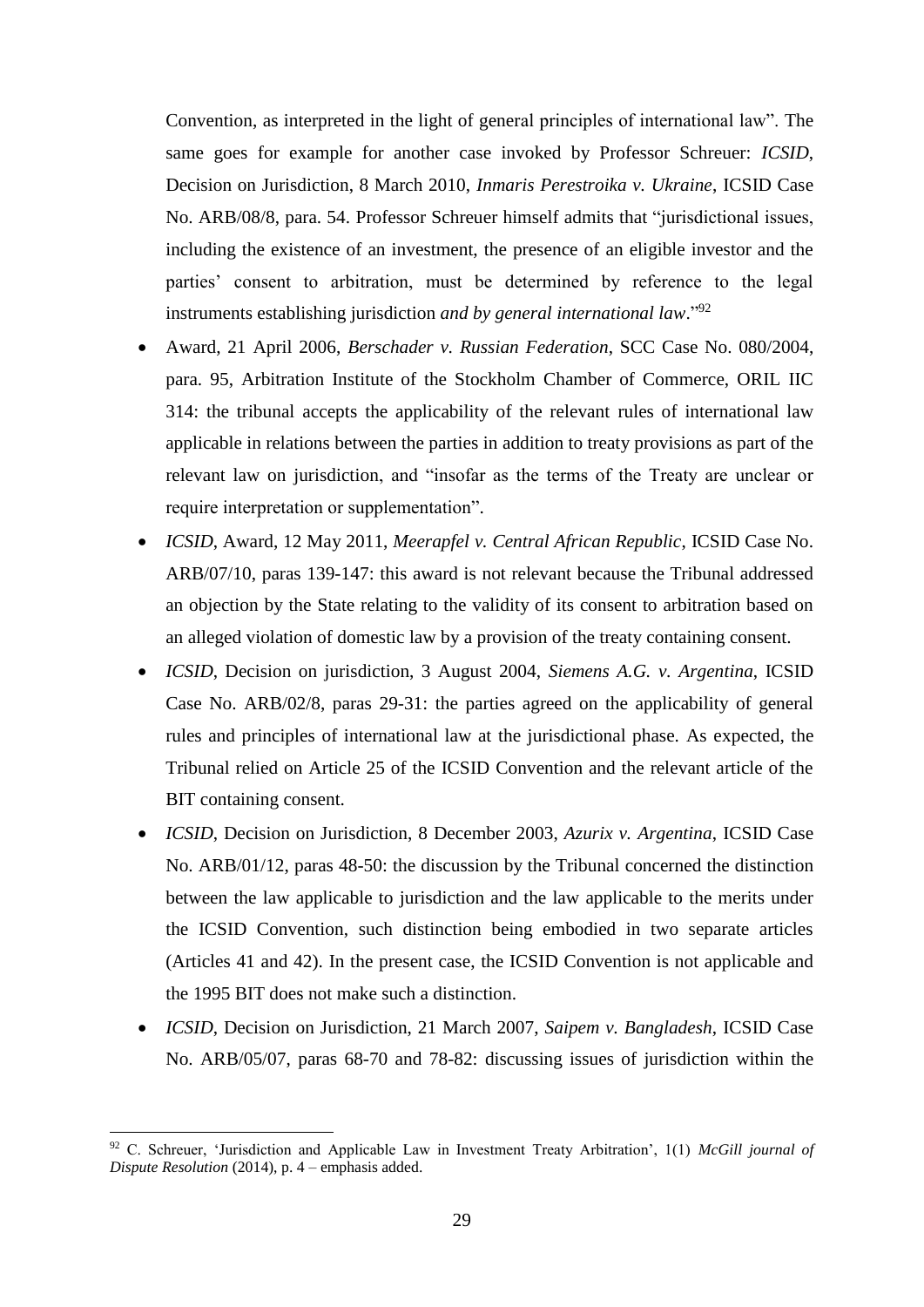ICSID Convention and the relevant treaty, the Tribunal accepted these instruments should be interpreted in light of international law (para.  $78$ ).<sup>93</sup>

64. As has been seen above, at least rules and principles of international law (Article XI(4)(b)) as well as domestic law of the host State<sup>94</sup> (Article XI(4)(c)) remain relevant to issues of jurisdiction in a BIT context. Their incorporation in the BIT by reference makes their relevance even clearer. As Professor Zachary Douglas makes clear, "[t]he law applicable to an issue relating to the jurisdiction of the tribunal and admissibility of claims and counterclaims is the investment treaty".<sup>95</sup> Nothing in the BIT supports the position that Article XI(4), which contains the law agreed by State parties as applicable to the resolution of disputes between State parties and investors under the BIT, does not apply to issues of jurisdiction as well. In any case, the rules and principles of (general) international law would apply to the interpretation of a treaty under Article 31(3)(c) VCLT, no matter whether the interpretation takes place for jurisdictional matters or concerning the merits.

65. Elements of applicable law listed in Article XI(4) of the 1995 BIT point to an absence of jurisdiction in cases of dual nationals (at least when the dominant nationality is that of the host State) for the following reasons:

- Concerning Article XI(4)(a): other relevant agreements concluded between the parties (Treaty of Amity of 1990 and Economic Agreement of 1992) form part of the circumstances of the conclusion of the BIT and aim at facilitating transnational exchanges and the protection of *foreign* investment;
- Concerning Article XI(4)(b): rules and principles of international law (customary international law) apply as a complementary legal framework to the treaty and this

<sup>&</sup>lt;sup>93</sup> Among the case-law referred to by Professor Schreuer (footnote 85 of his Opinion), only one decision seems to partly confirm his position: in the case of *Enron v. Argentina* the Arbitral Tribunal considered "the applicable provisions in respect of jurisdiction and admissibility are *only* those of the ICSID Convention and the Bilateral Investment Treaty" (without mentioning applicable rules of international law – emphasis added) (ICSID, Decision on jurisdiction, 14 January 2004, *Enron Corporation and Ponderosa Assets, L.P. v. Argentina*, ICSID Case No. ARB/01/3, para. 38); however, the Decision refers to "provisions" (therefore necessarily limiting its focus on written instruments), addresses a specific argument limited to issue of the relevance of domestic law, and does not expressly exclude the application of general international law.

<sup>94</sup> See also Z. Douglas, *The International Law of Investment Claims* (Cambridge University Press, 2009), p. 77- 78, para. 133.

<sup>95</sup> *Ibid*., p. 74 (Rule 6).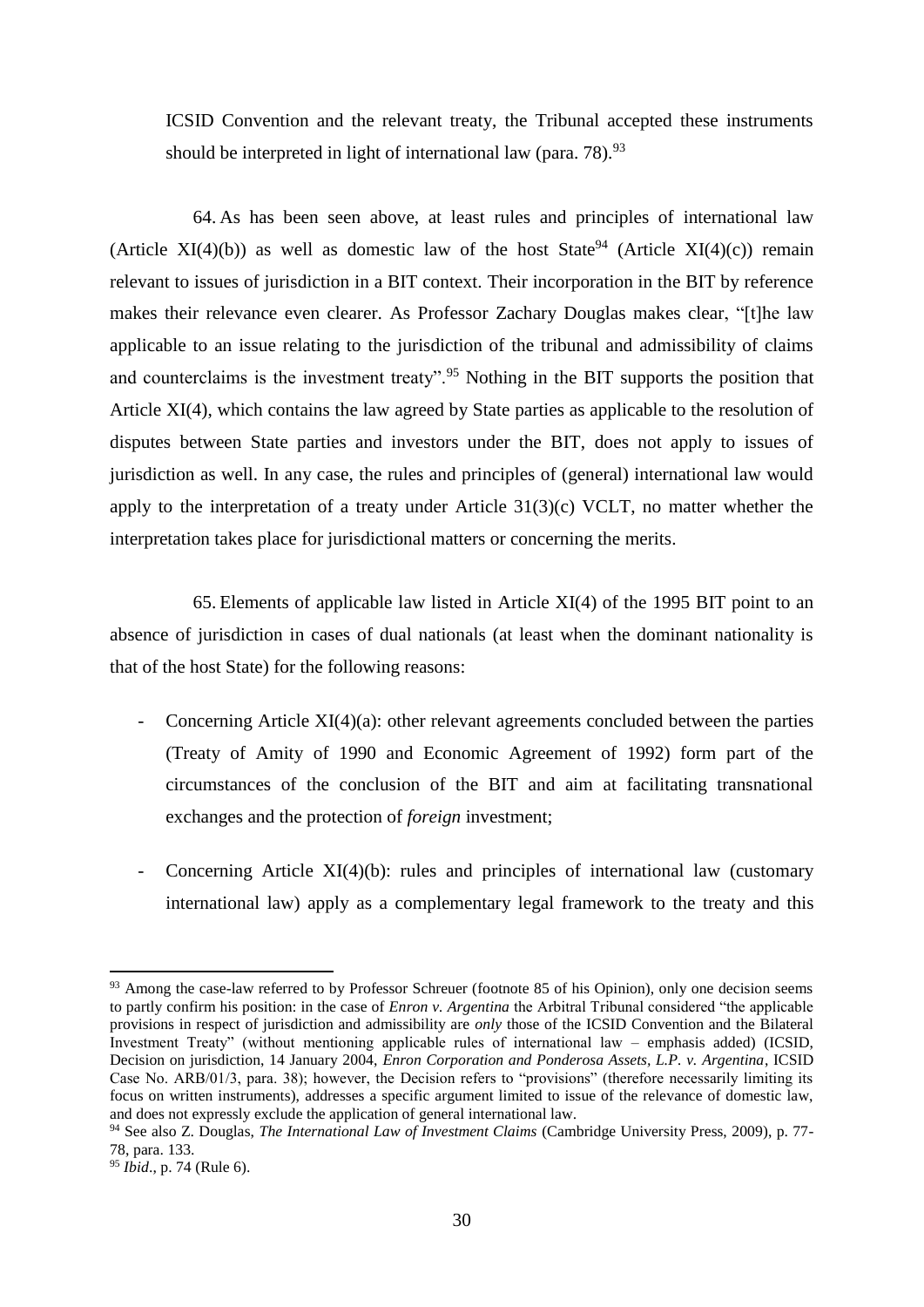indeed does not amount to "changing its meaning":<sup>96</sup> the principle of effective and dominant nationality as a rule of customary international law not limited to diplomatic protection contexts, is applicable.

66. Even admitting that Article XI(4) states the law applicable to the merits only, it has been widely accepted by the above-mentioned case law that rules and principles of international law are part of the applicable law at the jurisdictional stage (as complementing the treaty provisions). <sup>97</sup> The principle of effective and dominant nationality has developed into such a principle of general international law relevant in various areas, including international investment law.<sup>98</sup> Therefore, this principle applies to the interpretation of the BIT provisions including at the stage of jurisdiction. As the Claimants' dominant nationality is that of Venezuela (with the exception of Luis García Armas who is exclusively Spanish), they cannot qualify as investors as per Article  $I(1)(a)$  and, therefore, the Arbitral Tribunal lacks jurisdiction on the basis of the BIT.

# **II. THE ROLE OF DIPLOMATIC PROTECTION RULES IN BIT INTERPRETATION**

<span id="page-30-0"></span>67. As per Professor Schreuer's Legal Opinion, the BIT does extend protection to investors having the nationality of both contracting States. <sup>99</sup> In his view, when States wish to exclude the application of the criterion of effective or dominant nationality they must include a clause to this effect in the BIT.<sup>100</sup> The applicability of principles and rules of general international law to investment treaty interpretation is denied, including the principle of effective and dominant nationality which Professor Schreuer seeks to attach exclusively to the rules of diplomatic protection.<sup>101</sup>

68. It should be noted that the *Serafín García Armas* decision on jurisdiction of 15 December 2014 is among the rare non-ICSID arbitral decisions dealing with the situation of

<sup>96</sup> Schreuer Opinion, para. 71.

<sup>&</sup>lt;sup>97</sup> See para. [58](#page-25-0) and footnote [85](#page-25-1) above.

<sup>&</sup>lt;sup>98</sup> As developed para[s 67-](#page-30-0)[73](#page-33-0) and [80](#page-36-0) below.

<sup>99</sup> Schreuer Opinion, paras 48-49, 92.

<sup>100</sup> *Ibid*., paras 50, 150, 155 and 193.

<sup>101</sup> *Ibid*., paras 27-28, 68-73 *inter alia*.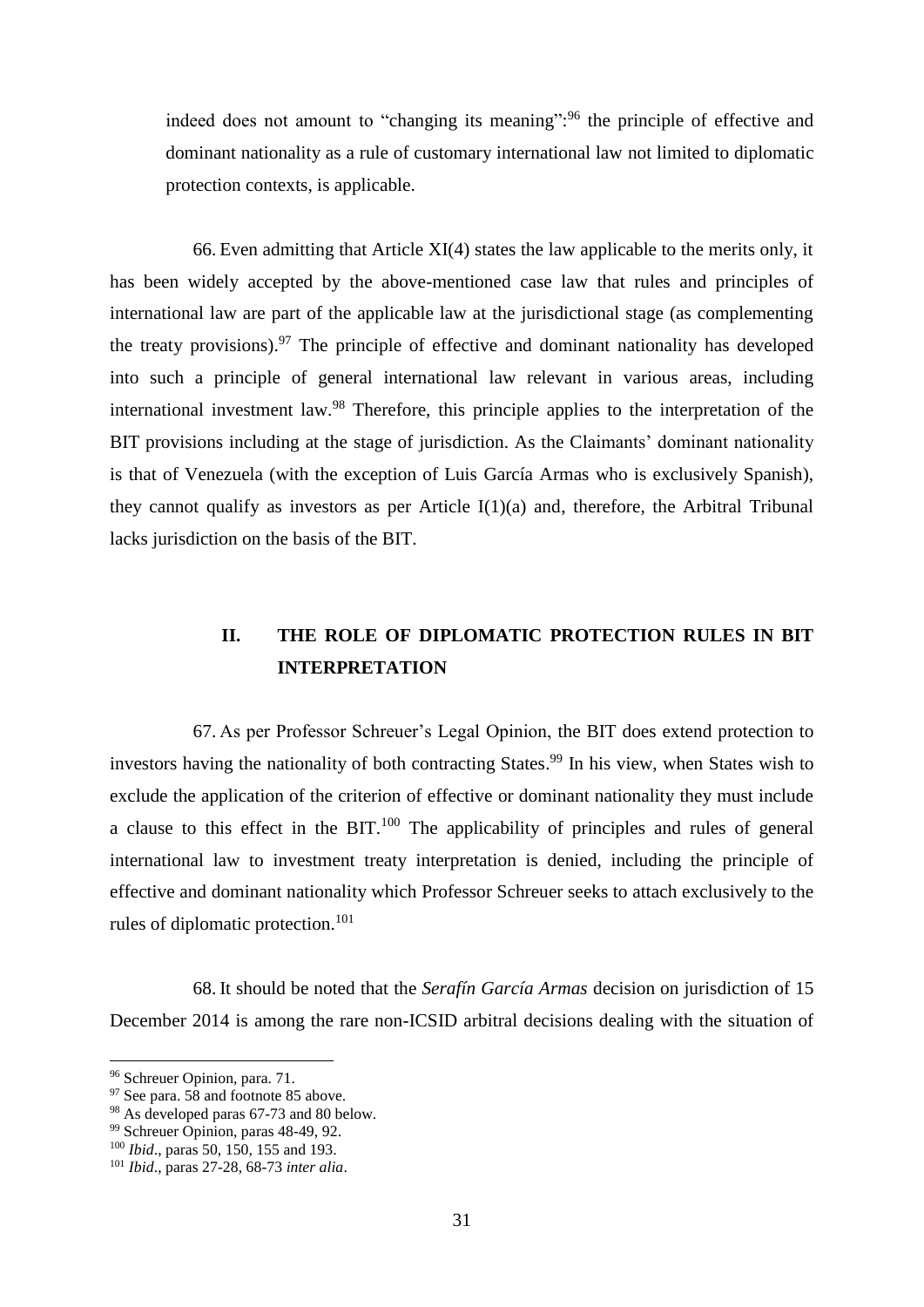investors as physical persons having the nationality of both contracting States. Most previous decisions were either concerned with dual nationals having the nationality of a third State<sup>102</sup>, or based on the ICSID system<sup>103</sup> (and therefore subject to Article 25 of the ICSID Convention), or both.<sup>104</sup> In particular, the case law relied upon by Professor Schreuer does not support his position because it fall into these categories. For instance, the case of *Saba Fakes v. Turkey*<sup>105</sup> Professor Schreuer relies on is irrelevant not only because it is an ICSID case, thus subject to Article 25 of the ICSID Convention which is *lex specialis vis-à-vis* rules of general international law, but also because the case was about a dual national not having the nationality of the respondent State, in which case the test of effective and dominant nationality typically does not find application. The same observations may be made regarding the case of *Levy v. Peru* also relied upon by Professor Schreuer, since the claimant, although having multiple nationalities, does not seem to have had the Peruvian nationality.<sup>106</sup> The same goes for *Pey Casado v. Chile*, another ICSID case relied upon by Professor Schreuer.<sup>107</sup>

69. Other cases similar to the *Serafín García Armas* case have been lodged since the 2014 decision on jurisdiction in this case, but these proceedings are still at an early stage.<sup>108</sup>

<sup>102</sup> See e.g. Italian-United States Conciliation Commission, *Flegenheimer Case – Decision No 182*, 20 September 1958, *R.I.A.A.*, vol. XIV, p. 327-390; UNCITRAL, Decision on Jurisdiction, 30 April 2010, *Jan Oostergetel and Theodora Laurentius v. The Slovak Republic*, para. 129.

<sup>103</sup> See e.g. ICSID, Decision on Jurisdiction, 21 February 2003, *Champion Trading Company Ameritrade International Inc., James T. Wahba, John B. Wahba, Timothy T. Wahba v. Arab Republic of Egypt*, ICSID Case No. ARB/02/9; ICSID, Decision on jurisdiction, 11 April 2007, *Waguih Elie George Siag and Clorinda Vecchi v. The Arab Republic of Egypt*, ICSID Case No. ARB/05/15; ICSID, Award, 8 May 2008, *Victor Pey Casado and President Allende Foundation v. Republic of Chile*, ICSID Case No. ARB/98/2 (where Mr. Pey Casado, a dual national of Chile and Spain, had first to relinquish his Chilean nationality before engaging proceedings against Chile based on the Chile-Spain BIT); ICSID, Award of 11 December 2013, *Ioan Micula, Viorel Micula, S.C. European Food S.A, S.C. Starmill S.R.L. and S.C. Multipack S.R.L. v. Romania*, ICSID Case No. ARB/05/20.

<sup>104</sup> ICSID, Award, 26 July 2001, *Mr. Eudoro Armando Olguín v. Republic of Paraguay*, ICSID Case No ARB/98/5; ICSID, Award, 7 July 2004, *Hussein Nuaman Soufraki v. The United Arab Emirates*, ICSID Case No. ARB/02/7; ICSID, Award, 14 July 2010, *Saba Fakes v. Republic of Turkey*, ICSID Case No. ARB/07/20.

<sup>105</sup> ICSID, Award, 14 July 2010, *Saba Fakes v. Republic of Turkey*, ICSID Case No. ARB/07/20, paras 70, 73, 79; Schreuer Opinion, para. 150.

<sup>106</sup> ICSID, Award, 26 February 2014, *Renée Rose Levy de Levi v. Republic of Peru*, ICSID Case No. ARB/10/17, para. 143; Schreuer Opinion, para. 151.

<sup>107</sup> ICSID, Award, 8 May 2008, *Victor Pey Casado and President Allende Foundation v. Republic of Chile*, ICSID Case No. ARB/98/2, para. 415; Schreuer Opinion, para. 153.

<sup>108</sup> UNCITRAL, *Michael Ballantine & Lisa Ballantine v. Dominican Republic*, PCA Case No. 2016-17 (initiated in 2014); *Sergei Viktorovich Pugachev v. Russian Federation* (initiated in 2015); *Manuel García Armas et alii v. Venezuela* case, PCA Case No. 2016-08 (initiated in 2015); *Dawood Rawat v. Mauritius*, PCA Case No. 2016-20 (initiated in 2015).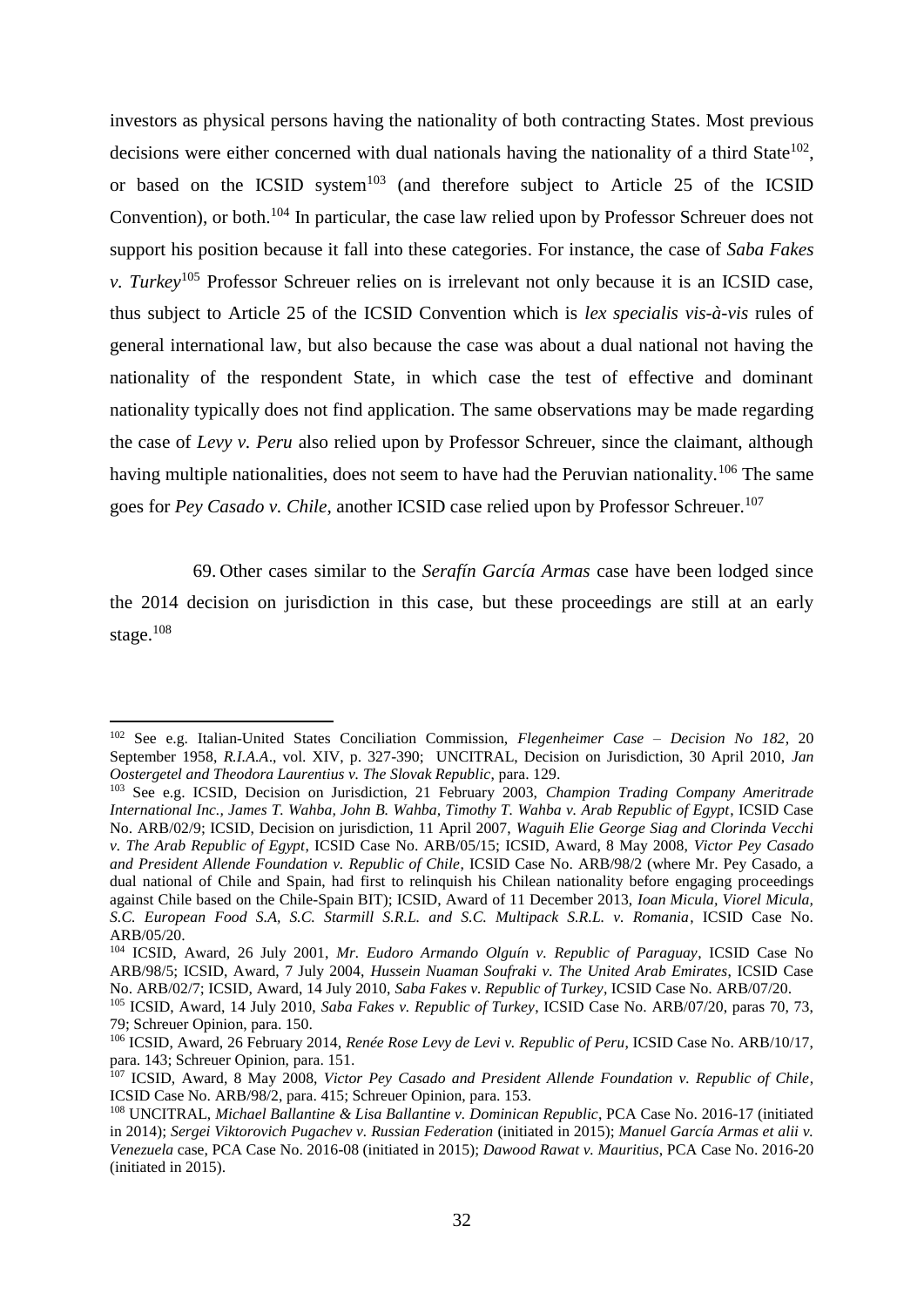<span id="page-32-0"></span>70. It is in order to recall that, while the requirement for an effective nationality based on a "genuine link" had been traditionally used a long time ago within the framework of diplomatic protection<sup>109</sup> and was vividly confirmed by the Court in the *Nottebohm* case,<sup>110</sup> the concept of "dominant" nationality has been enshrined in the investment litigation framework. In this respect, the *A/18* case decided by the Iran/US Arbitral Tribunal is a milestone in the development of the concept of dominant nationality<sup>111</sup> and concerns an investment, not a diplomatic protection, case. It is only later on that it was expanded in the field of diplomatic protection.

<span id="page-32-1"></span>71. Indeed the principle of dominant nationality in investment contexts has crystallized through a series of judicial decisions, of which the *A/18* case is but one (admittedly crucial) step. In the *Mergé* case, although the claimant was a national of both States members of the Conciliation Commission (Italy and the USA) the claim did not relate to an investment. Further, the claimant was represented in the proceedings by Italy, by contrast with investor-State arbitration.<sup>112</sup> The Commission nevertheless applied the principle of dominant nationality.<sup>113</sup> As the ILC observes regarding the opinion of the Conciliation Commission in this decision, "the principle of effective nationality and the concept of dominant nationality were simply two sides of the same coin."<sup>114</sup> This rule was then applied by the Commission in about 50 cases involving similar circumstances with dual nationals.<sup>115</sup>

<sup>109</sup> See Pellet Report, footnote 53.

<sup>110</sup> ICJ, Judgment, 6 April 1955, *Nottebohm (Liechtenstein v. Guatemala), I.C.J. Reports 1955*, p. 22; see Pellet Report, para. 49. Precedents include Mixed Claims Commission Great Britain-Venezuela, *Mathison* case (on the merits), 1903, *R.I.A.A*., vol. IX, p. 485; PCA, Decision of 3 May 1912, *Canevaro* (Italy/Peru), *R.I.A.A*., vol. XI, p. 397; French-German Mixed Arbitral Tribunal, decision, 10 July, 1926, *Barthez de Montfort v. Treuhander Hauptverwaltung* (France v. Germany), *ILR*, vol. 3, p. 279, *inter alia*. See also *Annuaire de l'Institut de Droit International*, vol. 10, 1888-1889 (12th session, Lausanne), p. 3, 25.

<sup>&</sup>lt;sup>111</sup> This Decision was preceded by others in the same vein: see Iran-United States Claims Tribunal, Decision, 29 March 1983, *Nasser Esphahanian v. Bank Tejarat,* case No. 31-157-2, 2 *Iran-U.S. C.T.R.* 157; Decision, 29 March 1983, *Ataollah Golpira v. Iran*, case No. 32-211-2, 2 *Iran-U.S. C.T.R.* 171; Decision, 29 March 1983, *Paridokht Kohan Haroonian v. Iran*, case No. 33-418-2, 2 *Iran-U.S. C.T.R.* 226. See paras [71](#page-32-1) *et seq*. below. See also Pellet Report, paras 50-51.

<sup>112</sup> Italian-United States Conciliation Commission, *Florence Strusky-Mergé* case – Decision No. 55, 10 June 1955 (United States v. Italy), *R.I.A.A*., vol. XIV, p. 236.

<sup>113</sup> *Ibid.*, p. 246-247. See also Pellet Report, para. 53.

<sup>114</sup> *ILC Yearbook, 2006*, vol. II(2), p. 35.

<sup>115</sup> See, for example, *Spaulding* case – Decision No. 148, 21 December 1956 (United States v. Italy), *R.I.A.A*., vol. XIV, p. 292; *Zangrilli* case *–* Decision No. 149, 21 December 1956, *R.I.A.A*., vol. XIV, p. 294; *Cestra* case – Decision No. 165, 28 February 1957, *R.I.A.A.*, vol. XIV, p. 307; *Salvoni* case – Decision No. 169, 9 May 1957, *R.I.A.A.*, vol. XIV, p. 311; *Ruspoli-Droutzkoy* case – Decision No. 170, 15 May 1957, *R.I.A.A.*, vol. XIV, p. 314; *Puccini* case – Decision No. 173, 17 May 1957, *R.I.A.A.*, vol. XIV, p. 323; *Graniero* case – Decision No. 186, 20 January 1959, *R.I.A.A.*, vol. XIV, p. 393; *Ganapini* case – Decision No. 196, 30 April 1959, *R.I.A.A.*, vol. XIV, p. 400; *Turri* case – Decision No. 209, 14 June 1960, *ILR*, vol. 30 (1966), p. 371; *Di Cicio* case – Decision No. 226, 9 November 1962, *ILR*, vol. 40 (1970), p. 148.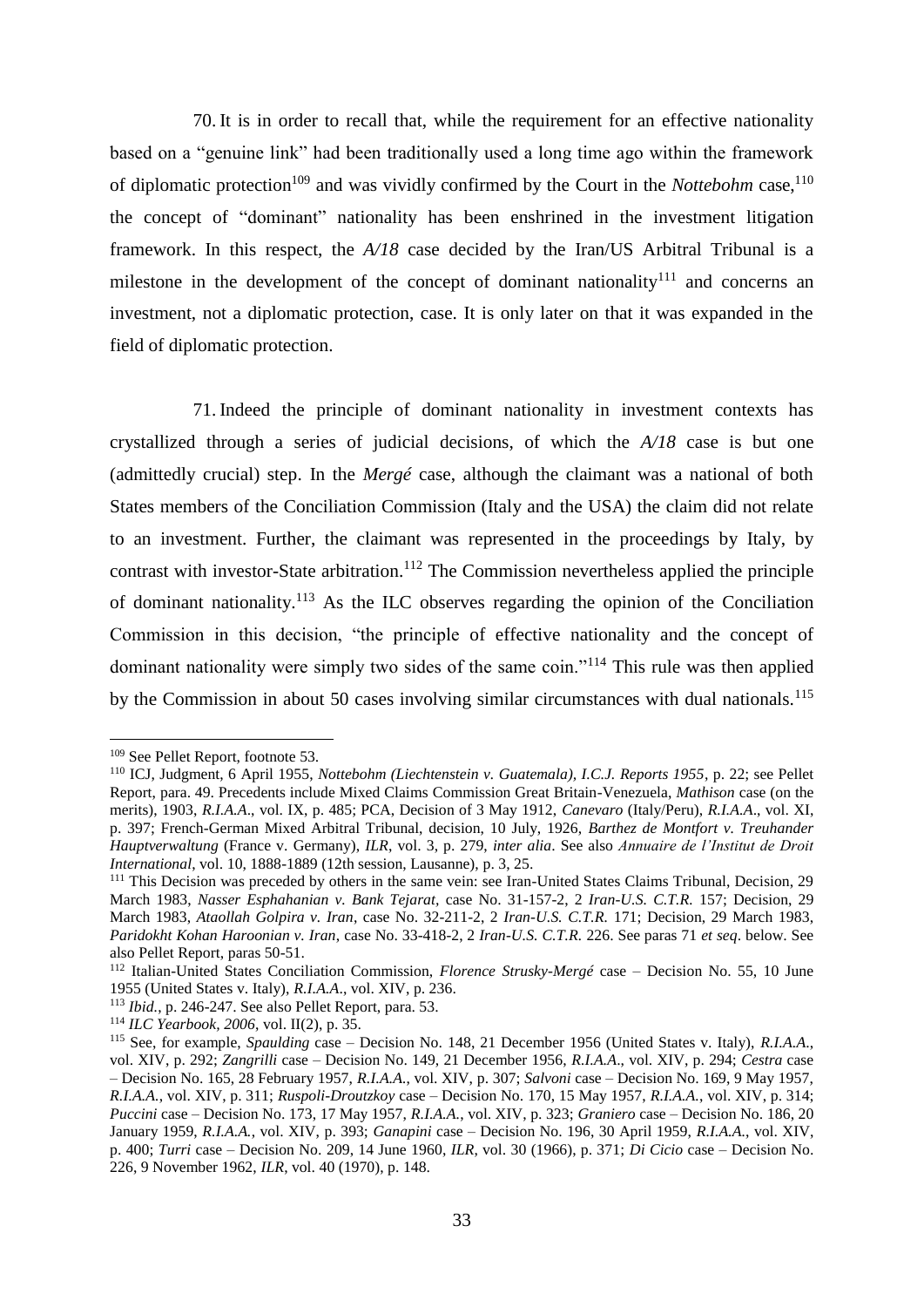Later, in a series of decisions, the Iran-United States Claims Tribunal confirmed this approach by applying it in investments context. The first of these decisions was made in the case of *Nasser Esphahanian v. Bank Tejarat*. This case was related to an investment and the claimant was the investor. In its decision the Tribunal held:

"[T]his Tribunal has jurisdiction (a) over claims against Iran by dual Iran-United States nationals when the dominant and effective nationality of the Claimant is that of the United States and (b) over claims against the United States by dual Iran-United States nationals when the dominant and effective nationality of the Claimant is that of Iran." $^{116}$ 

72. A year later, the Tribunal's decision in the case *A/18* confirmed this approach.<sup>117</sup> In this case, the Tribunal applied the effective and dominant nationality doctrine although the issue clearly was not a diplomatic protection exercise. It might be useful to recall the Tribunal's consideration of the matter:

"If customary international law is to be applied, the Tribunal should, in each case involving a dual national, resolve the issue by determining the dominant and effective nationality of the dual national claimant. The principle of effective nationality has long been applied to resolve conflicts of nationality in international arbitration."<sup>118</sup>

<span id="page-33-0"></span>73. The Tribunal applied again this approach in *Reza Said Malek v. Iran* a few years later where it observed: "[T]he dominant and effective nationality of the Claimant Reza Said Malek was, for the purpose of this Tribunal's jurisdiction, that of the United States of America as from 5 November 1980 to 19 January 1981."<sup>119</sup>

74. Contrasting with this trend, the 2014 Decision on jurisdiction in the *Serafín*  García Armas case deserves further attention.<sup>120</sup> There the Tribunal held that a dual national with the nationality of both State parties to the BIT did qualify as an investor under the BIT

<sup>116</sup> Iran-United States Claims Tribunal, Decision, 29 March 1983, *Nasser Esphahanian v. Bank Tejarat,* case No. 31-157-2, 2 *Iran-U.S. C.T.R.* 157, p. 166. See also Decision, 29 March 1983, *Ataollah Golpira v. Iran*, case No. 32-211-2, 2 *Iran-U.S. C.T.R.* 171; Decision, 29 March 1983, *Paridokht Kohan Haroonian v. Iran*, case No. 33- 418-2, 2 *Iran-U.S. C.T.R.* 226.

<sup>117</sup> Iran-United States Claims Tribunal, Decision, 6 April 1984, Case No. *A/18* (Iran v. United States), 5 *Iran-U.S. C.T.R.* 251.

<sup>118</sup> *Ibid*., p. 259. See also Pellet Report, paras 50-52.

<sup>119</sup> Iran-United States Claims Tribunal, interlocutory award No. ITL 68-193-3, 23 June 1988, *Reza Said Malek v. Iran*, Case No. 193, 19 *Iran-U.S. C.T.R*. 48. See also Iran-United States Claims Tribunal, Award No. 474-268-1, 14 March 1990, *Schott v. Iran*, 24 *Iran-U.S. C.T.R*. 203, p. 218.

<sup>120</sup> UNCITRAL, Decision on jurisdiction, 15 December 2014, *Serafín García Armas and Karina García Gruber v. Venezuela*, PCA Case No. 2013-3.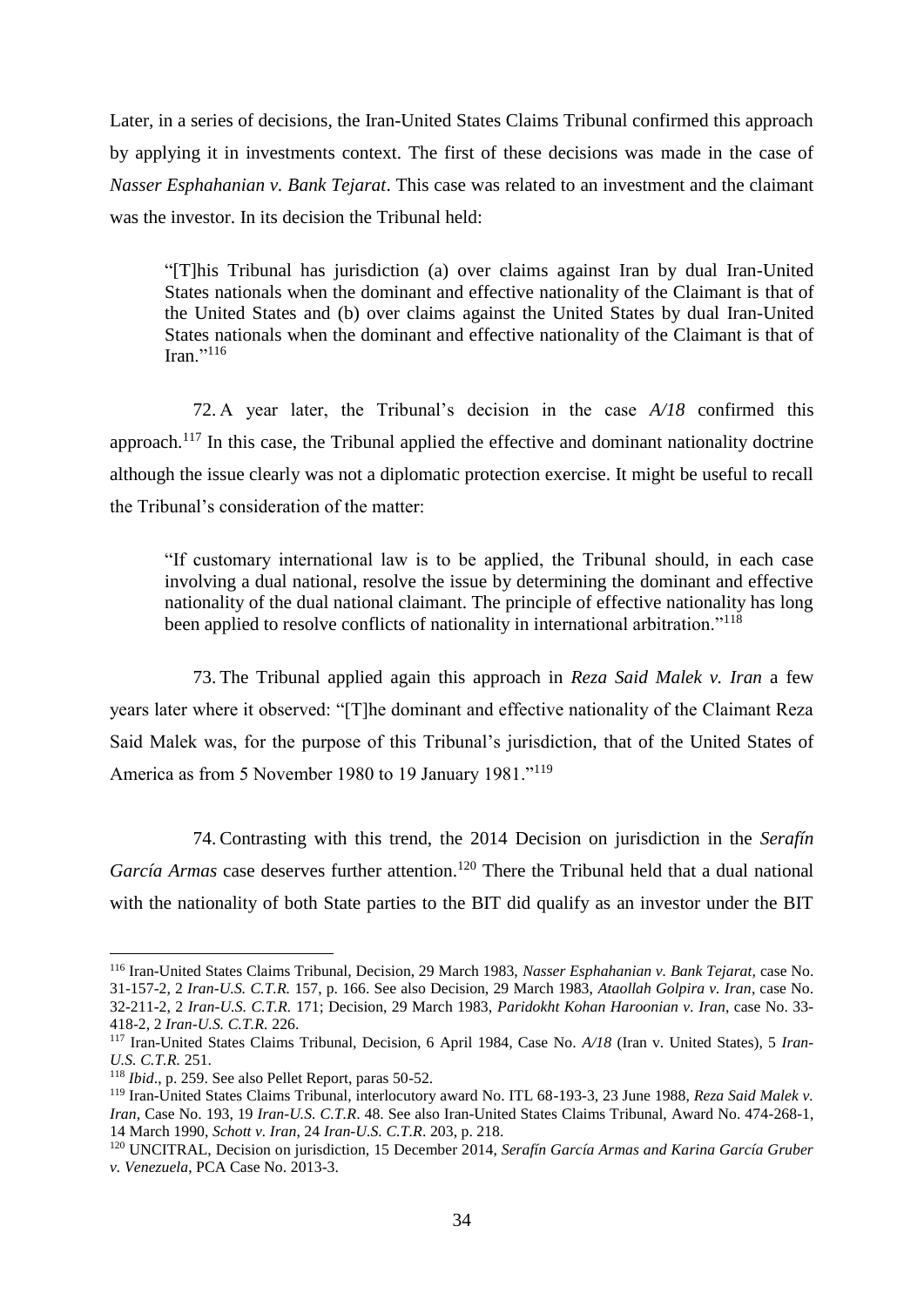and that the doctrine of effective and dominant nationality was not applicable to investment cases. In this regard, the Tribunal put forward a literal interpretation of BIT provisions and held that: "*no puede adicionarse al APPRI una condición inexistente en él sobre la nacionalidad de los inversores protegidos por ese Tratado*" ["it is not permissible to add to the BIT a condition that does not exist in it on the nationality of the protected investors under this Treaty"].<sup>121</sup>

75. In reaching this conclusion, the Tribunal relied on several arbitral decisions none of which appears to be relevant.<sup>122</sup> Out of four decisions relied upon by the Tribunal,  $two^{123}$  are irrelevant with regard to the general dual nationality issue because they are ICSID cases, and therefore subject to the negative nationality condition under Article 25 of the ICSID Convention. The other two cases relied upon by the Tribunal are hardly convincing. In the *Oostergetel and Laurentius v. Slovakia* case,<sup>124</sup> the issue was whether one of the Claimants had the nationality of a contracting party to the BIT or had also or only the nationality of a third State. Interestingly, this decision seems to accept the application of the principle of effective and dominant nationality in investment contexts when it states, referring to the *Champion Trading et alii v. Egypt* case: "in that case the claimants had two nationalities and hence the Tribunal applied the effective nationality principle in order to determine which one of the two was the claimant's dominant nationality". <sup>125</sup> In the case of *Saluka v. Czech Republic*,<sup>126</sup> the issue was whether the claimant was the genuine party to the claim or was acting as a proxy for another company of the claimant's group that was registered in a third State and therefore was not itself eligible to BIT protection. Therefore the basis for the position on dual nationality held in the Tribunal's 2014 decision on jurisdiction in the *Serafín García Armas* case is quite shaky.

<sup>121</sup> *Ibid*., para. 206 (my translation).

<sup>122</sup> *Ibid*., paras 201-206.

<sup>123</sup> ICSID, Award, 8 May 2008, *Victor Pey Casado and President Allende Foundation v. Republic of Chile*, ICSID Case No. ARB/98/2, para. 415; ICSID, Decision on Jurisdiction, 24 September 2008, *Ioan Micula, Viorel Micula, S.C. European Food S.A, S.C. Starmill S.R.L. and S.C. Multipack S.R.L. v. Romania*, ICSID Case No. ARB/05/20, para. 101.

<sup>124</sup> UNCITRAL, Decision on Jurisdiction, 30 April 2010, *Jan Oostergetel and Theodora Laurentius v. The Slovak Republic*, para. 130.

<sup>125</sup> *Ibid*., para. 129. The Tribunal's reasoning in para. 130 (which clearly is *contra textum*) seems to relate to the case the Tribunal was handling (i.e. the existence and effect of the nationality of a third State relating to the claimant), not to the considerations of the previous paragraph.

<sup>126</sup> UNCITRAL, Partial Award, 17 March 2006, *Saluka Investments B.V. v. The Czech Republic*, para. 229.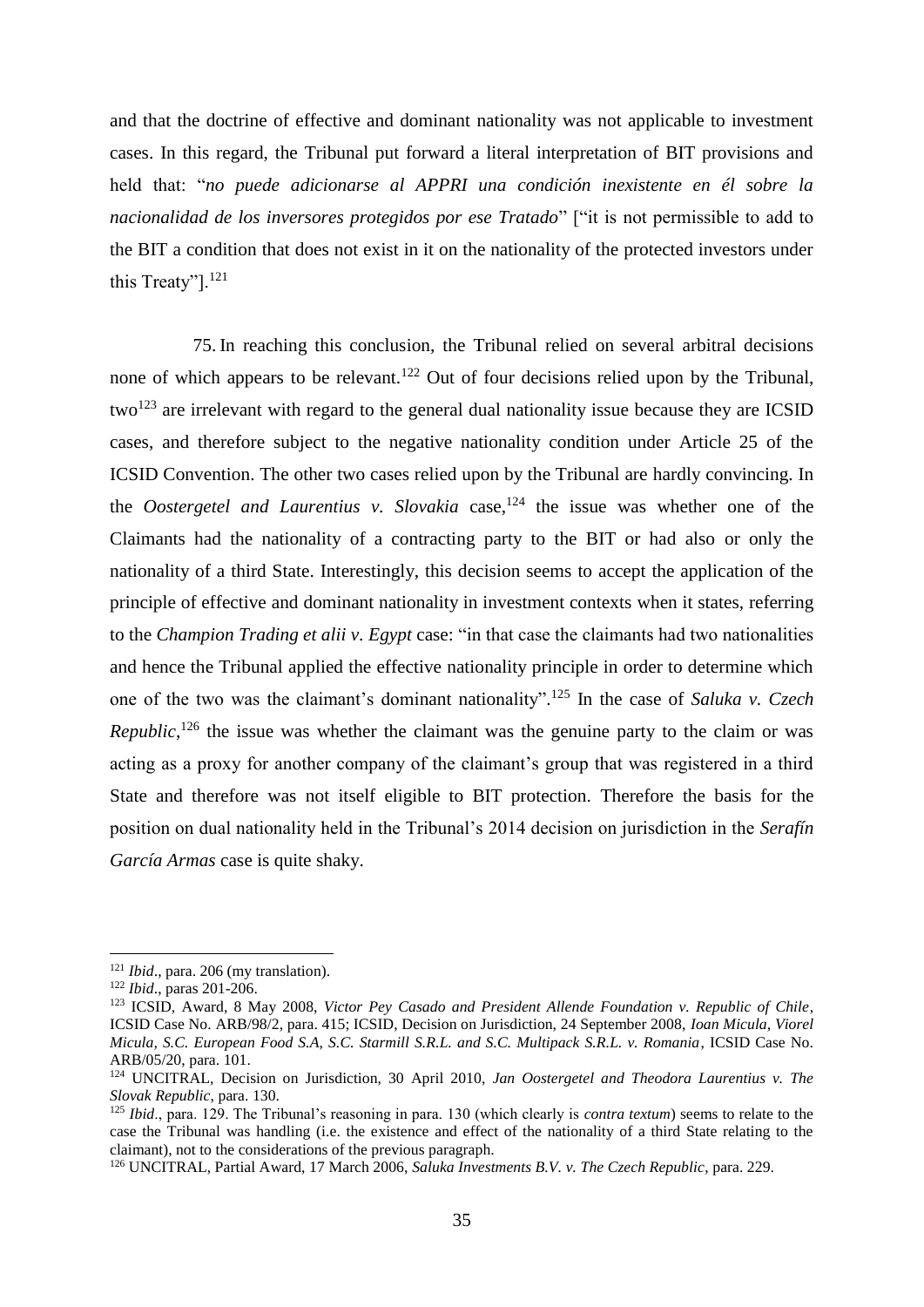76. In addition to the case law, writings have ventured into exploring this issue as well. They generally confirm that rules of general international law, including the principle of effective and dominant nationality, provide for the inseparable environment in which a treaty is concluded and serve as a complementary element for the interpretation and clarification of treaty rules. As stated by Professor Zachary Douglas,

"Where an individual claimant with the nationality of one contracting state also has the nationality of the host contracting state party, the tribunal's jurisdiction *ratione personae* extends to such an individual only if the former nationality is the dominant of the two, subject to a contrary provision of an investment treaty or the application of Article 25 of the ICSID Convention."<sup>127</sup>

77. In contrast with the position he has taken more recently, including in his Legal Opinion in this case, Professor Schreuer himself, in a book he co-authored in 2008 with Professor Dolzer, held that "[n]ationals of the host state are generally excluded from international protection even if they also hold the nationality of another state."<sup>128</sup>

78. As might be expected with writings generally, the doctrine is not unanimous. 129 Nevertheless, Professor Douglas's above formula was quoted in the 2014 Decision on jurisdiction in the *Serafín García Armas* case as part of the arguments relied upon by the defendant $130$  even though it was finally dismissed by the Tribunal without a much detailed analysis. In that case, the Tribunal stood by the following line of reasoning: (i) the principle of effective and dominant nationality only applies to cases of diplomatic protection as one of the basic rules of diplomatic protection; (ii) diplomatic protection rules do not apply to investment issues.<sup>131</sup> The Tribunal then flatly concluded: "*Con base en ese razonamiento, el* 

<sup>127</sup> Z. Douglas, *The International Law of Investment Claims* (Cambridge University Press, 2009), p. 321 (Rule 37) (footnotes omitted). See also D.J. Bederman, C. Keitner, *International Law Frameworks*, 4th edition (LEG, Saint Paul, 2016), p. 102-103; A.U. Kannof, 'Dueling Nationalities: Dual Citizenship, Dominant and Effective Nationality, and the Case of Anwar al-Aulaqi', 25(3) *Emory International Law Review* (2011), p. 1371 *et seq*. See also Pellet Report, paras 13, 48-49, 54, 58, 60 and 68.

<sup>128</sup> R. Dolzer, C. Schreuer, *Principles of International Investment Law* (Oxford University Press, 2008), p. 48.

<sup>129</sup> See e.g. C. Schreuer, "Nationality of Investors: Legitimate Restrictions vs. Business Interests", 24(2) *ICSID Review – Foreign Investment Law Journal* (2009), p. 522; J.E. Anzola, 'Dual Nationality in Investment Arbitration: The Case of Venezuela', 2 *Transnational Dispute Management* (2016). Other commentators seem to adopt a more nuanced view: see e.g. M. Casas, 'Nationalities of Convenience, Personal Jurisdiction, and Access to Investor-State Dispute Settlement', 49(1) *Journal of International Law and Politics* (2016), p. 92-96, 105-106; E. Paloma-Treves, 'Investment Treaty Arbitration: Dual Nationals are Now Welcome: A Way Out of ICSID's Dual Nationality Exclusion', 49(2) *Journal of International Law and Politics* (2017), p. 617-618.

<sup>130</sup> UNCITRAL, Decision on jurisdiction, 15 December 2014, *Serafín García Armas and Karina García Gruber v. Venezuela*, PCA Case No. 2013-3, para. 117.

<sup>131</sup> *Ibid*., paras 167-173.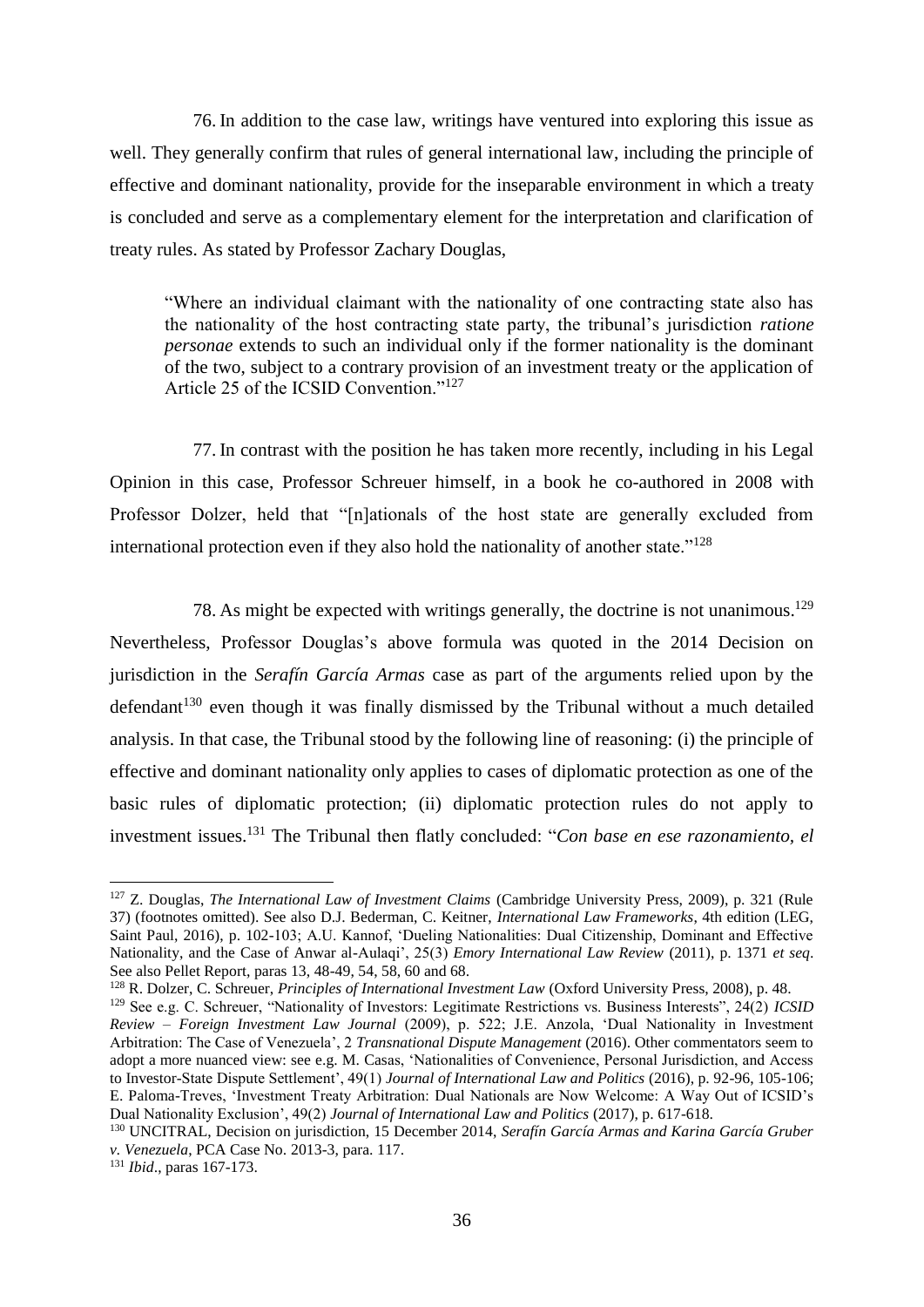*Tribunal desestimará el argumento de la Demandada sobre la aplicación del principio de nacionalidad efectiva y dominante en la interpretación y aplicación de los TBIs en general y, particularmente, del APPRI*" ["Based on this reasoning, the Tribunal disregards the Respondent's argument on the application of the principle of the dominant and effective nationality in the interpretation and application of BITs in general and of the [1995 BIT] in particular"].<sup>132</sup>

79. Professor Schreuer suggests that the reasoning of my previous report is almost exclusively based on authorities relating to diplomatic protection and State v. State proceedings.<sup>133</sup> This assumption seems to be based on a misunderstanding of the positions and reasoning I developed.<sup>134</sup> I have in no way argued that the rules of diplomatic protection apply to investment contexts. What I stated is that the "effective nationality" principle as defined in the *Nottebohm* decision was influential in the subsequent development of the "dominant nationality" principle in an investment context.<sup>135</sup> The distinction is made clear at para. 56 of my previous report which expressly distinguishes between diplomatic protection cases and international investment context.

<span id="page-36-0"></span>80. Indeed, as the above analysis of the case law confirms, the principle of effective and dominant nationality is not necessarily confined to diplomatic protection contexts. It has developed in this context, but it may also be relevant in other contexts (including investment contexts) as it has overtime acquired conceptual autonomy as part of customary international law.<sup>136</sup>

81. The ILC 2006 Draft articles on diplomatic protection clarify the articulation between diplomatic protection rules and international investment law and confirm that they are not mutually exclusive. Draft article 17 (Special rules of international law) reads: "The present draft articles do not apply to the extent that they are inconsistent with special rules of international law, such as treaty provisions for the protection of investments".<sup>137</sup> However, paragraph 3 of the commentary to draft conclusion 17 clarifies that "[t]he provision is

<sup>132</sup> *Ibid*., para. 174 (my translation).

<sup>&</sup>lt;sup>133</sup> Schreuer Opinion, paras 27-28.

<sup>134</sup> Pellet Report, paras 43-53 and 61 *inter alia*.

<sup>135</sup> *Ibid*., paras 48-49.

<sup>&</sup>lt;sup>136</sup> Professor Schreuer adopted the opposite view: see Schreuer Opinion, para. 44.

<sup>137</sup> *ILC Yearbook, 2006*, vol. II(2), p. 51.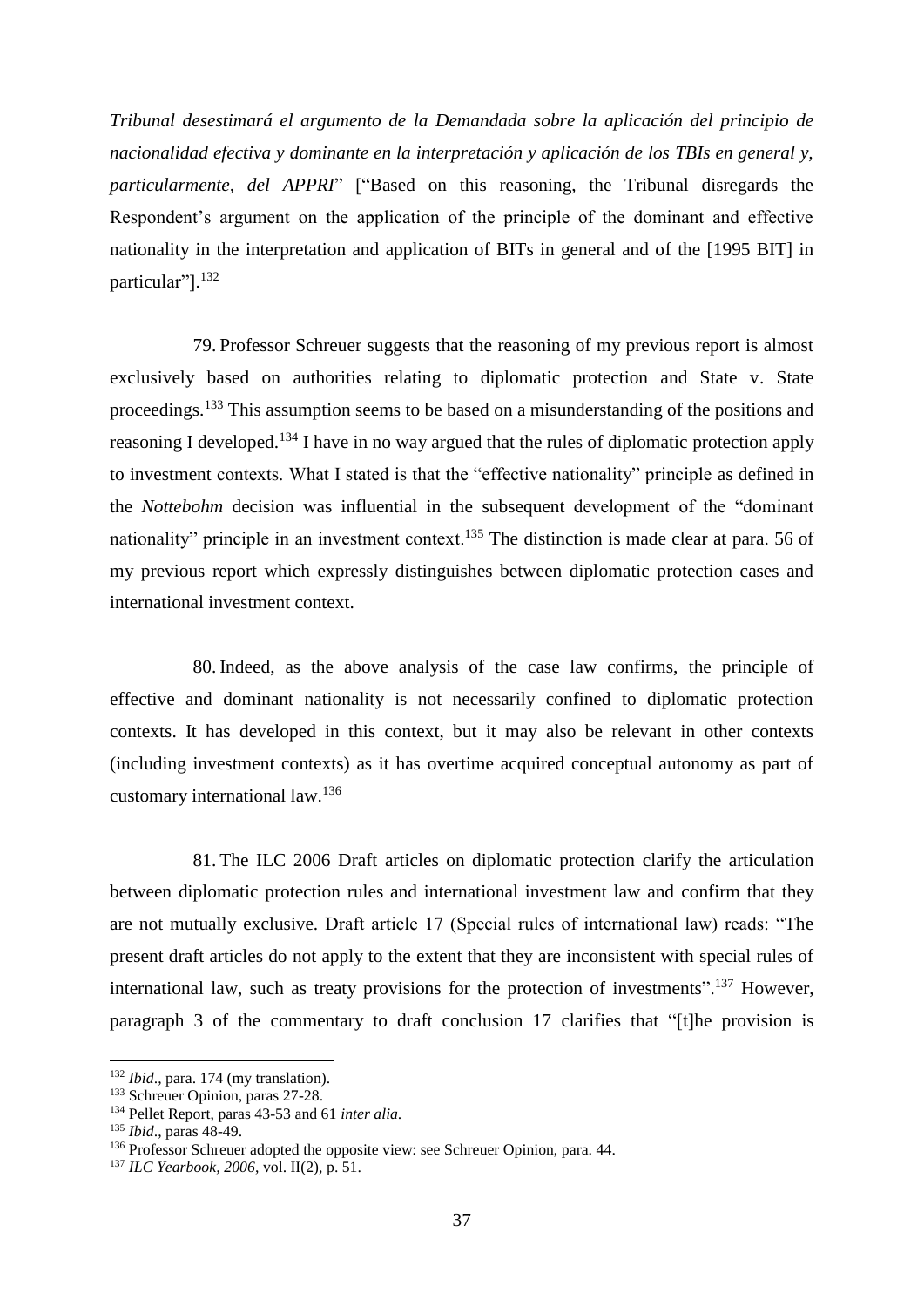formulated so that the draft articles do not apply '*to the extent that*' they are inconsistent with the provisions of a BIT. To the extent that the draft articles remain consistent with the BIT in question, they continue to apply."<sup>138</sup> Therefore, the application of rules initially developed in the context of diplomatic protection does not amount to the introduction of the diplomatic protection regime in international investment law through the back door of treaty interpretation. Such rules initially developed in the context of diplomatic protection shall be discarded only to the extent they are in contradiction with relevant provisions of the BIT. Contrary to Professor Schreuer's view,  $139$  there is no exclusive alternative between the two regimes, but instead a subsidiarity/complementarity relation between them. Right to the contrary, interpreting *in light of* when the ordinary meaning of the terms is not unambiguous does not amount to *changing the meaning of*.

82. All cases referred to by Professor Schreuer<sup>140</sup> that contrast the two systems of investment law v. diplomatic protection rules seem to do so from the perspective of direct recourse by the investor v. interstate nature of diplomatic protection. These cases did not involve dual-national investors having the nationality of the respondent State.

83. To sum up, the fact that the principle of effective and dominant nationality is part of rules on diplomatic protection does not mean that it cannot be applied in other areas of international law. Its primary relevance in the field of diplomatic protection does not bar its potential relevance in other fields.<sup>141</sup> In this respect, the commentary to draft article 7 of the ILC 2006 Draft articles on diplomatic protection rightly refers to the Iran-US Claims Tribunal as contributing to consolidating the rule: $142$  this is evidence that it is not limited to cases of diplomatic protection.

84. In cases of dual nationality when the claimant does not have the nationality of the defendant State, the test of effective nationality might be sufficient. By contrast, in a case where the claimant has the nationality of both States parties to a BIT the jurisdiction of the

<sup>138</sup> *Ibid.*, p. 52.

<sup>&</sup>lt;sup>139</sup> See Schreuer Opinion, paras 34 or 43-45. See also UNCITRAL, decision on jurisdiction, 15 December 2014, *Serafin García Armas and Karina García Gruber v. Venezuela*, case PCA No. 2013-3, para. 173.

<sup>140</sup> Schreuer Opinion, paras 35-41*.*

<sup>141</sup> Professor Schreuer adopts the opposite view: see Schreuer Opinion, para. 71 *et seq*.

<sup>&</sup>lt;sup>142</sup> *ILC Yearbook, 2006, vol.* II(2), p. 35 (para. 3 of the commentary to draft conclusion 7).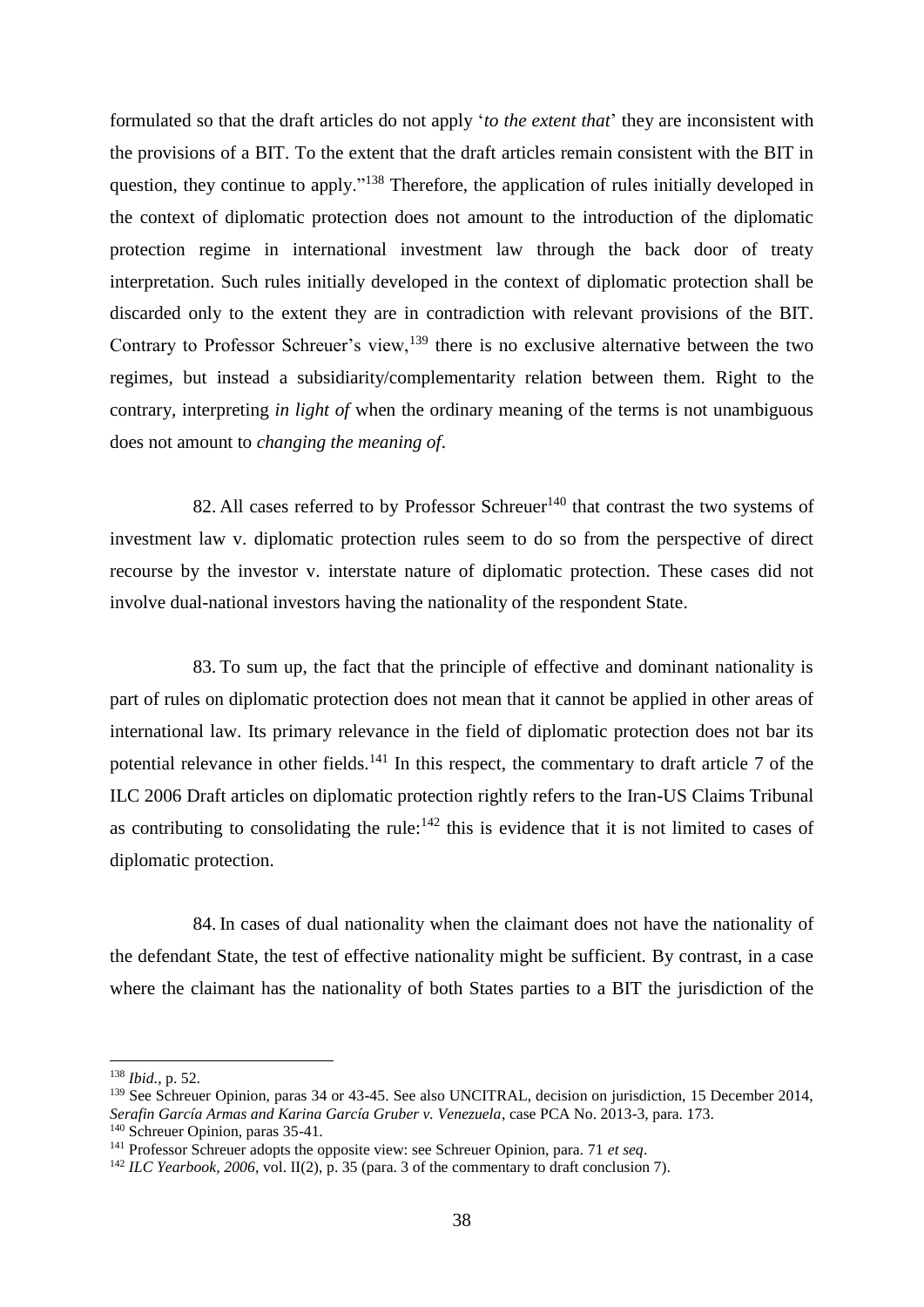tribunal is excluded – and certainly so when the dominant nationality of the investor is that of the host State of the investment.

85. In the present case, even though most Claimants did possess Spanish nationality at the relevant times (when they alleged that a treaty breach occurred in 2010, when the application was made in 2012, but also at the time when at least part of the investment was made starting in the 1970's) such nationality was not effective, let alone dominant. With the exception of Mr Luis García Armas – who nevertheless lived in Venezuela at the relevant times –, the investors had Venezuelan nationality at the relevant times, had been living in Venezuela since before the investment started and had made the investment using their Venezuelan nationalities over the years. Therefore, their Spanish nationality has no material link nor relevance with the investment whatsoever. In that sense, their reliance on their nominal Spanish nationality amounts to an abuse of rights and of procedure.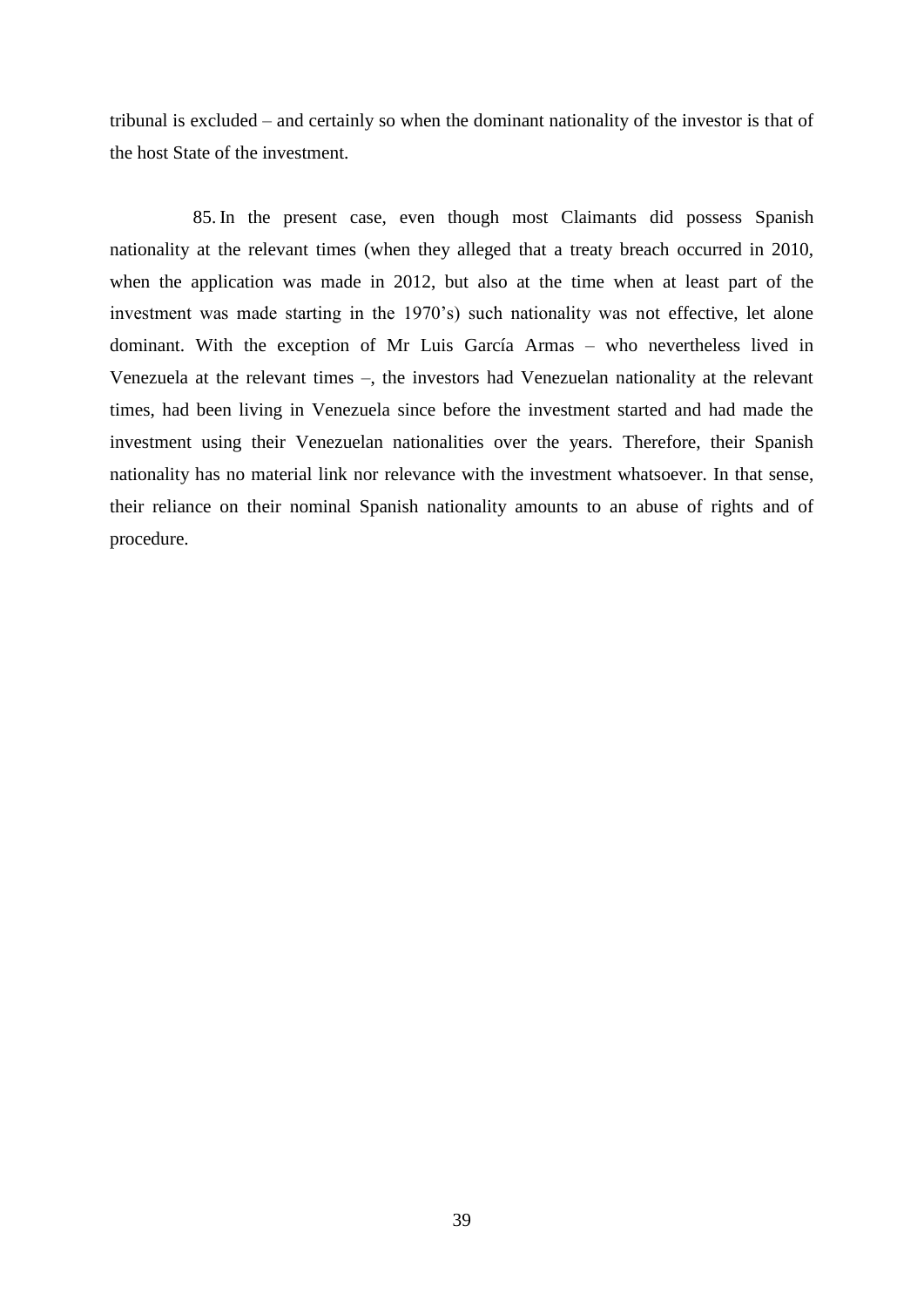#### **CONCLUSION**

86. It is clear from the above and from my previous report<sup>143</sup> that the interpretation of the definition of investor under Article I(1)(a) of the 1995 BIT necessarily excludes dual nationals in general<sup>144</sup> – and even more certainly dual nationals having the dominant nationality of the State of investment. This is the unavoidable conclusion to be reached when one duly follows the Vienna rules of treaty interpretation, as mandated by international law. The Vienna rules should be applied as a whole (with the "general rule of interpretation" of Article 31 as a first step), meaning that each and every component must find an application, excluding any "cherry-picking" approaches.

87. The exclusion of dual nationals having the dominant nationality of the State of investment stems from a good faith interpretation of the terms of Article I(1)(a) of the BIT, according to their ordinary meaning, appraised in their context and in light of the object and purpose of the BIT. It is also called for when taking into account the rules contained in Article 31(3) of the VCLT, including relevant rules of international law applicable in the relations between the parties. As a rule of customary international law, the principle of effective and dominant nationality forms part of such rules.

88. Although the application of the general rule results in a clear, unambiguous meaning and does not lead to a manifestly absurd or unreasonable result, the supplementary means of Article 32 VCLT may still (but do not have to) be applied for the sake of confirming the meaning found by applying the general rule. In this case, the *travaux préparatoires* as well as the circumstances of conclusion of the BIT confirm the meaning obtained by applying the general rule.

89. Whereas the principle of effective and dominant nationality developed in the context of diplomatic protection and forms part of its basic elements, it is nowadays undoubtedly part of customary international law and may have a wider application, including

<sup>143</sup> Pellet Report, para. 68.

<sup>&</sup>lt;sup>144</sup> I have doubts that, more generally, dual nationals, in a case like the present one, have standing to sue one of their States of nationality but, except concerning Mr Luis García Armas, the question is immaterial in the instant case.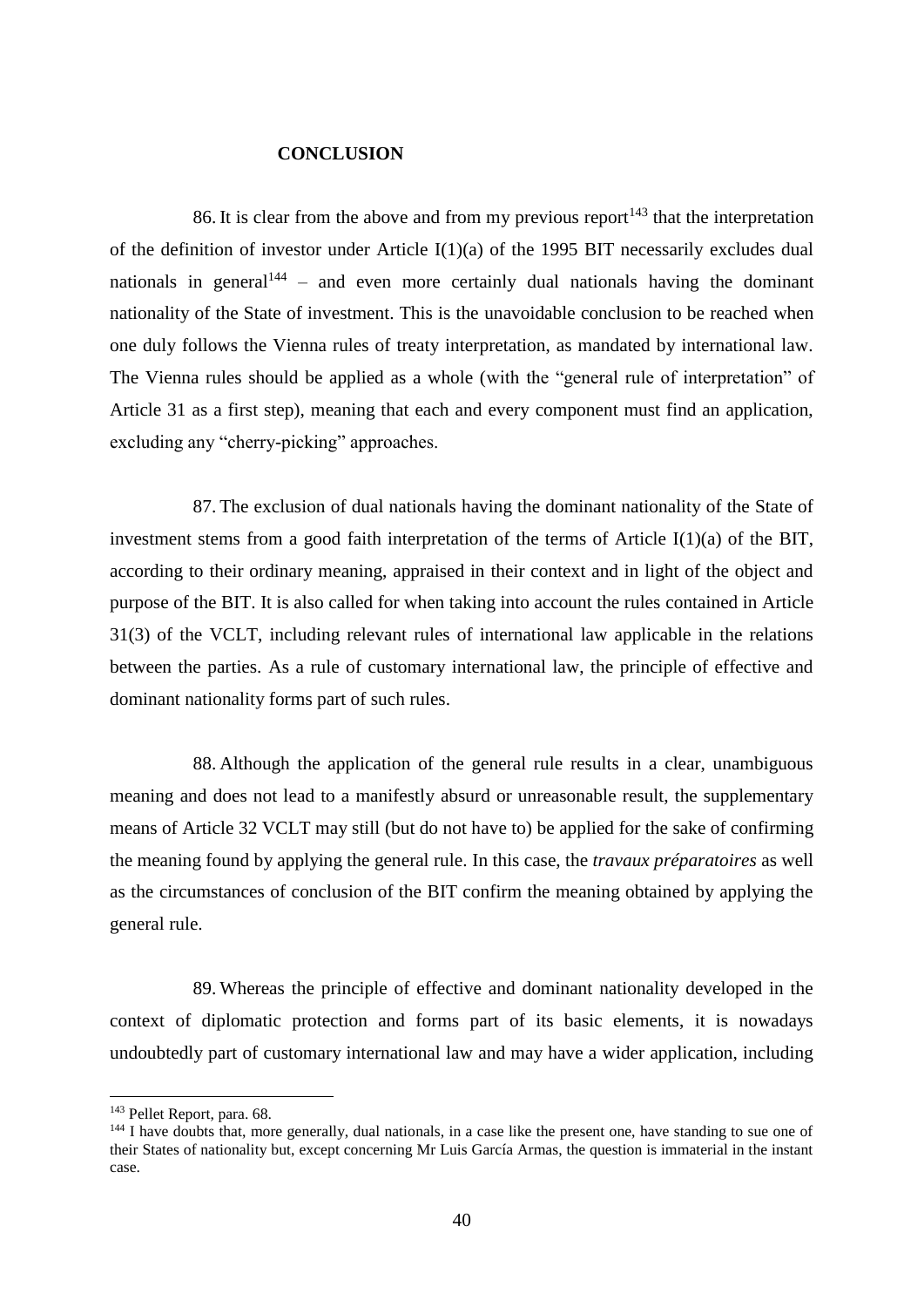in other contexts such as international investment law. To sum up, in cases of dual nationality when the claimant does not have the nationality of the defendant State, the test of effective nationality might be sufficient.<sup>145</sup> By contrast, in a case where the claimant has the nationality of both States parties to a BIT the jurisdiction of the tribunal is excluded – and certainly so when the dominant nationality of the investor is that of the host State of the investment.

90. This being established, the principle of effective and dominant nationality applies in this case in two respects.

91. First, this customary principle applies to the interpretation of the 1995 BIT as part of the relevant rules of international law applicable in the relations between the parties under Article  $31(3)(c)$  VCLT, as seen above. In this context, the principle applies to the interpretation of the definition of investor under Article  $I(1)(a)$  with the effect of excluding from BIT protection those dual nationals having the dominant nationality of the State of investment.

92. Second, the principle forms part of the law applicable to the resolution of disputes arising from the BIT. Article XI(4)(b) of the 1995 BIT, referring to "the rules and principles of international law" as part of the law applicable to the arbitration, has the effect of incorporating the principle of effective and dominant nationality by reference. Indeed, there is no reason to restrict the application of Article XI(4) to the merits phase. It may also be added that, as a rule of customary international law, the principle of effective and dominant nationality continues to apply to the relations between the parties together with the treaty, as long as it is not expressly derogated from by such treaty. Therefore, as the 1995 BIT does not expressly provide otherwise, the interpretation and application of Article  $I(1)(a)$  must be reconciled with the customary principle of effective and dominant nationality.

<sup>145</sup> ICSID, award, 26 July 2001, *Olguín v. Paraguay*, where the Tribunal required that the investor's nationality of the home State be effective and admitted that both his nationalities were effective (para. 61); See also R. Wisner, N. Gallus, 'Nationality Requirements in Investor-State Arbitration', 5 *The Journal of World Investment & Trade*, (2004), p. 932.